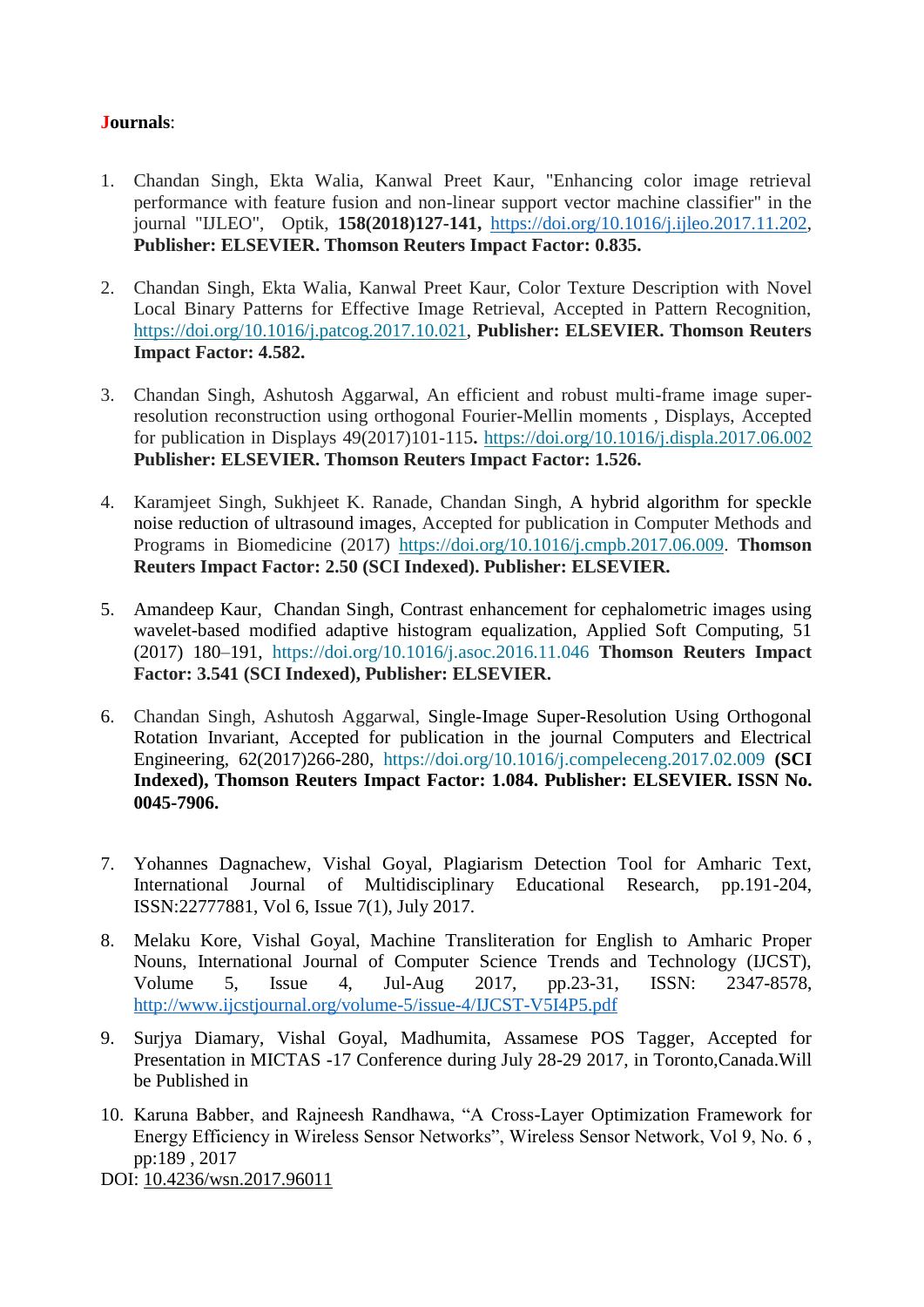- 11. Priyanka Sharma, Rajesh Kumar Bawa, Rajneesh Randhawa, "Evaluation of Process to Bay Level Networking Delay in IEC 61850 Substation Communication System", International Journal of Advance Research, Ideas and Innovations in Technology. Vol: 3, No: 2, pp:251-257, 2017.
- 12. Chandan Singh, Ashutosh Aggarwal, An Efficient Approach for Image Sequence Denoising Using Zernike Moments-Based Nonlocal Means Approach, Computers & Electrical Engineering, 62(2017)330-344 <https://doi.org/10.1016/j.compeleceng.2015.09.006> **(SCI Indexed), Thomson Reuters Impact Factor: 1.084. Publisher: ELSEVIER. ISSN No. 0045-7906.**
- 13. Karamjeet Singh, Sukhjeet K. Ranade, Chandan Singh, A hybrid algorithm for speckle noise reduction of ultrasound images, Computer Methods and Programs in Biomedicine, 148 (2017) 55-69 [https://doi.org/10.1016/j.cmpb.2017.06.009.](https://doi.org/10.1016/j.cmpb.2017.06.009) **Thomson Reuters Impact Factor: 2.50 (SCI Indexed). Publisher: ELSEVIER.**
- 14. Chandan Singh, Ashutosh Aggarwal, Sukhjeet Kaur, A New Convolution Model for the Fast Computation of Zernike Moments, International Journal of Electronics and Communications (AEU), 72 (2017) 104-113 <https://doi.org/10.1016/j.aeue.2016.11.014> **Thomson Reuters Impact Factor: 0.786, Publisher: ELSEVIER.**
- 15. Karamjeet Singh, Sukhjeet K. Ranade, Chandan Singh, Comparative Performance Analysis of Various Wavelet and Nonlocal Means Based Approaches for Image Denoising, Optik 131 (2017) 423-437 [https://doi.org/10.1016/j.ijleo.2016.11.055.](https://doi.org/10.1016/j.ijleo.2016.11.055) **Thomson Reuters Impact Factor: 0.724 (SCI Indexed). Publisher: ELSEVIER**
- 16. Sukhjeet Kaur Ranade and Harjeet Kaur, A High Dynamic Range image denoising Using NLM filter, Imperial Journal of Interdisciplinary Research, 3(5) (2017) 2093-2096 [https://www.onlinejournal.in/IJIRV3I5/365.pdf,](https://www.onlinejournal.in/IJIRV3I5/365.pdf) ISSN: 2454-1362.
- 17. Suman and Sukhjeet Kaur Ranade, A Secure Steganographic Method Using Modified LSB (Least Significant Bit) Substitution, International Journal of Advanced Research in Computer Engineering & Technology, 6(8) (August 2017) 1268-1273 [http://ijarcet.org/wp-content/uploads/IJARCET-VOL-6-ISSUE-8-1268-1273.pdf,](http://ijarcet.org/wp-content/uploads/IJARCET-VOL-6-ISSUE-8-1268-1273.pdf) ISSN: 2278 – 1323
- 18. Neha Sharma and Sukhjeet Kaur Ranade, Digital Fingerprinting for Piracy Control, International Journal of Computer Applications, 176 (4) (October 2017)18-23 doi: 10.5120/ijca2017915568 [http://www.ijcaonline.org/archives/volume176/number4/sharma-](http://www.ijcaonline.org/archives/volume176/number4/sharma-2017-ijca-915568.pdf)[2017-ijca-915568.pdf,](http://www.ijcaonline.org/archives/volume176/number4/sharma-2017-ijca-915568.pdf) ISSN: 0975 – 8887
- 19. Yadwinder Kaur and Sukhjeet Kaur Ranade, Image authentication and tamper detection using fragile watermarking in spatial domain, International Journal of Advanced Research in Computer Engineering & Technology, 6( 7) ( July 2017) [http://ijarcet.org/wp](http://ijarcet.org/wp-content/uploads/IJARCET-VOL-6-ISSUE-7-1058-1063.pdf)[content/uploads/IJARCET-VOL-6-ISSUE-7-1058-1063.pdf,](http://ijarcet.org/wp-content/uploads/IJARCET-VOL-6-ISSUE-7-1058-1063.pdf) ISSN: 2278 – 1323
- 20. Ripnaz Kaur and Sukhjeet Kaur Ranade, Speckle De-Noising of Synthetic Aperture Radar (SAR) Images Using Adaptive Non-Local Means (NLM) Filter, International Journal of Advanced Research in Computer Engineering & Technology, 6(7) ( July 2017), [http://ijarcet.org/wp-content/uploads/IJARCET-VOL-6-ISSUE-7-982-985.pdf,](http://ijarcet.org/wp-content/uploads/IJARCET-VOL-6-ISSUE-7-982-985.pdf) ISSN: 2278 – 1323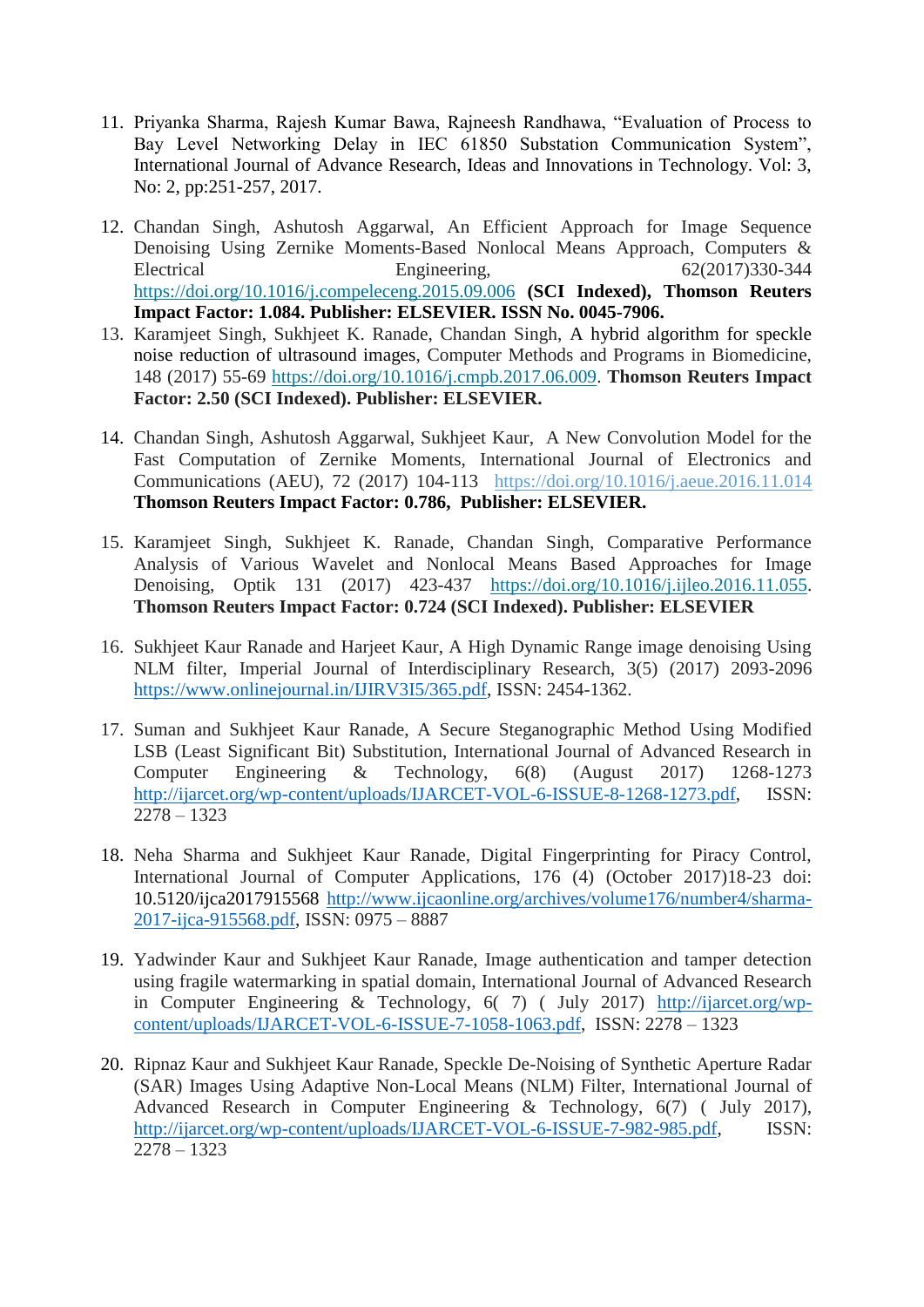- 21. Suinana Verma, Sandeep sood and Sukhjet Kaur Ranade, Relevance of Steganalysis using DIH on LSB Stegnography, International Journal of Advanced Research in Computer Science and Software Engineering, 4(2) (2014) 835-838 [http://ijarcsse.com/Before\\_August\\_2017/docs/papers/Volume\\_4/2\\_February2014/V4I2-](http://ijarcsse.com/Before_August_2017/docs/papers/Volume_4/2_February2014/V4I2-0427.pdf) [0427.pdf](http://ijarcsse.com/Before_August_2017/docs/papers/Volume_4/2_February2014/V4I2-0427.pdf) ISSN: 2277 128X
- 22. Saravjit Chahal, Maninder Singh, "A Novel Contact Based Mechanism to Decrease Overhead Ratio in Delay Tolerant Networks", International Journal of Scientific Research in Computer Science and Engineering, Vol.5, Issue.3, pp.53-56, June 2017.
- 23. Saravjit Chahal, Maninder Singh, "An Extensive Literature Review of Various Routing Protocols in Delay Tolerant Networks", International Research Journal of Engineering and Technology, Volume: 04 Issue: 07, pp. 1309-1312, 2017.
- 24. Sunil Kumar, Maninder Singh, "Detection and Isolation of Zombie Attack under
- 25. Cloud Environment", ORIENTAL JOURNAL OF COMPUTER SCIENCE & TECHNOLOGY, Vol. 10, No. (2), pp. 338-344, June 2017.
- 26. Shruti Walia, Maninder Singh, "An Efficient Reliable Approach for Low Packet Losses in HRT (Hard Real Time)" NTERNATIONAL JOURNAL OF RESEARCH IN ELECTRONICS AND COMPUTER ENGINEERING, VOL. 5 ISSUE 3, pp. 246-251, 2017.
- 27. Neha Sharma, Maninder Singh, "An Optimize Energy Efficient Approach to Analyze the Performance of MAC Layer Protocol for IEEE 802.11 Standards", INTERNATIONAL JOURNAL OF RESEARCH IN ELECTRONICS AND COMPUTER ENGINEERING", VOL. 5 ISSUE 3, pp. 207-212, 2017
- 28. Parul Raj, Maninder Singh, "An Efficient Delay Based Performance for IEEE 802.11e EDCA Systems", INTERNATIONAL JOURNAL OF RESEARCH IN ELECTRONICS AND COMPUTER ENGINEERING, VOL. 5, ISSUE 3, pp. 252-257, 2017.
- 29. Ravneet Pal Kaur, Maninder Singh, "An Energy Efficient Routing Scheme for Mobile Wireless Sensor Network with Mobile Sink", International Journals of Advanced Research in Computer Science and Software Engineering, Volume-7, Issue-8, pp. 100-105, 2017.
- 30. Simardeep Kaur, Mainder Singh "A Survey: Big Data Analytics in Health", International Journal of Computer Trends and Technology (IJCTT), Vol. 50(3), pp. 143-146, August 2017.
- 31. Amandeep Kaur, Renu Dhir and Gurpreet Singh Lehal, "A survey on camera-captured scene text detection and extraction: towards Gurmukhi script", *International Journal of Multimedia Information Retrieval,* Volume 6, Issue 2, pp. 115–142 (2017).
- 32. AmandeepKaur, JyotsnaSengupta, "Performance Evaluation of Soft Thresholding Approach for Energy Optimization in Temperature Sensor", International Journal of Computer Science and Mobile Applications, Vol.5 Issue. 2, February- 2017, pg. 1-8 ISSN: 2321-8363 Impact Factor: 4.123
- 33. Parneet Kaur Mann, Vishal Goyal, Kirtida Shah, Gujrati POS Tagger, Lecture Notes on Data Engineering and Communications Technologies(In the process of Publishing), Presented at ICRACCCS-2016, Organized by JRN Vidyapeeth Deemed University, Udaipur.
- 34. Lalit Goyal, Vishal Goyal, Automatic Translation of English Text to Indian Sign Language Synthetic Animations, Presented during ICON 2016, To be published in ACL Anthology.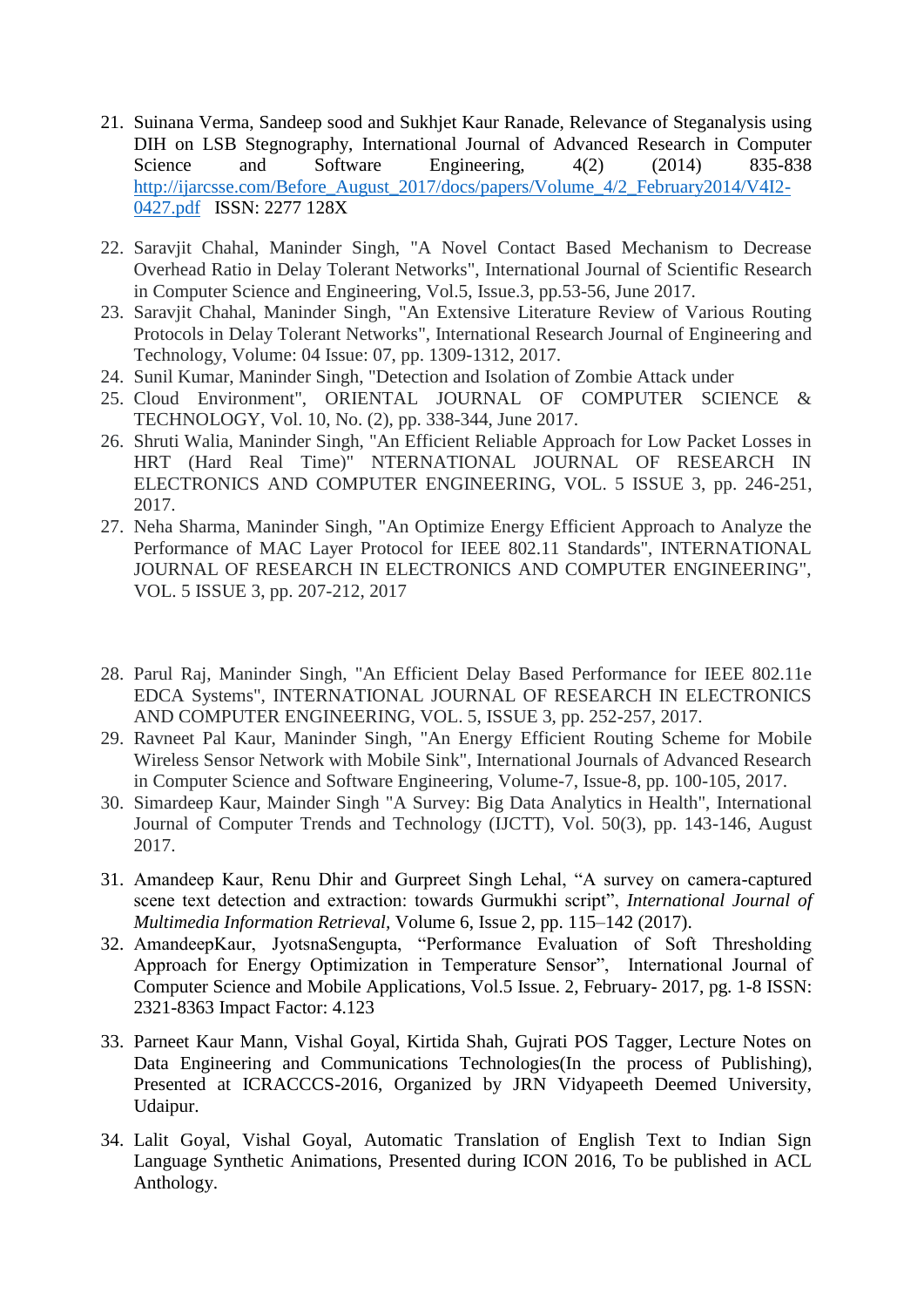- 35. Lalit Goyal, Vishal Goyal, Development of Indian Sign Language Dictionary using Synthetic Animations, Indian Journal of Science and Technology,Vol9, Issue 32, 2016, pp.1-5.
- 36. Umarinder Pal Singh, Vishal Goyal, Gurpreet Singh Lehal, Urdu to Punjabi Machine Translation: An Incremental Training Approach, IJASCA, Vol7, No. 4, 2016, pp 227-238, SCI Indexed.
- 37. Lalit Goyal, Vishal Goyal, ["Text to Sign Language Translation System: A Review of](http://www.igi-global.com/article/text-to-sign-language-translation-system/178521)  [Literature"](http://www.igi-global.com/article/text-to-sign-language-translation-system/178521), International Journal of Synthetic Emotions (IJSE), Volume-7, Issue-2, 2016, pp-62-77.
- 38. Goyal V., Garg S., Singh U. (2016) System for Generating Questions Automatically from Given Punjabi Text. In: Vetulani Z., Uszkoreit H., Kubis M. (eds) Human Language Technology. Challenges for Computer Science and Linguistics. LTC 2013. Lecture Notes in Computer Science, vol 9561. Springer, Cham ISSN:978-3-319- 43807-8, 978-3-319-43808-5
- 39. Urvashi Garg , Vishal Goyal, Maulik: a Plagiarism Detection Tool for Hindi Documents, Indian Journal of Science and Technology, [Volume 9, Issue 35, March 2016,](http://www.indjst.org/index.php/indjst/issue/view/6320) pp. 1-10.
- 40. Rupinder Pal Kaur, Vishal Goyal, Qualitative Performance Analysis of Punjabi and Hindi Websites of Academic Domain: A Case Study, Information Systems Design and Intelligent Applications, Volume 435 of the series Advances in Intelligent Systems and Computing pp.635-644 (As Book Chapter)
- 41. Harshpreet Singh and Rajneesh Randhawa, "Dynamic Resource Prediction and Allocation in Clouds using Pattern Matching" , Indian Journal of Science and Technology, 2016, **DOI**: [10.17485/ijst/2016/v9i47/106800](http://dx.doi.org/10.17485/ijst%2F2016%2Fv9i47%2F106800)
- 42. Umesh Gupta, and Rajneesh Randhawa, and Harbhajan Singh, "Mitigation of Rayleigh backscattering in RSOA-based WDM using MZI switching", Optoelectronics And Advanced Materials-Rapid Communications, Vol: 10, No: 1-2, pp: 5-8, 2016 Thompson Retuers, Impact Factor: 0.46
- 43. Chandan Singh, Kanwal Preet Kaur, A Fast and Efficient Image Retrieval System Based on Color and Texture Features, Journal of Visual Communication and Image Representation., 41(2016)225-238. <https://doi.org/10.1016/j.jvcir.2016.10.002> **Thomson Reuters Impact Factor: 2.164, Publisher: ELSEVIER.**
- 44. Chandan Singh, Ashutosh Aggarwal, Sukhjeet Kaur, A New Convolution Model for the
- Fast Computation of Zernike Moments, Accepted for Publication in International Journal of Electronics and Communications(2016), <https://doi.org/10.1016/j.aeue.2016.11.014> **Thomson Reuters Impact Factor: 0.786, Publisher: ELSEVIER.**
- 45. Karamjeet Singh, Sukhjeet K. Ranade, Chandan Singh, Comparative Performance Analysis of Various Wavelet and Nonlocal Means Based Approaches for Image Denoising, Accepted for publication in Optik (2016) [https://doi.org/10.1016/j.ijleo.2016.11.055.](https://doi.org/10.1016/j.ijleo.2016.11.055) **Thomson Reuters Impact Factor: 0.724 (SCI Indexed). Publisher: ELSEVIER**
- 46. Chandan Singh, Sukhjeet Kaur, Karamjeet Singh, Invariant Moments and Transform-Based Unbiased Nonlocal Means for Denoising of MR Images, Biomedical Signal Processing and Control, 30(2016)13-24, [doi:10.1016/j.bspc.2016.05.007,](http://dx.doi.org/10.1016/j.bspc.2016.05.007) **Thomson Reuters Impact Factor: 2.20, Publisher: ELSEVIER. ISSN No. 0030-4026.**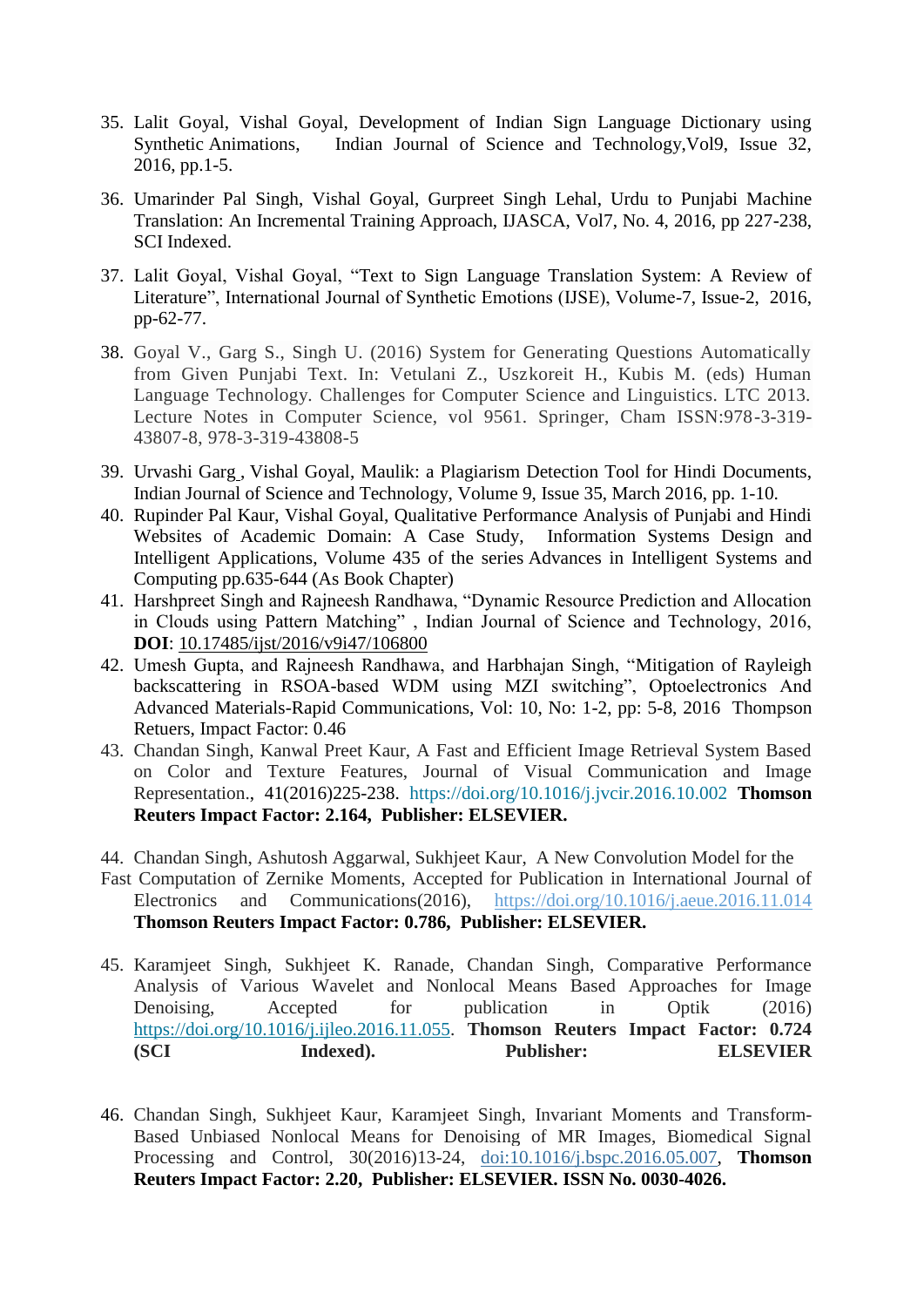- 47. Ashutosh Aggarwal, Chandan Singh, Zernike Moments-Based Gurumukhi Character Recognition, Applied Artificial Intelligence, 35(5)(2016)429-444, <https://doi.org/10.1080/08839514.2016.1185859> **Thomson Reuters Impact Factor: 0.50, Publisher: Taylor & Francis.**
- 48. Chandan Singh, Ashutosh Aggarwal, A Comparative Performance Analysis of DCT-Based and Zernike Moments-Based Image Up-Sampling Techniques, Optik, 127(4)(2016)2158-2168 **(SCI Indexed),** <https://doi.org/10.1016/j.ijleo.2015.11.115> **Thomson Reuters Impact Factor: 0.670. Publisher: ELSEVIER. ISSN No. 0030-4026.**
- 49. Chandan Singh, Sukhjeet Kaur, Karamjeet Singh, Invariant Moments and Transform-Based Unbiased Nonlocal Means for Denoising of MR Images, Biomedical Signal Processing and Control, 30(2016)13-24, [doi:10.1016/j.bspc.2016.05.007,](http://dx.doi.org/10.1016/j.bspc.2016.05.007) **Thomson Reuters Impact Factor: 2.20, Publisher: ELSEVIER. ISSN: 0030-4026.**
- 50. Amanjot Kaur and Sukhjeet Kaur, Comparative Analysis of various spatial filters for Despeckling Ultra sound Images, Imperial Journal of Interdisciplinary Research, 2(7) (2016) 1459-1467 [https://www.onlinejournal.in/IJIRV2I7/259.pdf,](https://www.onlinejournal.in/IJIRV2I7/259.pdf) ISSN: 2454-1362
- 51. Arvinder Kaur and Sukhjeet Kaur Ranade, Analysis of Speckle Reducing Filters in Ultrasound Images, International Journal of Computer Applications, 156(11) (December 2016) 23-30 doi: 10.5120/ijca2016912559 [http://www.ijcaonline.org/archives/volume156/number11/kaur-2016-ijca-912559.pdf,](http://www.ijcaonline.org/archives/volume156/number11/kaur-2016-ijca-912559.pdf) ISSN: 0975 – 8887
- 52. Sukhjeet Kaur Ranade and Amanpreet Kaur Mangat, Facial Expression Recognition based on Local Binary Patterns (LBP), International Journal of Advanced Research in Computer Science, 7(4) (July-August 2016) 85-94 ISSN: 0976-5697
- 53. Arvinder Kaur and Sukhjeet Kaur Ranade, Review of Speckle Noise Reduction Techniques for Ultrasound Imaging, 2(9) (2016) 29-35 <https://www.onlinejournal.in/IJIRV2I9/007.pdf> ISSN: 2454-1362
- 54. Deepti Gupta, Maninder Singh, "Adaptive Channel Allocation for Cellular Networks using the Bandwidth Aware Call Admission Control for Sub-Channels (BACAC-SC)", International Journal for Scientific Research & Development, Vol. 4, Issue 07, pp. 502- 505, 2016.
- 55. Gurwinder Singh, Maninder Singh, "A SURVEY OF DESIGN AND IMPLEMENT FOR BANDWIDTH ESTIMATION MODULE FOR ENHANCING QOS IN IEEE 802.11E WIRELESS LAN", International Journal In Applied Studies And Production Management, Volume2, Issue 4, pp. 39-47, 2016.
- 56. Harpreet Kaur, Maninder Singh, "K-mean Clustering of Big Data Over Map Reduce", Imperial Journal of Interdisciplinary Research, Vol-2, Issue-10, pp. 1053-1057, 2016.
- 57. Maninder Singh, Vishal Singh, "A survey of Optimizing Energy Utilization in Wireless Sensor Network using Duty Cycle Approach", International Journal of Advanced Research in Computer Science, Volume 7, No. 3, pp. 202-205, 2016.
- 58. Vishal Singh, Maninder Singh, "A Clustering based Cross Layer Protocol for optimizing Energy Efficiency in Wireless Sensor Network using Duty Cycling Approach", International Journal of Advanced Research in Computer and Communication Engineering, Vol. 5, Issue 7, pp. 407-411, 2016.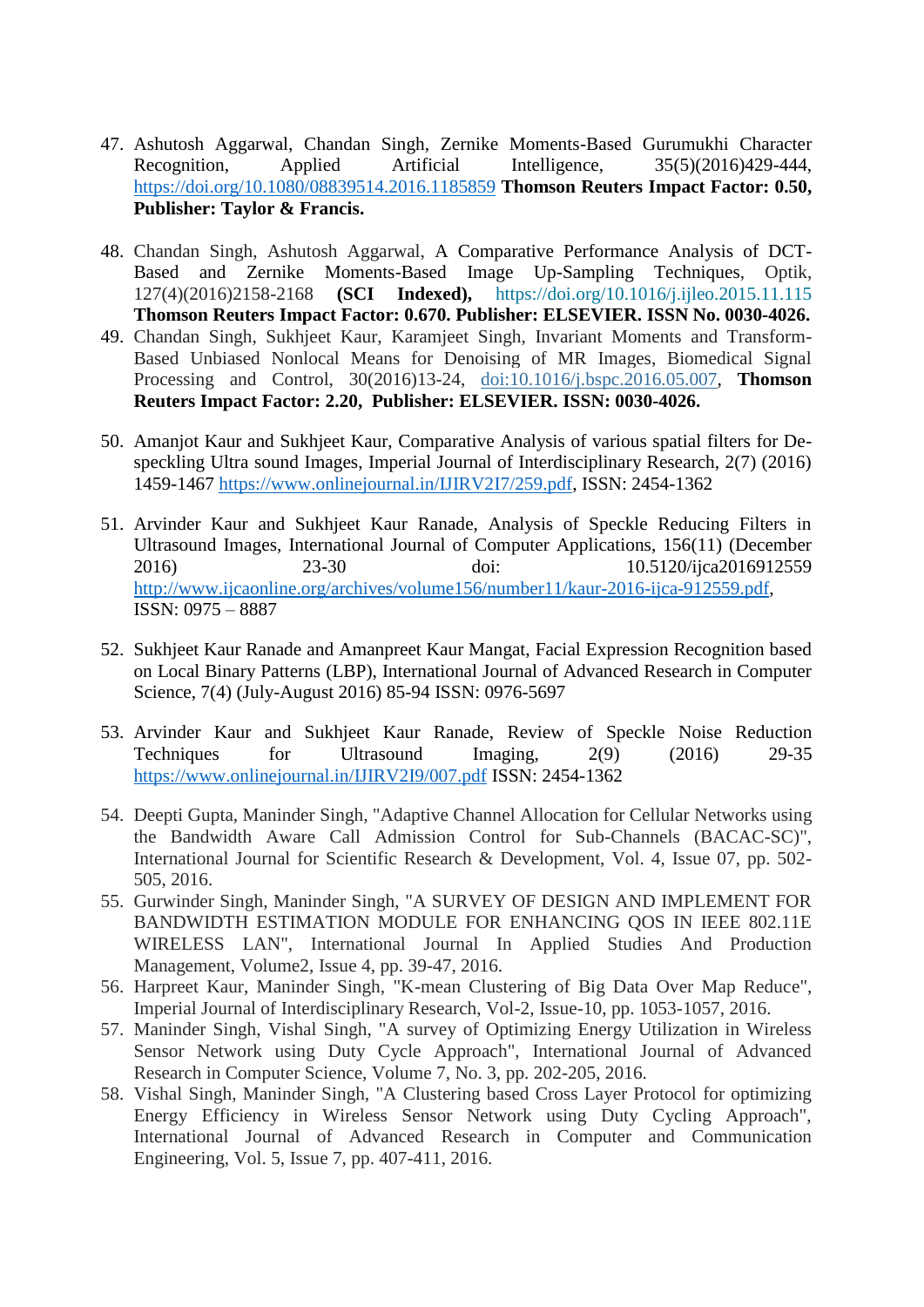- 59. Vishal Singh, Maninder Singh, "Dynamic Clustering and Scheduling with Multipath Selection Cross Layer Protocol for Efficient Energy Management in Wireless Sensor Network", International Journal of Advance Research in Computer Science and Management Studies, Volume 4, Issue 7, pp. 132-139, 2016
- 60. Shivani Sharma, Maninder Singh, "A Modified FIFO with Distributed and Pipelining Scheduling in Hadoop", Imperial Journal of Interdisciplinary Research, Vol-2, Issue-10, pp. 1839-1843, 2016
- 61. Mukhtiar Singh, Maninder Singh "Design and Implementation of INFO Protocol for Collecting the Information of Neighbourhoods Nodes and Their Bandwidth in IEEE802.11e: A Survey". International Journal of Computer Trends and Technology (IJCTT) V40(2), pp. 65-72, October 2016
- 62. Samanpreet Kaur, Maninder Singh, "To Propose a Novel Technique to Detect and Isolate Zombie Attack in Cloud Environment", INTERNATIONAL JOURNAL OF ADVANCED COMPUTER RESEARCH AND NETWORKS, Volume 1, Issue 2, pp. , 2016.
- 63. Umrinderpal Singh, Vishal Goyal and Gurpreet Singh Lehal, "Urdu to Punjabi Machine Translation: An Incremental Training Approach", *(IJACSA) International Journal of Advanced Computer Science and Applications,* Vol. 7, No. 4, pp. 227-238 (2016).
- 64. Kawarbir Singh Dhanju, Gurpreet Singh Lehal, Tejinder Singh Saini and Arshdeep Kaur, "Design and Implementation of Shahmukhi Spell Checker", *Indian Journal of Science and Technology,* Vol. 8, Issue 27, pp. 1-12 (2015).
- 65. Preetinder Kaur1 &JyotsnaSengupta, "Design and Analysis Distributed Directed Scheduler for GreenCloud Simulator (DDSGS) in Cloud Computing", Imperial Journal of Interdisciplinary Research (IJIR) Vol-2, Issue-10, 2016, pp. 783-787 ISSN: 2454-1362http://www.onlinejournal.in Imperial Journal of Interdisciplinary Research (IJIR) Page 783
- 66. Swati Chopra<sup>1</sup>&JyotsnaSengupta, "Trust Value Based Energy Efficient Routing (TVBEER) Protocol in MANETs", Imperial Journal of Interdisciplinary Research (IJIR) Vol-2, Issue-10, 2016 ISSN: 2454-1362
- 67. Gurpreet Kaur1 &JyotsnaSengupta, "Design of Energy Efficient Hierarchical Routing Protocol using Wireless Sensor Network", Imperial Journal of Interdisciplinary Research (IJIR), Vol-2, Issue-10, 2016, pp. 946-950. ISSN: 2454-1362, http://www.onlinejournal.in
- 68. HarneetKaur&JyotsnaSengupta, "Optimal Solar Aware LEACH for WSNs", International Research Journal of Engineering and Technology (IRJET), Vol-2, Issue-10, 2016 ISSN: 2454-1362, http://www.onlinejournal.in pp. 1478-1482 e-ISSN 2395-0056, P-ISSN 2295-0072
- 69. Ravneet Kaur1, JyotsnaSengupta, "Energy Efficient Load Diversion Strategy for Green WLANs",International Research Journal of Engineering and Technology (IRJET),
- 70. pp. 234- 238 E-ISSN: 2395 -0056 VOLUME: 03 ISSUE: 09 | SEP-2016 WWW.IRJET.NET P-ISSN: 2395-0072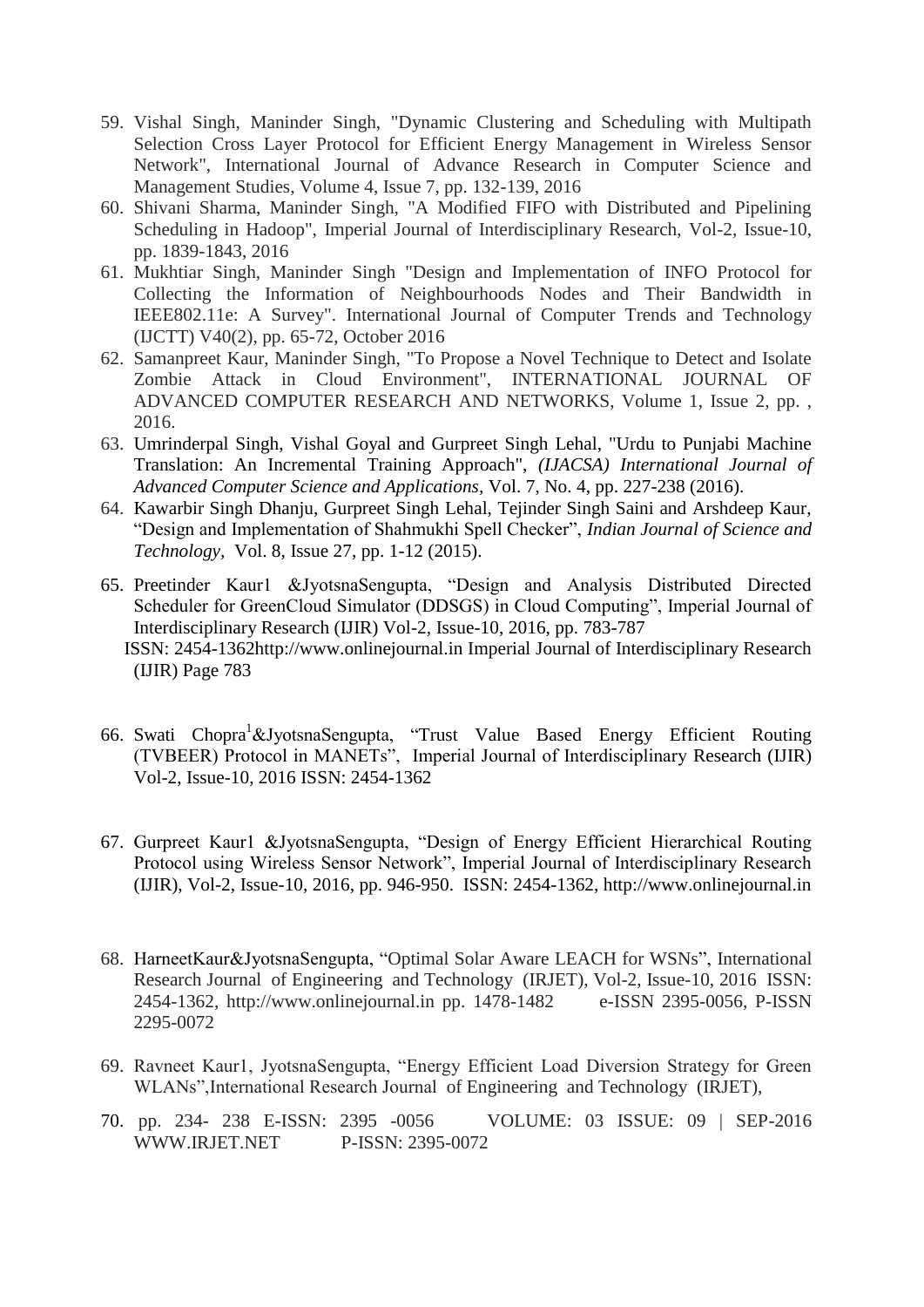- 71. Chandan Mittal , Vishal Goyal , Umrinderpal Singh, HMM Chunker for Punjabi, Indian Journal of Science and Technology, [Volume 8, Issue 35, December 2015,](http://www.indjst.org/index.php/indjst/issue/view/6320) pp. 1-5.
- 72. Ajit Kumar, Vishal Goyal, Statistical Post Editing System (SPES) Applied to Hindi-Punjabi PB-SMT System, Indian Journal of Science and Technology, [Volume 8, Issue 27,](http://www.indjst.org/index.php/indjst/issue/view/6320)  [October 2015,](http://www.indjst.org/index.php/indjst/issue/view/6320) pp. 1-5.
- 73. Rajeev Puri, R.P.S. Bedi, Vishal Goyal, [Punjabi Stemmer Using Punjabi WordNet](http://www.indjst.org/index.php/indjst/article/view/82943)  [Database,](http://www.indjst.org/index.php/indjst/article/view/82943) Indian Journal of Science and Technology, [Volume 8, Issue 27, October 2015,](http://www.indjst.org/index.php/indjst/issue/view/6320) pp. 1-5.
- 74. Rupinder Sandhu, Vishal Goyal, Kunwar Nain Singh Sandhu, Automating the quality of websites of Punjabi and Hindi newspapers: A case study, IEEE Xplore, (CCIP) 2015, DOI: 10.1109/CCIP.2015.7100715
- 75. Mahamed Daud , Vishal Goyal, Predictive Text Entry Method for Somali Language on Mobile Phone, International Journal of Computer Science Trends and Technology (IJCST) – Volume 3 Issue 3, May-June 2015, pp. 274-280.
- 76. Alemebante Mulu , Vishal Goyal, Amharic Text Predict System for Mobile Phone, International Journal of Computer Science Trends and Technology (IJCST) – Volume 3 Issue 3, May-June 2015, pp. 113-118.
- 77. Umesh Gupta, and Rajneesh Randhawa, and Harbhajan Singh, "Evaluation of 16×10 Gbps semiconductor optical amplifier based bidirectional WDM system using different dispersion compensating techniques", Journal of Nanoelectronics and Optoelectronics , Vol: 10, No: 6, pp: 806-809, ,2015 Thompson Retuers Impact Factor: 0.49 DOI: <https://doi.org/10.1166/jno.2015.1842>
- 78. Harshpreet Singh, Rajneesh Randhawa, "CPSEL: Cloud provider selection framework for ranking and selection of cloud provider" International Journal of Applied Engineering Research, 2015, SCImago, Impact Factor: 0.15
- 79. Umesh Gupta, and Rajneesh Randhawa, and Harbhajan Singh, "Effect of pump configuration on Raman amplifier as function of input power for multiplexed wavelengths", Optoelectronics And Advanced Materials-Rapid Communications, Vol: 9, No: 5-6, pp: 567-569, 2015 , Thompson Retuers, Impact Factor: 0.46
- 80. Komal Preet Kaur and Rajneesh Randhawa, and RS Kaler, "Performance analysis of WDM-PON architecture using different receiver filters", Optik-International Journal for Light and Electron Optics, Vol: 125, No: 17, pp:4742–4744, 2014, Elsevier Thompson Retuers, Impact Factor: 0.835 doi:<https://doi.org/10.1016/j.ijleo.2014.04.070>
- 81. Rahul Upneja, Chandan Singh, Fast Computation of Jacobi-Fourier Moments for Invariant Image Recognition, Pattern Recognition, 48(5)(2015) 1836-1843 **(SCI Indexed)**, [https://doi.org/10.1016/j.patcog.2014.11.012,](https://doi.org/10.1016/j.patcog.2014.11.012) **Thomson Reuters Impact Factor: 4.582. Publisher: ELSEVIER. ISSN No. 0031-3203.**
- 82. Ekta Walia, Chandan Singh, Anu Saleja, Computationally Efficient Rotation Invariant Discrete Cosine Transform Based Semi Blind Watermarking Technique, International Journal of Signal and Imaging Systems Engineering, 8(5)(2015) 286-297. <https://doi.org/10.1504/IJSISE.2015.071952> **Publisher: INDERSCIENCE Publishers. ISSN No. 1748-0698.**
- 83. Sukhjeet Kaur Ranade and Deepak Dhawan, Multi-bit Watermark Embedding using Dither Modulation, International Journal of Computer Science and Technology, 6 (2) (2015) 248-253<http://www.ijcst.com/vol62/2/50-Deepak-Dhawan.pdf> ISSN : 0976-8491 (Online) | ISSN : 2229-4333 (Print)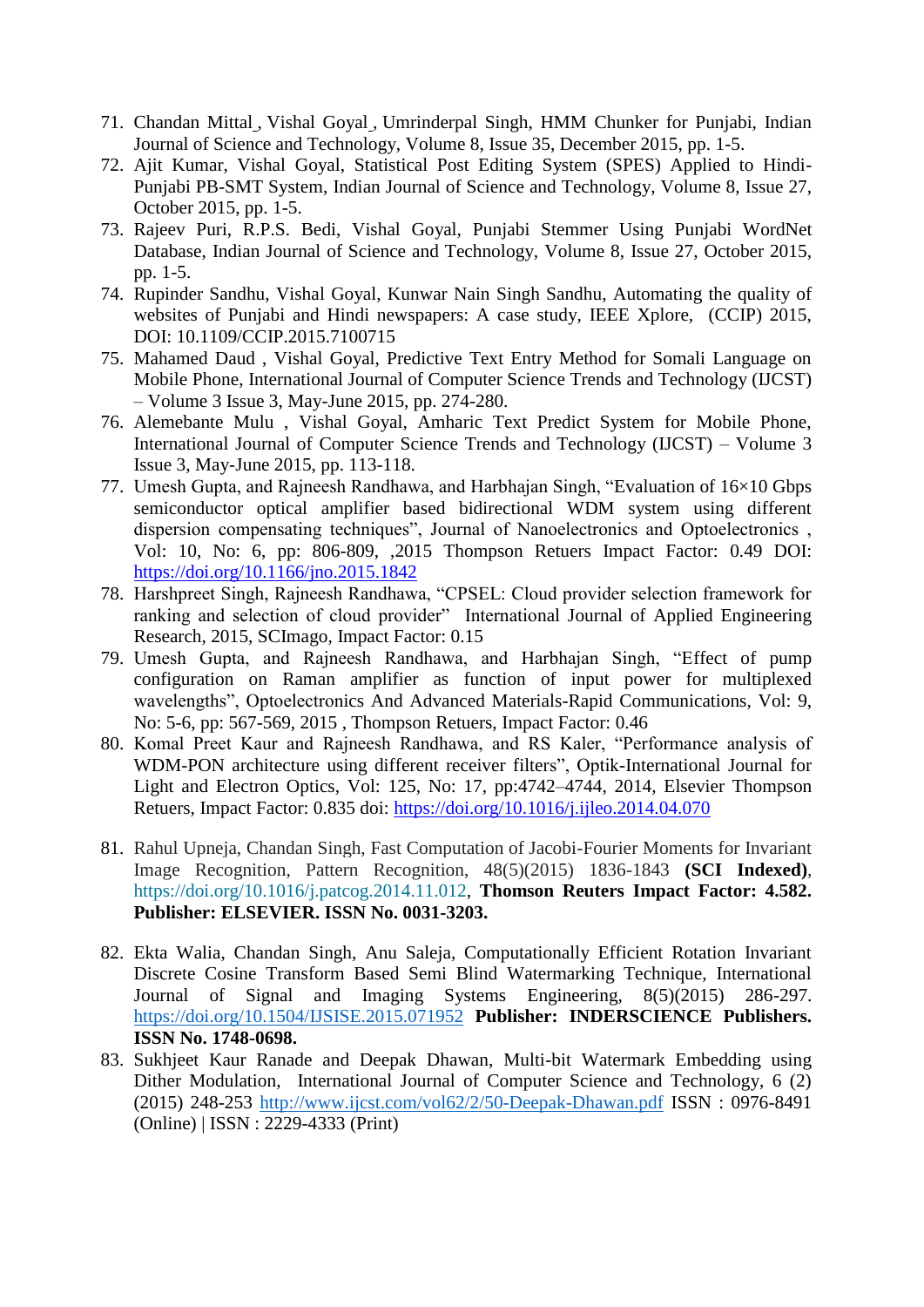- 84. Sukhjeet Kaur Ranade and Sukhpreet Kaur, Empirical Analysis of Invariance of Transform Coefficients under Rotation, International Journal of Engineering Research and Development 11(5) (2015) 43-51 [https://www.scribd.com/document/274376276/Empirical-Analysis-of-Invariance-of-](https://www.scribd.com/document/274376276/Empirical-Analysis-of-Invariance-of-Transform-Coefficients-under-Rotation)[Transform-Coefficients-under-Rotation](https://www.scribd.com/document/274376276/Empirical-Analysis-of-Invariance-of-Transform-Coefficients-under-Rotation) e-ISSN: 2278-067X, p-ISSN: 2278-800X
- 85. Sukhjeet K. Ranade and Supriya Anand, Empirical Analysis of Rotation Invariance in Moment Coefficients, International Journal of Computer Applications, 119(15) (2015) 19- 26 doi: 10.5120/21143-4198 <http://research.ijcaonline.org/volume119/number15/pxc3904198.pdf> ISSN: 0975–8887
- 86. Sukhjeet K. Ranade and Jyotika, Empirical Analysis of Scale Invariance in Transform Coefficients, International Journal of Computer Science and Technology, 6 (2) (2015) 194-199<http://www.ijcst.com/vol62/2/39-Jyotika.pdf> ISSN : 0976-8491
- 87. Sukhjeet K. Ranade and Navpreet Kaur, Empirical Analysis of Scale Invariance in Moment Coefficients, International Journal of Computer Science and Technology, 6(2) (2015) 237-242<http://www.ijcst.com/vol62/2/48-Navpreet-Kaur.pdf> ISSN : 0976-8491
- 88. Bhawna and Sukhjeet K. Ranade, Performance Analysis of Filter based Techniques for Image Denoising, International Journal of Computer Science and Technology, 6(2) (2015) 258-262<http://www.ijcst.com/vol62/3/52-Bhawna.pdf> **ISSN : 0976-8491**
- 89. Shraddha Arya, Indu Chaabra and Gurpreet Singh Lehal, "Recognition of Devnagari Numerals using Gabor Filter", *Indian Journal of Science and Technology,* Vol. 8, Issue 27, pp. 1-6 (2015).
- 90. SimranjitKaur, JyotsnaSengupta, "Honey Bee Optimization Based Lifetime Enhancement in Power Efficient Gathering in Sensor Information System", International Journal In Applied Studies And Production Management, Volume1, Issue 4, 15 August-15 November 2015, pp. 92-101. ISSN 2394-840X
- 91. Rakesh Kumar, Vishal Goyal, Ravinder Khanna, [N-gram Based Word Sense](http://ijoes.vidyapublications.com/paper/Vol9/09-Vol9.pdf)  Disambiguation of Hindi Post Position से (se) in the context of Hindi to Punjabi Machine [Translation System,](http://ijoes.vidyapublications.com/paper/Vol9/09-Vol9.pdf) 2013, International Journal of Engineering Sciences, Vol9, pp. 59-67.
- 92. Komal Preet Kaur and Rajneesh Randhawa, and RS Kaler, "Low cost architecture to integrate multiple PONs to a long reach spectrum sliced WDM network" , Vol: 125, No: 16, pp:4513-4516 , 2014, Elsevier Thompson Retuers, Impact Factor: 0.835 doi: <https://doi.org/10.1016/j.ijleo.2014.02.017>
- 93. Chandan Singh, Ashutosh Aggarwal, A Noise Resistant Image Matching Method Using Angular Radial Transform, Digital Signal Processing, 33(2014) 116-124 **(SCI Indexed),**  [https://doi.org/10.1016/j.dsp.2014.07.004,](https://doi.org/10.1016/j.dsp.2014.07.004) **Thomson Reuters Impact Factor: 1.256. Publisher: Elsevier. ISSN No. 1051-2004.**
- 94. Chandan Singh, Ali Mohammmed Sahan, Rahul Upneja, Effective and fast face recognition system using hybrid features of orthogonal rotation invariant moments and wavelet transforms, Journal of Electronic Imaging, 23(4)(2014) 043020-043020 **(SCI Indexed),** doi: [10.1117/1.JEI.23.4.043020,](http://dx.doi.org/10.1117/1.JEI.23.4.043020) **Thomson Reuters Impact Factor: 0.672. Publisher: SPIE. ISSN No. 1560-229X.**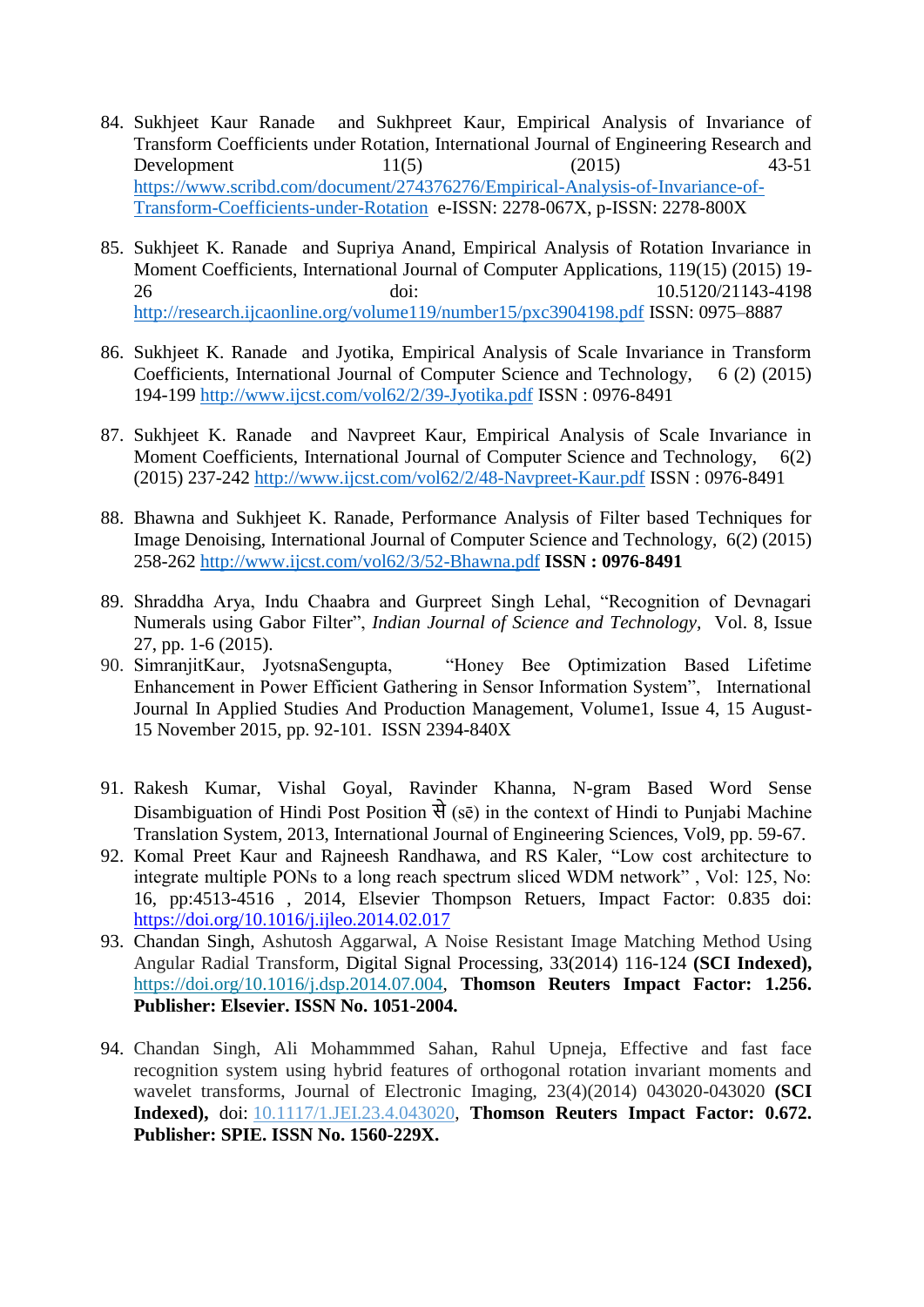- 95. Chandan Singh, Neerja Mittal, Ekta Walia, Complementary Feature Sets for Optimal face Recognition, EURASIP Journal on Image and Video Processing, 2014(1)(2014) 1-18 **(SCI Indexed), doi:**[10.1186/1687-5281-2014-35](https://doi.org/10.1186/1687-5281-2014-35)**, Thomson Reuters Impact Factor: 0.74**. **Publisher: Springer. ISSN No. 1687-5281.**
- 96. Chandan Singh, Rahul Upneja, Accurate Calculation of High Order Pseudo-Zernike Moments and Their Numerical Stability, Digital Signal Processing, 27(2014) 95-106 **(SCI Indexed)**, <https://doi.org/10.1016/j.dsp.2013.12.004>**,Thomson Reuters Impact Factor: 1.256**. **Publisher: Elsevier. ISSN No. 1051-2004.**
- 97. Chandan Singh, Sukhjeet Kaur Ranade, Image Adaptive and High-Capacity Watermarking System using Accurate Zernike moments, IET Image Processing, 8(7)(2014) 373-382 **(SCI Indexed)**, doi: [10.1049/iet-ipr.2013.0382](https://doi.org/10.1049/iet-ipr.2013.0382)**, Thomson Reuters Impact Factor: 0.753**. **Publisher: IET. ISSN No. 1751-9659.**
- 98. Chandan Singh, Sukhjeet Kaur Ranade, Image Adaptive and High-Capacity Watermarking System using Accurate Zernike moments, IET Image Processing, 8(7)(2014) 373-382 **(SCI Indexed)**, doi: [10.1049/iet-ipr.2013.0382](https://doi.org/10.1049/iet-ipr.2013.0382)**, Thomson Reuters Impact Factor: 0.753**. **Publisher: IET. ISSN: 1751-9659.**
- 99. Ramandeep Kaur and Sukhjeet K. Ranade, Comparative Analysis of Lossless Image Compression Based On Row By Row Classifier and Various Encoding Schemes on Color Images, International Journal of Engineering Research and Applications 4(8)(3) (2014) 56-60 <https://pdfs.semanticscholar.org/7d2d/e82194815a5843c664046e0fabe7ab544fb4.pdf> ISSN : 2248-9622
- 100.Rabia Sehgal, Maninder Singh, "HOCSA: An Efficient Downlink Burst Allocation Algorithm to Achieve High Frame Utilization", International Journal of Technical Research and Applications, Volume 2, Issue 5, pp. 107-112, Sep-Oct 2014.
- 101.Rubina, Maninder Singh,"Partition Base CAC with Queuing Model for 802.16e", International Journal of Advanced Research in Computer Science and Software Engineering, Volume 4, Issue 6, pp. 1066-1077, June 2014.
- 102.Rubina Gill, Maninder Singh,"Capacity Utilization and Admission Control in 802.16e WiMAX", International Journal of Information & Computation Technology, Volume 4, Number 16, pp. 1679-1685, 2014.
- 103.Sumanpreet Kaur, Maninder Singh,"Design and Implementation of an Efficient Scheduling Algorithm for QoS Management in WiMAX", International Journal of Computer Science and Mobile Computing, Volume 3, Issue. 7, pp. 731-739, July 2014.
- 104.Nimrat Kaur Kehal, Maninder Singh, "Seamless Vertical Handoff between WLAN and WiMAX", International Journal of Computer Science and Mobile Computing, Volume 3 Issue.7, pp. 921-929, July 2014.
- 105.Rajneesh Rani, Renu Dhir and Gurpreet Singh Lehal, "Structural and Gabor Feature Extraction for Script Identification of Gurumukhi and English words", *International Journal of Graphics & Image Processing,* Vol. 4, pp. 79-84 (2014).
- 106.Gurpreet Singh Lehal, Tejinder Singh Saini, Pritpal Kaur Buttar, "Automatic Bilingual Legacy-Fonts Identification and Conversion System", *Research in Computing Science* , Vol. 86, pp. 9-23 (2014).
- 107.Jasbir Singh and Gurpreet Singh Lehal, "Comparative Performance Analysis of Feature(S)-Classifier Combination for Devanagari Optical Character Recognition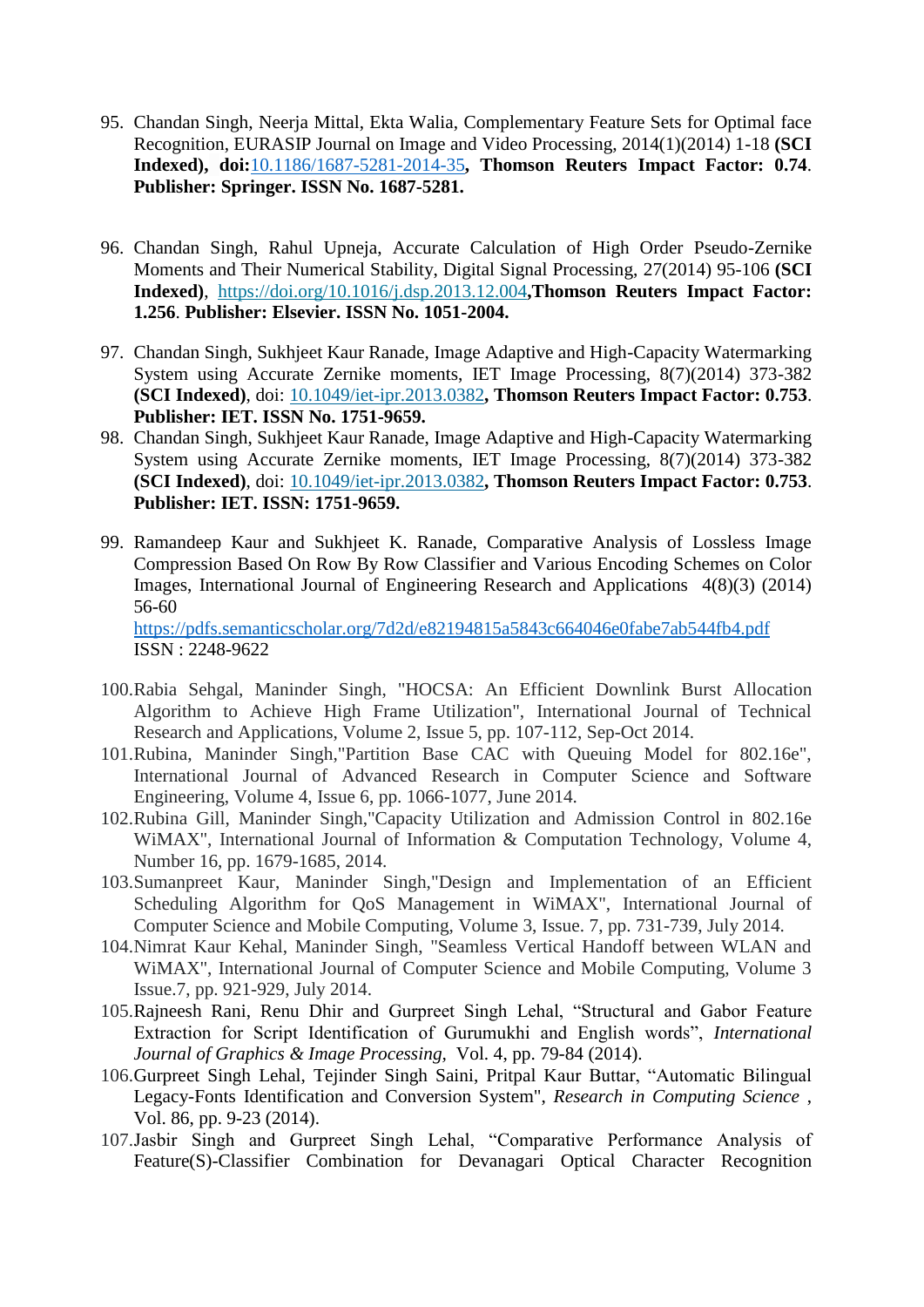System", *International Journal of Advanced Computer Science and Applications*, Vol. 5, No. 6, pp. 37-42 (2014).

- 108.Rajneesh Rani, Renu Dhir and Gurpreet Singh Lehal, "Gabor Features Based Script Identification of Lines within a Bilingual/Trilingual Document", *International Journal of Advance Science and Technology*, Vol. 66, pp. 1-12 (2014).
- 109.Vishal Gupta and Gurpreet Singh Lehal, "Automatic Text Summarization System for Punjabi Language", *Journal of Emerging Technologies in Web Intelligence*, Vol 5, No 3, pp. 257-271 (August 2013).
- 110.Gurkamal Singh, Maninder Singh, "Performance Analysis of WiMAX under Single and Multi-Carrier Jamming", International Journal of Computer Science and Network Security, Volume13, No.7, pp. 144-148, July 2013.
- 111.Mandeep Singh, Maninder Singh, "Performance of AODV, GRP and OLSR Routing Protocols in Adhoc Network with Directional Antennas", International Journal of Computer Applications, Volume 83, No. 2, pp. 12-18, 2013.
- 112.Manveer Kaur Sroya, Maninder Singh,"Comparison of Various Scheduling Schemes for Voice over LTE Networks", International Journal of Computer Applications, iCAMT, pp. 28-33, 2013
- 113.Rajneesh Rani, Renu Dhir and Gurpreet Singh Lehal, "Modified Gabor Feature Extraction Method for Word Level Script Identification- Experimentation with Gurumukhi and English Scripts", *International Journal of Signal Processing, Image Processing and Pattern Recognition*, Vol. 6, No. 5, pp. 25-38 (2013).
- 114.Vishal Gupta and Gurpreet Singh Lehal, "A Survey of Common Stemming Techniques and Existing Stemmers for Indian Languages", *Journal of Emerging Technologies in Web Intelligence*, Vol 5, No 2, pp. 157-161 (May 2013).
- 115.C. P. Kamboj and Gurpreet Singh Lehal, " ਪੰਜਾਬੀ ਭਾਸ਼ਾ ਦੇ ਕੰਪਿਊਟਰੀਕਰਨ ਦੀ ਸਥਿਤੀ, ਸਮੱਸਿਆਵਾਂ ਅਤੇਮਾਧਾਨ : ਇੱਕ ਰਵੇਖਣ ", *Samdarshi*, Punjabi Academy, Delhi, Issue No. 132, pp. 82- 108, (March-April 2013).
- 116.Harjeet Singh, Ravinder Khanna, Vishal Goyal, [Machine Translation system for Standard](http://ijoes.vidyapublications.com/paper/Vol9/10-Vol9.pdf)  [Punjabi to Malwai Dialect,](http://ijoes.vidyapublications.com/paper/Vol9/10-Vol9.pdf) 2013, International Journal of Engineering Sciences, Vol9, pp. 68-73.
- 117.Vishal Goyal, Umarinder Pal Singh, Font Identifier and Unicode Converter for Hindi, Napalese Journal of Linguistics, Linguistics Society of Nepal, Kathmandu Vol28, pp. 225- 229,ISSN 0259-1006,November 2013.
- 118.Rupinder Pal Kaur,Vishal Goyal," Empirically Validating a Web Quality Model for Academic Websites Developed in Punjabi and Hindi: A Case Study" International Conference on Innovations in Engineering and Technology, International Institute of Engineers (IEE), Bangkok,Thailand December 25-26,2013. ISBN No. 978-93-82242-60-4.
- 119. Rupinder Pal Kaur, Vishal Goyal, Gagandeep Kaur, Web Quality Model for Websites Developed in Punjabi and Hindi , The International Journal of Soft Computing and Software Engineering [JSCSE], 2013, Vol. 3, No. 3, pp.557-563.
- 120.Deeksha Kocher, and RS Kaler, and Rajneesh Randhawa, "Simulation of fiber to the home triple play services at 2 Gbit/s using GE-PON architecture for 56 ONUs", Optik-International Journal for Light and Electron Optics, Vol: 124, No: 21, pp: 5007–5010, 2013, Elsevier Thompson Retuers, Impact Factor: 0.835 DOI: 10.1016/j.ijleo.2013.03.065
- 121.Deeksha Kocher, and RS Kaler, and Rajneesh Randhawa, "50 km bidirectional FTTH transmission comparing different PON standards" , Optik-International Journal for Light and Electron Optics, Vol: 124, No: 21, pp: 5075–5078, , 2013, Elsevier Thompson Retuers, Impact Factor: 0.835 DOI:<https://doi.org/10.1016/j.ijleo.2013.03.071>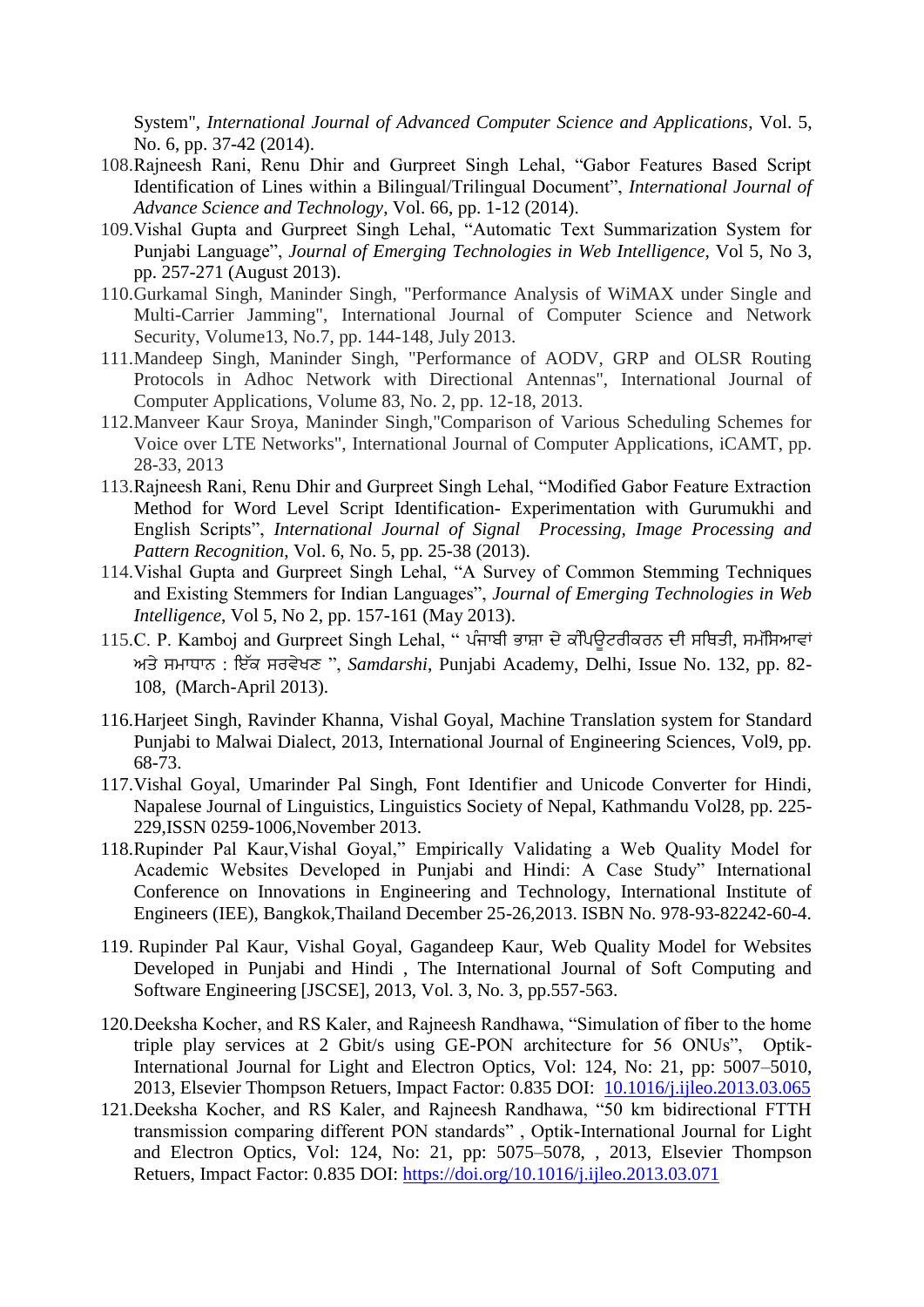- 122.Ramandeep Kaur, and Rajneesh Randhawa and RS Kaler, "Performance evaluation of optical amplifier for  $16 \times 10$ ,  $32 \times 10$  and  $64 \times 10$  Gbps WDM system", Optik-International Journal for Light and Electron Optics, Vol: 124, No: 8, pp: 693–7002, 2013, Elsevier Thompson Retuers, Impact Factor: 0.835 DOI: <https://doi.org/10.1016/j.ijleo.2012.01.008>
- 123.Rajneesh Randhawa , RS Kaler, and Anuj Singal, ,"Performance evaluation of algorithms for wavelength assignment in optical ring network" , Optik-International Journal for Light and Electron Optics, Vol: 124, No: 1, pp: 78-81, 2013, Elsevier Thompson Retuers, Impact Factor: 0.835 DOI:<https://doi.org/10.1016/j.ijleo.2011.11.070>
- 124.Kamaljit Singh Bhatia, and RS Kaler, and TS Kamal, and Rajneesh Randhawa, "Simulative analysis of integrated DWDM and MIMO-OFDM system with OADM", Optik-International Journal for Light and Electron Optics, Vol: 124, No: 1, pp: 117-121, 2013, Elsevier Thompson Retuers, Impact Factor: 0.835 DOI: <https://doi.org/10.1016/j.ijleo.2011.11.081>
- 125.Chandan Singh, Sukhjeet Kaur Ranade, A High Capacity Image Adaptive Watermarking Scheme with Radial Harmonic Fourier Moments, Digital Signal Processing, 23(5)(2013) 1470-1482 **(SCI Indexed),** <https://doi.org/10.1016/j.dsp.2013.05.006>**, Thomson Reuters Impact Factor: 1.256**. **Publisher: ELSEVIER. ISSN No. 1051-2004.**
- 126.Chandan Singh, Sukhjeet Kaur Ranade, Geometrically Invariant and High Capacity Image Watermarking Scheme using Accurate Radial Transform, Optics & Laser Technology, 54(2013) 176-184 **(SCI Indexed)**, <https://doi.org/10.1016/j.optlastec.2013.05.016> **Thomson Reuters Impact Factor: 1.647**. **Publisher: ELSEVIER. ISSN No. 0030-3992.**
- 127.Chandan Singh, Sukhjeet Kaur Ranade, Rotation Invariant Moments and Transforms for Geometrically Invariant Image Watermarking, Journal of Electronic Imaging, 22(1) 013034-013034 **(SCI Indexed),** [10.1117/1.JEI.22.1.013034](http://dx.doi.org/10.1117/1.JEI.22.1.013034) **Thomson Reuters Impact Factor: 0.672**. **Publisher: SPIE. ISSN No. 1560-229X.**
- 128.Amandeep Kaur, Chandan Singh, Automatic Cephalometric Landmark Detection Using Zernike Moments and Template Matching, Signal, Image and Video Processing, 9(1)(2013) 117-132 **(SCI Indexed)**, https://doi.org/10.1007/s11760-013-0432-7 **Thomson Reuters Impact Factor: 1.430**. **Publisher: Springer. ISSN No. 1863-1711.**
- 129.Chandan Singh, Ekta Walia, Rahul Upneja, Accurate Calculation of Zernike Moments,Information Sciences, 233(2013)255-275 **(SCI Indexed)**, <https://doi.org/10.1016/j.ins.2013.01.012> **Thomson Reuters Impact Factor: 4.038**. **Publisher: ELSEVIER. ISSN No. 0020-0255.**
- 130. Chandan Singh, Ali Mohammed Sahan, Face Recognition Using Complex Wavelet Moments, Optics & Laser Technology, 47(2013) 256-267 **(SCI Indexed)**, <https://doi.org/10.1016/j.optlastec.2012.09.004> **Thomson Reuters Impact Factor: 1.647**. **Publisher: ELSEVIER. ISSN No. 0030-3992.**
- 131.Chandan Singh, Pooja, Performance analysis of various local and global shape descriptors for image retrieval, Multimedia Systems, 19(4)(2013) 339-357 **(SCI Indexed),**  https://doi.org/10.1007/s00530-012-0288-7 **Thomson Reuters Impact Factor: 0.619. Publisher: Springer. ISSN No. 1432-1882.**
- 132.Chandan Singh, Sukhjeet Kaur Ranade, A High Capacity Image Adaptive Watermarking Scheme with Radial Harmonic Fourier Moments, Digital Signal Processing, 23(5)(2013)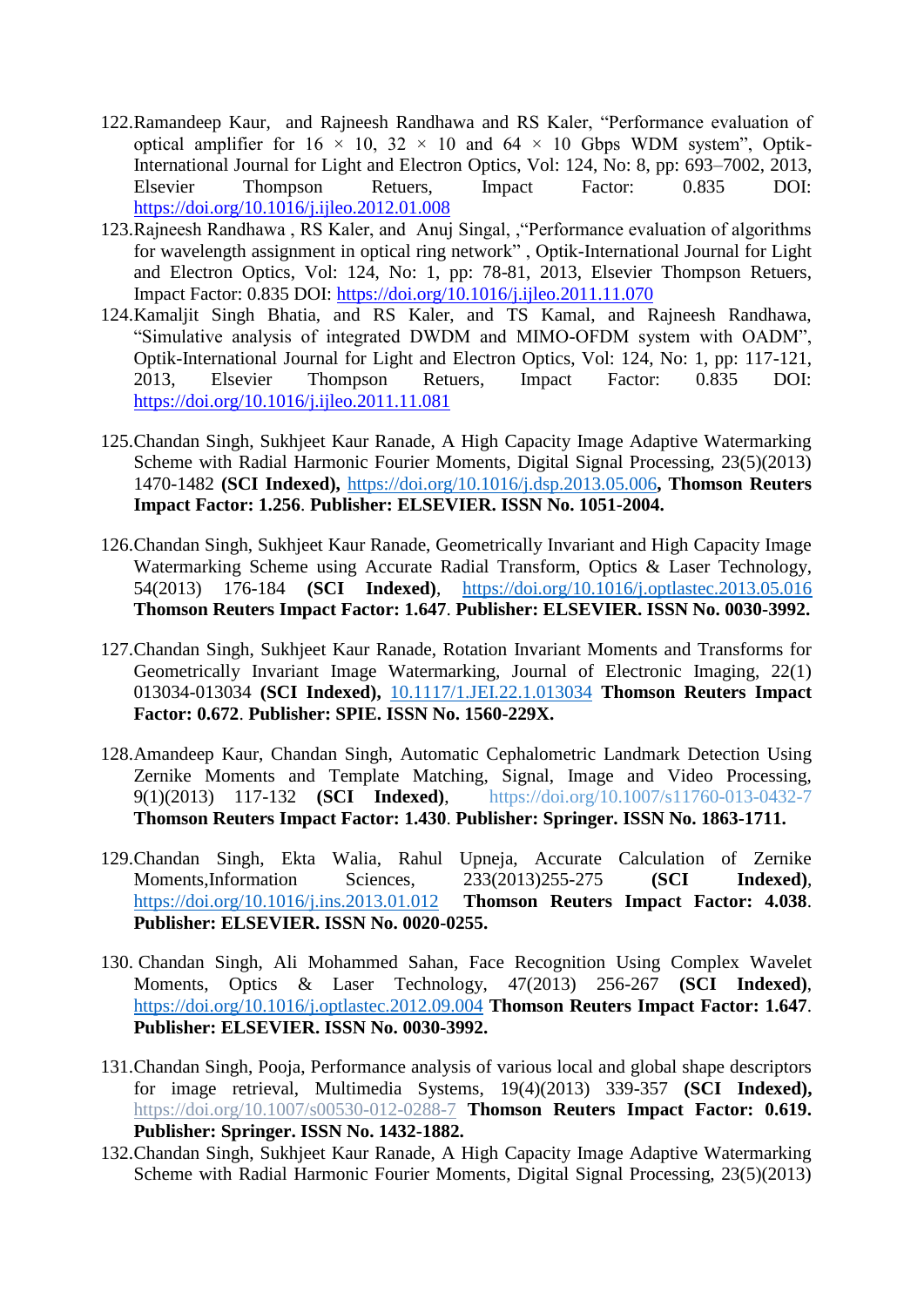1470-1482 **(SCI Indexed), [https://doi.org/10.1016/j.dsp.2013.05.006,](https://doi.org/10.1016/j.dsp.2013.05.006) Thomson Reuters Impact Factor: 1.256**. **Publisher: ELSEVIER. ISSN: 1051-2004.**

- 133.Chandan Singh, Sukhjeet Kaur Ranade, Geometrically Invariant and High Capacity Image Watermarking Scheme using Accurate Radial Transform, Optics & Laser Technology, 54(2013) 176-184 **(SCI Indexed)**, <https://doi.org/10.1016/j.optlastec.2013.05.016> **Thomson Reuters Impact Factor: 1.647**. **Publisher: ELSEVIER. ISSN: 0030-3992.**
- 134.Amandeep Kaur, Sukhjeet K. Ranade and Megha Kansal, Collusion Resistant Fingerprinting in DCT domain, International Journal of Engineering Research and Applications, 2(4) (2012) 2282-2287. ISSN: 2248-9622
- 135.Daljit Singh and Sukhjeet Kaur Ranade, Comparative Analysis of Transform based Lossy Image Compression Techniques, International Journal of Engineering Research and Applications, 2(5) (2012) 1736-1741, ISSN: 2248-9622
- 136.Meenu Bansal and Sukhjeet Kaur Ranade, A review of fractal image compression, International Journal of Advances in Computing and Information Technology, 1(3) (July 2012) 265-276, ISSN: 2277-9140
- 137.Megha Kansal, Sukhjeet K. Ranade and Amandeep Kaur, Fragile Watermarking for Image Authentication using a Hierarchical Mechanism, International Journal of Engineering Research and Applications, 2(4) (2012) 1759-1763 ISSN: 2248-9622
- 138.Navdeep Kaur, Sukhjeet K. Ranade, High Capacity Data Embedding System in DCT domain for Colored Images, International Journal of Computing and Business Research, 3(3) (2012) ISSN: 2229-6166
- 139.Navdeep Kaur, Sukhjeet K. Ranade, High Capacity Data Embedding System using Projection Quantization, International Journal of Advanced Research in Computer and Communication Engineering, 1(4) (June 2012) 230-233, ISSN: 2278 – 1021
- 140.Usha Rani and Sukhjeet K. Ranade, Improving Accuracy of Pattern Matching Technique with Polar Harmonic Transform for Poroscopy, International Journal of Advanced Research in Computer and Communication Engineering, 1(5) (July 2012) ISSN: 2278 – 1021
- 141.Maninder Singh, Jyotsna Sengupta, "Performance Analysis of OBDLB Channel Allocation Algorithm", International Journal of Computer Applications, iRAFIT - Number 1, pp. 19-24, 2012
- 142.Saruchi Singla, Maninder Singh, "Analysis of Packet Scheduling in WiMax Network", International Journal of Computer Applications, iRAFIT - Number 4, pp. 13-17, 2012
- 143.Prabhjot Kaur, Maninder Singh,"Comparative Analysis of Vertical Handover in Integrated Networks", International Journal of Computer Applications, iRAFIT - Number 9, pp. 38- 42, 2012
- 144.Anjali, Maninder Singh, "Simulation and Performance Analysis of AODV,OLSR,GRP Routing Protocol by considering IEEE 802.11Standard", International Journal of Advanced Research in Computer Science and Software Engineering, Volume 2, Issue 6, pp. 171-178, June 2012.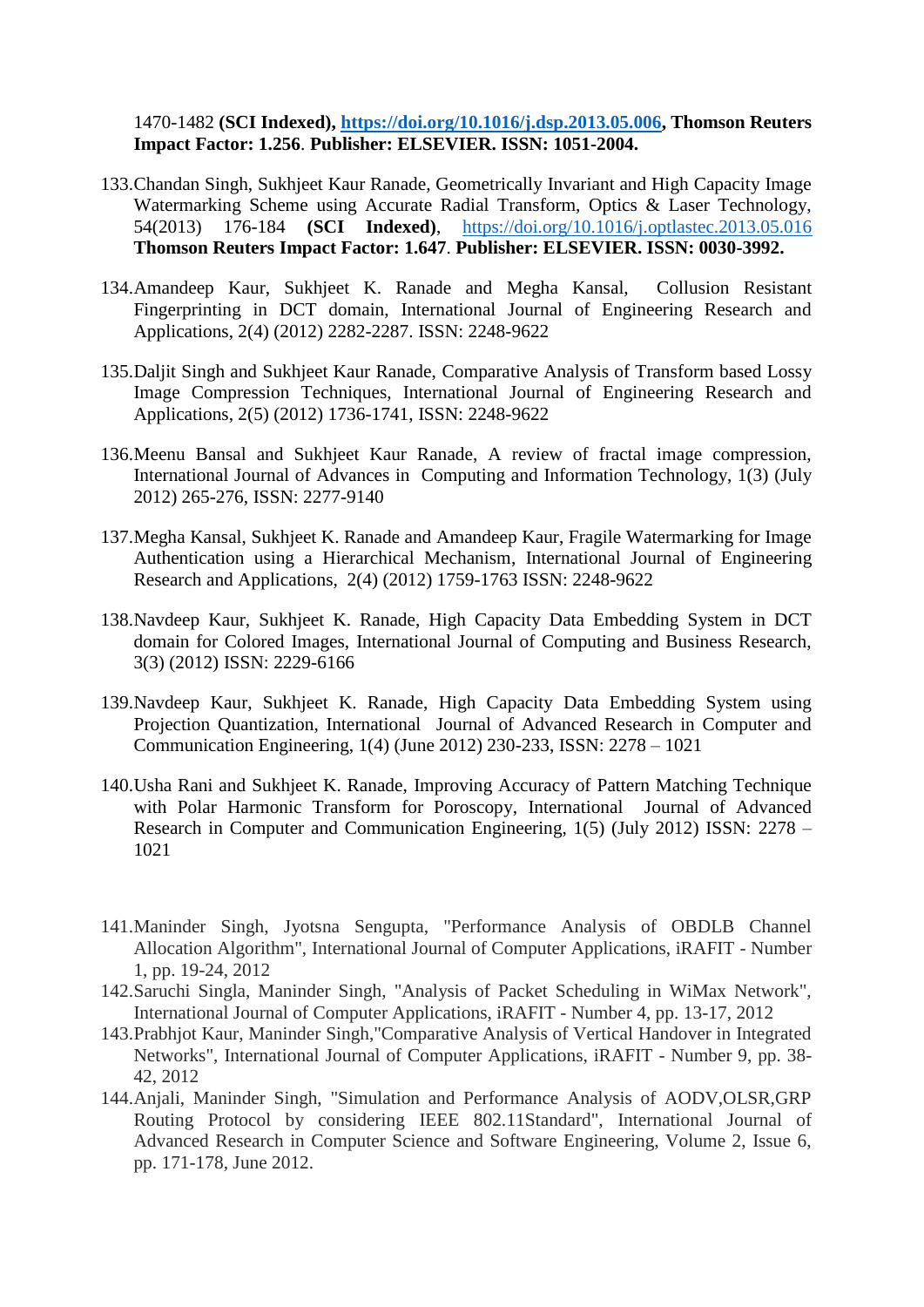- 145.Anjali, Maninder Singh, "Performance Analysis of Proactive, Reactive and Hybrid MANET Routing Protocols on IEEE 802.11 Standard", International Journal of Computer Applications, Volume 54– No.12, pp. 1-8, September 2012.
- 146.Amandeep Singh Dhaliwal, Maninder Singh, "Performance Analysis of Opportunistic Routing in Multi-Sink Mobile Ad Hoc Wireless Sensor Networks", International Journal of Computer Applications, Volume 54, No.7, pp.44-49, September 2012.
- 147.Narinderjeet Kaur, Maninder Singh, "Caching Strategies in MANET Routing Protocols", International Journal of Scientific and Research Publications, Volume 2, Issue 9, pp. 1-6, September 2012.
- 148.Narinderjeet Kaur, Maninder Singh, "Effects of Caching on the Performance of DSR Protocol", OSR Journal of Engineering (IOSRJEN), Volume 2, Issue 9, pp. 7-11, September 2012
- 149.Gurpreet Singh Josan, and Gurpreet Singh Lehal, "Direct Approach for Machine Translation from Punjabi to Hindi", *CSI Journal of Computing*, Vol. 1, No.1, pp. 3:15- 3:33 (2012).
- 150.Deepali, Vishal Goyal, Ankur Rana, "Opinion Polarity Detection-A Survey",IJCLNLP, September2012, Vol1(1),pp.20-26,ISSN: 2279 – 0756**.**
- 151.Rajeev Puri, R.P.S. Bedi, Vishal Goyal, [Automated Stopwords Identification in Punjabi](http://ijoes.vidyapublications.com/paper/Vol8/15-Vol8.pdf)  [Documents,](http://ijoes.vidyapublications.com/paper/Vol8/15-Vol8.pdf) 2012, International Journal of Engineering Sciences, Vol6, pp. 119-125.
- 152.Anjana Kumari, Vishal Goyal, "Font Convertors for Indian Languages A Survey", IJAR, September 2012, Vol. 1, pp. 41-42, ISSN: 2249-555X.
- 153.Navneet Garg, Vishal Goyal, "Part of Speech Tagger for Hindi And Punjabi: A survey",IJAETR, July-Aug 2012, Vol.1(2),pp.40-43,ISSN. 2278-7070(Online).
- 154.Umarinder Pal Singh, Vishal Goyal, "Survey of Named Entity Recognition System for Urdu", IJAETR, July-Aug 2012, Vol.1(2),pp.52-56,ISSN. 2278-7070(Online).
- 155.Rajeev Puri, R.P.S. Bedi, Vishal Goyal, [Plagiarism Detection in Regional Languages –](http://ijoes.vidyapublications.com/paper/Vol5/21-Vol5.pdf) Its [challenges in context to Punjabi documents,](http://ijoes.vidyapublications.com/paper/Vol5/21-Vol5.pdf) International Journal of Engineering Sciences, Vol. 5, pp.296-304.
- 156.Rohit Kansal, Vishal Goyal, "Survey of Stemming In Context of Urdu", IJAETR, July-Aug 2012, Vol.1(2),pp.48-51,ISSN. 2278-7070(Online).
- 157.Rakesh Goyal, and Rajneesh Randhawa and RS Kaler, "Single tone and multi tone microwave over fiber communication system using direct detection method", Optik-International Journal for Light and Electron Optics, Vol: 123, No: 10, pp: 917-923, 2012, Elsevier Thompson Retuers, Impact Factor: 0.835 DOI: <https://doi.org/10.1016/j.ijleo.2011.01.018>
- 158.Kamaljit Singh Bhatia, and Rajinder Singh Kaler, and Tara Singh Kamal, and Rajneesh Randhawa, "Monitoring and compensation of optical telecommunication channels by using optical add drop multiplexers for optical OFDM system", Vol: 33, No: 1, pp: 9-13, 2012, SCImago, Impact Factor: 0.144 **DOI:** <https://doi.org/10.1515/joc-2011-0001>
- 159.Rajneesh Randhawa, RS Kaler, " Investigation of four wave mixing effect at different channel spacing" , Optik-International Journal for Light and Electron Optics, Vol: 123, No: 4 , pp: 352-356, 2012, Elsevier Thompson Retuers, Impact Factor: 0.835 DOI: <https://doi.org/10.1016/j.ijleo.2011.01.017>
- 160.Rajan Manro, Rajneesh Randhawa, A Joshi, " Security Issues in Cloud based e-Governance model.", International Journal of Computers & Distributed Systems, Vol: 1, No: 1, PP: 14-16, 2012
- 161.Ekta Walia, Chandan Singh, Anjali Goyal, On the Fast Computation of Fourier-Mellin Moments with Improved Numerical Stability, Journal of Real-Time Image Processing,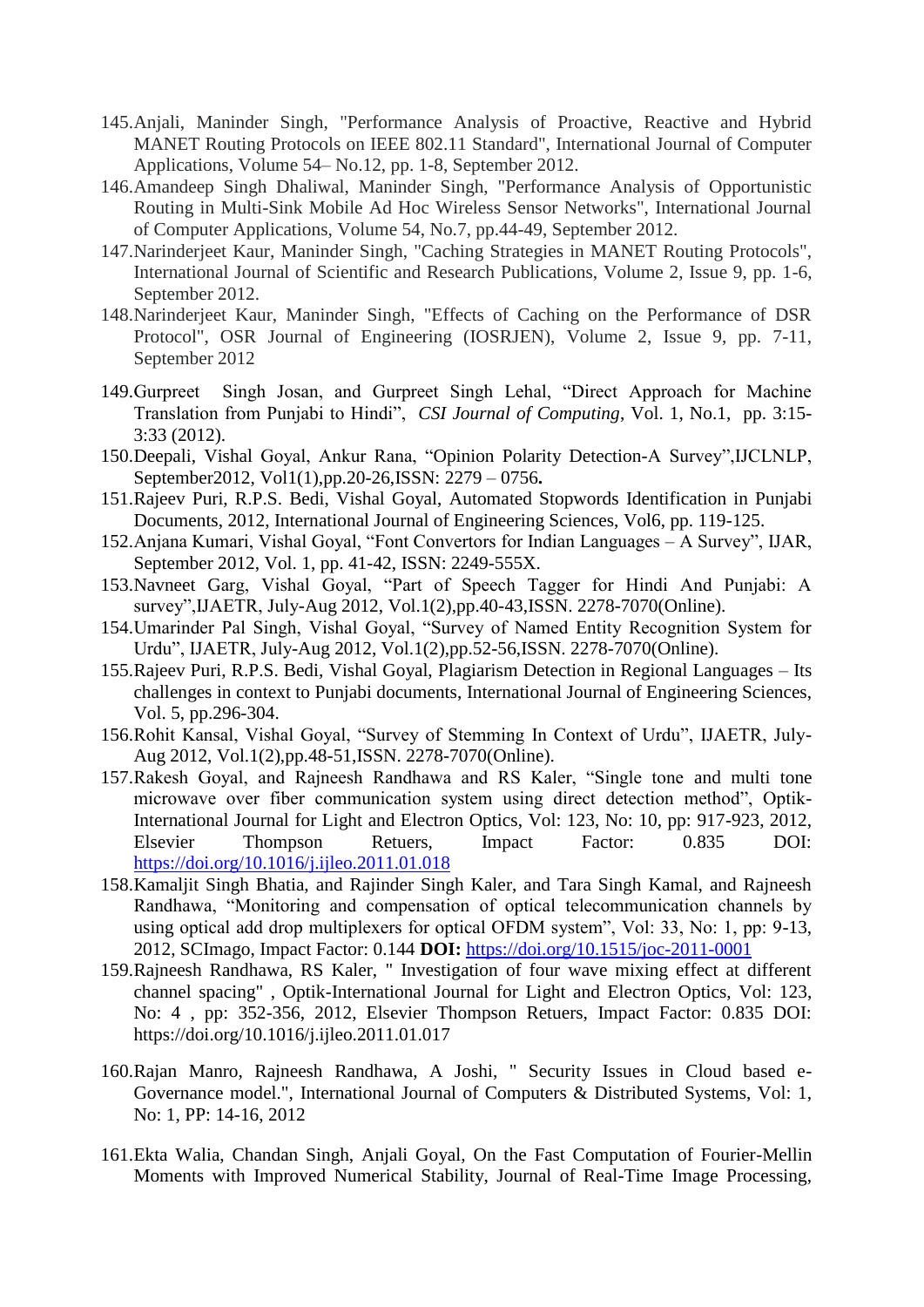7(4)(2012) 247-256 **(SCI Indexed)**, **DOI:** https://doi.org/10.1007/s11554-010-0172-7 **Thomson Reuters Impact Factor: 2.020**. **Publisher: Springer. ISSN No. 1861-8219.**

- 162.Chandan Singh, Ekta Walia, Neerja Mittal, Discriminative Zernike and pseudo Zernike moments for face recognition, International Journal of Computer Vision and Image Processing, 2(2)(2012) 12-35. [10.4018/ijcvip.2012040102](https://doi.org/10.4018/ijcvip.2012040102) **Publisher: IGI Global. ISSN No. 2155-6989.**
- 163.Chandan Singh, Ekta Walia, Pooja, Rahul Upneja, Analysis of algorithms for fast computation of pseudo Zernike moments and their numerical stability, Digital Signal Processing, 22(6)(2012) 1031-1043 **(SCI Indexed)**, <https://doi.org/10.1016/j.dsp.2012.06.009> **Thomson Reuters Impact Factor: 1.256**. **Publisher: ELSEVIER. ISSN No. 1051-2004**
- 164.Ekta Walia, Chandan Singh, Rahul Upneja, A Comment on "Fast and accurate method for radial moment's computation" by Khalid M. Hosny [Pattern Recognition Letters, 31(2010), 143-150], Pattern Recognition Letters, 33(16)(2012) 2224-2225 **(SCI Indexed)**, <https://doi.org/10.1016/j.patrec.2012.07.026> **Thomson Reuters Impact Factor: 1.551. Publisher: ELSEVIER. ISSN No. 0167-8655.**
- 165.Chandan Singh, Rahul Upneja, Error Analysis and Accurate Calculation of Rotational Moments, Pattern Recognition Letters, 33(12)(2012) 1614-1622 **(SCI Indexed)**, <https://doi.org/10.1016/j.patrec.2012.05.006> **Thomson Reuters Impact Factor: 1.551. Publisher: ELSEVIER. ISSN No. 0167-8655.**
- 166.Chandan Singh, Amandeep Kaur, Fast Computation of Polar Harmonic Transforms, Accepted for Publication in Journal of Real-Time Image Processing, 10(1)(2012) 59-66 **(SCI Indexed),** <https://doi.org/10.1007/s11554-012-0252-y> **Thomson Reuters Impact Factor: 2.020**. **Publisher: Springer. ISSN No. 1861-8219.**
- 167.Chandan Singh, Rahul Upneja, Accuracy and Numerical Stability of High Order Polar Harmonic Transforms, IET Image Processing, 6(6)(2012) 617-626 **(SCI Indexed)**, [10.1049/iet-ipr.2011.0510](https://doi.org/10.1049/iet-ipr.2011.0510) **Thomson Reuters Impact Factor: 0.753**. **Publisher: IET. ISSN No. 1751-9659.**
- 168.Chandan Singh, Rahul Upneja, Accurate Computation of Orthogonal Fourier-Mellin Moments, Journal of Mathematical Imaging and Vision, 44(3)(2012) 411-431 **(SCI Indexed)**, https://doi.org/10.1007/s10851-012-0335-1 **Thomson Reuters Impact Factor: 1.552**. **Publisher: Springer. ISSN No. 1573-7683.**
- 169.Chandan Singh, Pooja, An Effective Image Retrieval using the Fusion of Global and Local Transforms based Features, Optics and Laser Technology, 44(7)(2012) 2249-2259 **(SCI Indexed)**, <https://doi.org/10.1016/j.optlastec.2012.02.030>**Thomson Reuters Impact Factor: 1.647**. **Publisher: ELSEVIER. ISSN No. 0030-3992.**
- 170.Chandan Singh, Rahul Upneja, Fast and Accurate method for High Order Zernike Moments Computation, Applied Mathematics and Computation, 218(15)(2012) 7759- 7773 **(SCI Indexed)**, <https://doi.org/10.1016/j.amc.2012.01.040> **Thomson Reuters Impact Factor: 1.551**. **Publisher: ELSEVIER. ISSN No. 0096-3003.**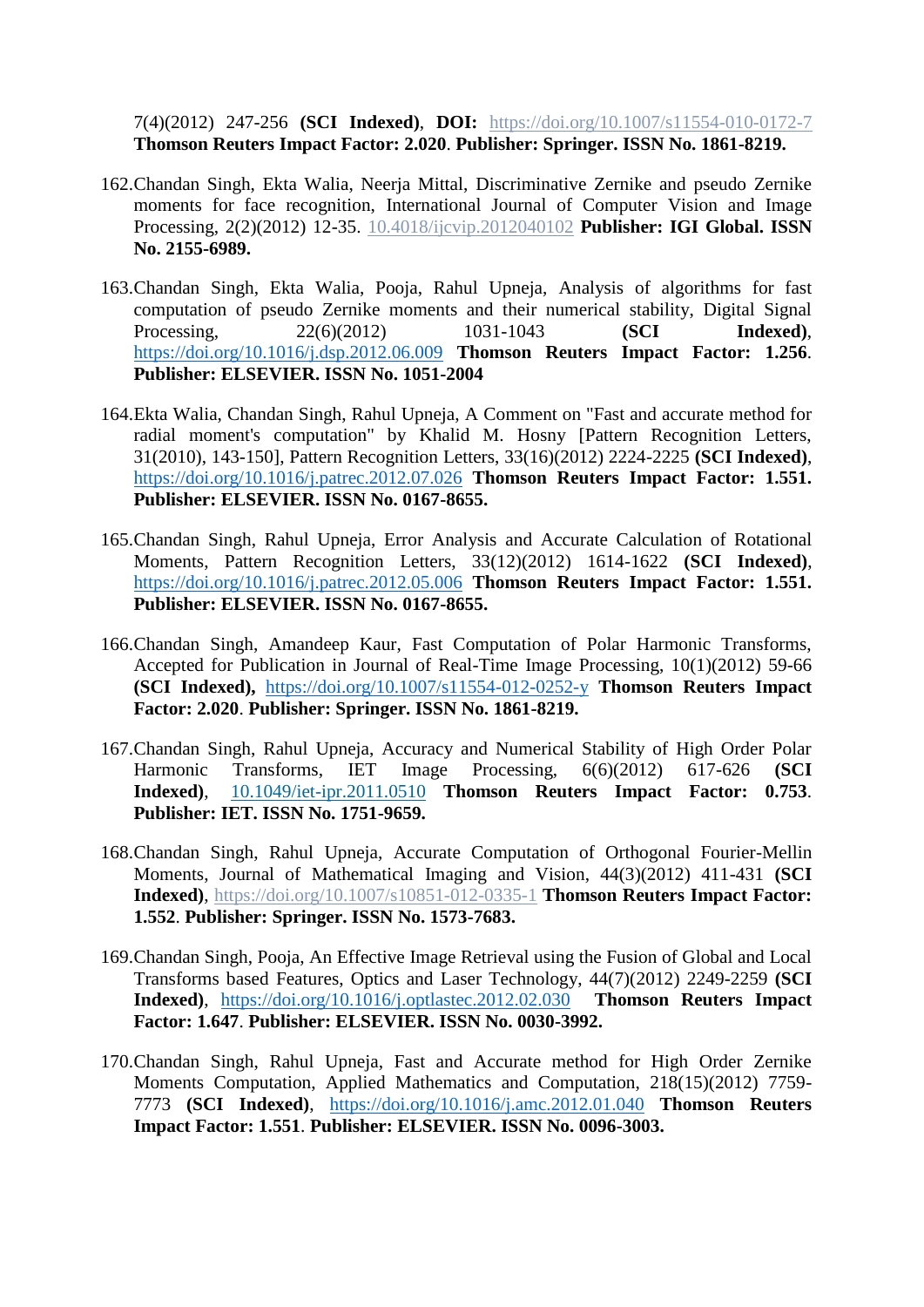- 171.Chandan Singh, Ekta Walia, Neerja Mittal, Robust Two-Stage Face Recognition Approach using Global and Local Features, The Visual Computer, 28(11)(2012) 1085-1098 **(SCI Indexed)**, https://doi.org/10.1007/s00371-011-0659-7 **Thomson Reuters Impact Factor: 0.957**. **Publisher: Springer. ISSN No. 1432-2315.**
- 172.Chandan Singh, Pooja, Local and Global Features based Image Retrieval System using Orthogonal Radial Moments, Optics and Lasers in Engineering, 50(5)(2012) 655-667 **(SCI Indexed)**, <https://doi.org/10.1016/j.optlaseng.2011.11.012> **Thomson Reuters Impact Factor: 2.237**. **Publisher: ELSEVIER. ISSN No. 0143-8166.**
- 173.Chandan Singh, Pooja and Rahul Upneja, On Image Reconstruction, Numerical Stability and Invariance of Orthogonal Radial Moments and Radial Harmonic Transforms, Pattern Recognition and Image Analysis,  $21(4)(2011)$  663-676. https://doi.org/10.1134/S1054661811040158 **Publisher: Springer. ISSN No. 1555-6212.**
- 174.Chandan Singh, Pooja, Improving Image Retrieval using Combined Features of Hough Transform and Zernike Moments, Optics and Lasers in Engineering, 49(12)(2011) 1384- 1396 **(SCI Indexed)**, <https://doi.org/10.1016/j.optlaseng.2011.07.009> **Thomson Reuters Impact Factor: 2.237**. **Publisher: ELSEVIER. ISSN No. 0143-8166.**
- 175.Chandan Singh, Ekta Walia, Neerja Mittal, Rotation Invariant Complex Zernike Moments Features and their Applications to Human Face and Character Recognition, IET Computer Vision, 5(5)(2011) 255-265 **(SCI Indexed)**, [10.1049/iet-cvi.2010.0020](https://doi.org/10.1049/iet-cvi.2010.0020) **Thomson Reuters Impact Factor: 0.963**. **Publisher: IET. ISSN No. 1751-9632.**
- 176.Chandan Singh, Ekta Walia, Algorithms for Fast Computation of Zernike Moments and Their Numerical Stability, Image and Vision Computing, 29(4)(2011) 251-259 **(SCI Indexed)**, <https://doi.org/10.1016/j.imavis.2010.10.003> **Thomson Reuters Impact Factor: 1.587**. **Publisher: ELSEVIER. ISSN No. 0262-8856.**
- 177.Chandan Singh, Neerja Mittal, Ekta Walia, Face Recognition Using Zernike and Complex Zernike Moment Features, Pattern Recognition and Image Analysis, 21(1)(2011) 71-81. https://doi.org/10.1134/S1054661811010044 **Publisher: Springer. ISSN No. 1555-6212.**
- 178.Chandan Singh, Jaswinder Singh Saini, A Simple and Fast Contour Plotting Algorithm for Linear 2D and 3D Elements, International Journal of Engineering Science and Technology, 3(4)(2011) 2796-2802. **Publisher: ENGG Journals Publications. ISSN No. 0975-5462.**
- 179.Saruchi Singla, Maninder Singh, "Performance Analysis of QoS Scheduling in WIMAX Network", International Journal of Applied Engineering Research, Volume 6, No. 18, pp. 2464-2467, 2011.
- 180.Prabhjot Kaur, Maninder Singh,"Vertical Handover between WLAN and UMTS by Standard Integration Models", International Journal of Applied Engineering Research, Volume 6, No. 18, pp. 2587-2591, 2011.
- 181.Vishal Gupta and Gurpreet Singh Lehal, "Named Entity Recognition for Punjabi Language Text Summarization", *International Journal of Computer Applications*, Vol. 33, No. 3, pp. 28-32 (2011).
- 182.Vishal Gupta and Gurpreet Singh Lehal, "Features Selection and Weight learning for Punjabi Text Summarization", *International Journal of Engineering Trends and Technology,* Vol. 2, No. 2, pp. 45-48 (2011).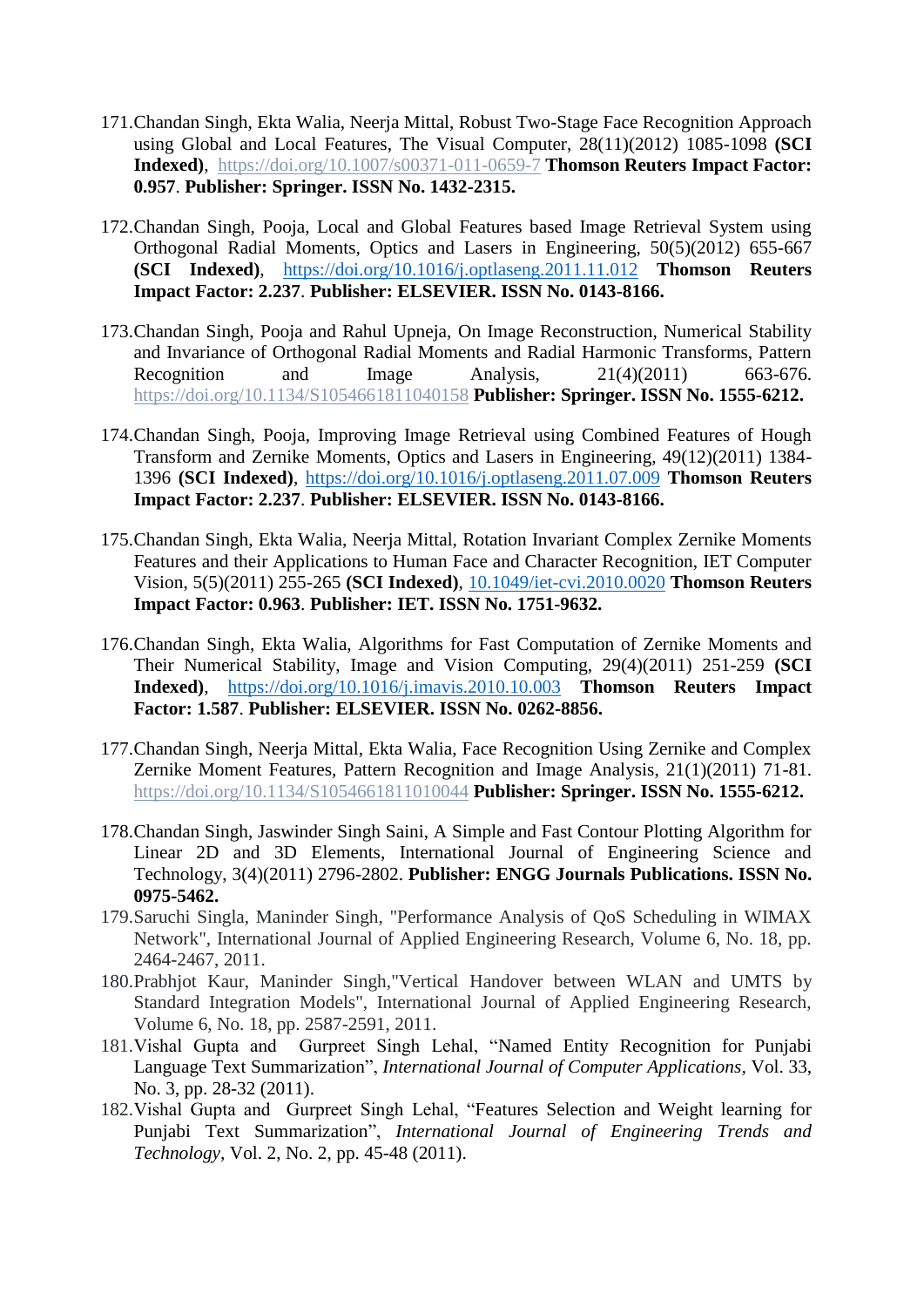- 183.Vishal Gupta and Gurpreet Singh Lehal, "Automatic Keywords Extraction for Punjabi Language", *International Journal of Computer Science Issues*, Vol. 8, No. 5, pp. 327-331  $(2011)$ .
- 184.K. K. Batra and G. S. Lehal, "Automatic Translation System from Punjabi to English for Simple Sentences in Legal Domain", *International Journal of Translation*, Vol. 23, No. 1, pp. 79-98 (2011).
- 185.V. Goyal and G. S. Lehal, "N-Grams Based Word Sense Disambiguation: A Case Study of Hindi to Punjabi Machine Translation System", *International Journal of Translation*, Vol. 23, No. 1, pp. 99-113 (2011).
- 186.V. Goyal and G. S. Lehal, "N-Grams Based Word Sense Disambiguation: A Case Study of Hindi to Punjabi Machine Translation System", *International Journal of Translation*, Vol. 23, No. 1, pp. 99-113 (2011).
- 187.Sanjeev Kumar Sharma and Gurpreet Singh Lehal, "Identification of compound sentences in Punjabi Language", *Research Cell: An International Journal of Engineering Science*, Vol. 1, pp.116-123, (2011).
- 188.Rakesh Kumar, Vishal Goyal, Ravinder Khanna,[,A Review of Literature on Word Sense](http://ijoes.vidyapublications.com/paper/Vol6/16-Vol6.pdf)  [Disambiguation,](http://ijoes.vidyapublications.com/paper/Vol6/16-Vol6.pdf) 2011, International Journal of Engineering Sciences, Vol6, pp. 224-230.
- 189.Gurvir Kaur, Vishal Goyal, "Translating Hindi OOV (Out of Vocabulary) Hindi inflected words in Rule based Hindi to Punjabi Machine Translation System", IJCIS, 3(3), Issue September 2011, pp.59-75.ISSN:2229-5208
- 190.Monika Sharma, Vishal Goyal, "Extracting Hindi Proverbs in Machine Translation from Hindi to Punjabi using Relational Data Approach", IJCSC July-December 2011 Issue, Vol. 2(2):611-613. ISSN: 0973-7391
- 191.Kamaldeep, Vishal Goyal, "Hybrid Approach for Punjabi to English Transliteration System", International Journal of Computer Applications 28(1):1-6,August 2011, ISSN:0975-8887.
- 192.Kamaldeep, Vishal Goyal, "Development of Punjabi to English transliteration System", International Journal of Computer Science and Communications, 2011 2(1):521-526 ISSN:0973-7391.
- 193.Rajesh Sharma, Vishal Goyal, "Named Entity Recognition Systems for Hindi using CRF Approach", In the Proceedings International Conference for Information Systems for Indian Languages, Patiala, Department of Computer Science, Punjabi University, Patiala, March 9-11, 2011, pp. 31-35, Springer CCIS 139, Germany (2011)
- 194.Ankur Rana, Vishal Goyal, Vimal K. Soni, "Renaissance of Opinion Mining", In the Proceedings International Conference for Information Systems for Indian Languages, Patiala, Department of Computer Science, Punjabi University, Patiala, March 9-11, 2011, pp. 60-67, Springer CCIS 139, Germany (2011)
- 195.Karuna Jindal, Vishal Goyal, Shikha Jindal, "Automatic Word Aligning Algorithm for Hindi-Punjabi Parallel Text", In the Proceedings International Conference for Information Systems for Indian Languages, Patiala, Department of Computer Science, Punjabi University, Patiala, March 9-11, 2011, pp. 180-185, Springer CCIS 139, Germany (2011)
- 196.Vishal Goyal, Gurpreet Singh Lehal, "Hindi to Punjabi Machine Translation System", In the Proceedings International Conference for Information Systems for Indian Languages, Patiala, Department of Computer Science, Punjabi University, Patiala, March 9-11, 2011, pp. 236-241, Springer CCIS 139, Germany (2011)
- 197.Ajit Kumar, Vishal Goyal, "Comparative Analysis of Tools Available for Developing Statistical Approach Based Machine Translation System", In the Proceedings International Conference for Information Systems for Indian Languages, Patiala, Department of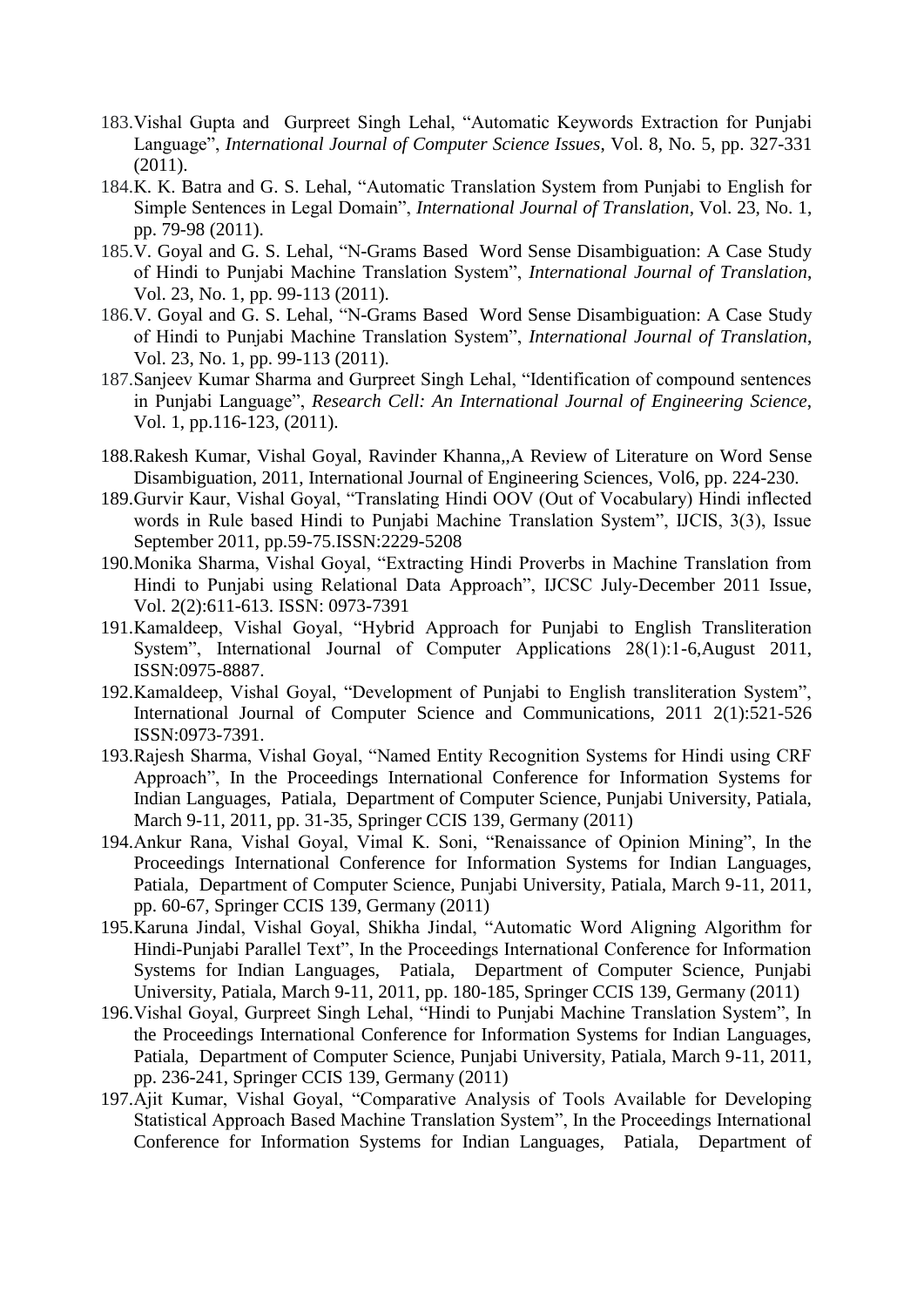Computer Science, Punjabi University, Patiala, March 9-11, 2011, pp. 254-260, Springer CCIS 139, Germany (2011)

- 198.Ajit Kumar, Vishal Goyal, "TDIL programme: A Government Initiative", International Journal of Engineering Sciences, Journal Inaugural Issue, 2010, pp. 1-8.
- 199.Vishal Goyal, Gurpreet Singh Lehal, "N-Grams Based Word Sense Disambiguation: A Case Study of Hindi to Punjabi Machine Translation System", International Journal of Translation, Vol 23, No.1, Jan-Jun 2011, pp. 99-113. ISSN: 0970-9819.
- 200.Rajneesh Randhawa and RS Kaler "Implentation of optical encoder and multiplexer using Mach-Zehnder inferometer", Optik-International Journal for Light and Electron Optics, Vol: 122, No: 15, pp: 1399–1405, 2011, Elsevier Thompson Retuers, Impact Factor: 0.835 doi:<https://doi.org/10.1016/j.ijleo.2010.09.030>
- 201.Rajneesh Randhawa and RS Kaler, "Comparative investigation and suitability of various data formats for 10 Gb/s optical AWG multiplexer and AWG demultiplexer based transmission links", Optik-International Journal for Light and Electron Optics, Vol: 122, No: 7, pp: 610-615, 2011, Elsevier Thompson Retuers, Impact Factor: 0.835 doi: <https://doi.org/10.1016/j.ijleo.2010.03.024>
- 202.Rajneesh Kaler, RS Kaler, "Performance analysis of metro WDM network based on an optical cross connects and arrayed waveguide grating demultiplexer", Optik-International Journal for Light and Electron Optics, Vol: 122, No: 7, pp: 620-625, 2011, Elsevier Thompson Retuers, Impact Factor: 0.835 DOI:<https://doi.org/10.1016/j.ijleo.2010.03.026>
- 203.Rajneesh Kaler, RS Kaler, "Gain and Noise figure performance of erbium doped fiber amplifiers (EDFAs) and Compact EDFAs", Optik-International Journal for Light and Electron Optics, Vol: 122, No: 5, pp: 440-443, 2011, Elsevier Thompson Retuers, Impact Factor: 0.835 DOI:<https://doi.org/10.1016/j.ijleo.2010.02.028>
- 204.Rajneesh Kaler, Pradeep Teotia, RS Kaler, " Simulation of FTTH at 10Gbit/s for 8 OTU by GE-PON Architecture" , Optik-International Journal for Light and Electron Optics, Vol: 122, No: 22, pp: 1985-1989, 2011, Elsevier Thompson Retuers, Impact Factor: 0.835 DOI:<https://doi.org/10.1016/j.ijleo.2010.12.015>
- 205.Rajneesh Kaler, RS Kaler, " Simulation of FTTH at 10Gbit/s for 8 OTU by GE-PON Architecture" , Optik-International Journal for Light and Electron Optics, Vol: 122, No: 15, pp: 1362–1366, 2011, Elsevier Thompson Retuers, Impact Factor: 0.835 DOI: <https://doi.org/10.1016/j.ijleo.2010.09.010>
- 206.Kamaljit Singh Bhatia, RS Kaler, TS Kamal, Rajneesh Kaler, "Coded OFDM in fiberoptics communication systems with optimum biasing of laser" , Signal Processing: An Int J (SPIJ), Vol: 5, No: 2, pp: 33-43 , 2011
- 207.Rajneesh Randhawa, RS Kaler, "Comparison of dispersion mapping techniques with fiber nonlinearities in carrier suppressed RZ systems", Optik-International Journal for Light and Electron Optics, Vol: 121, No: 16 pp: 1472-1477, 2010, Elsevier Thompson Retuers, Impact Factor: 0.835 DOI:<https://doi.org/10.1016/j.ijleo.2009.02.017>
- 208.Rajneesh Randhawa, RS Kaler, "Capacity enhancement in packet switched slotted ring wavelength division multiplexed transport networks", Optik-International Journal for Light and Electron Optics, Vol: 121, No: 11, pp: 1027-1032, 2010, Elsevier Thompson Retuers, Impact Factor: 0.835 DOI:<https://doi.org/10.1016/j.ijleo.2008.12.002>
- 209.Rajneesh Randhawa, JS Sohal, RS Kaler, "Protection and restoration of ring in packet switched wavelength division multiplexed transport networks", Optik-International Journal for Light and Electron Optics, Vol: 121, No: 11, pp: 1013-1018, 2010, Elsevier Thompson Retuers, Impact Factor: 0.835 DOI:<https://doi.org/10.1016/j.ijleo.2008.12.014>
- 210.Rajneesh Randhawa, RS Kaler, "Pre-,post and hybrid dispersion mapping techniques for CSRZ optical networks with nonlinearities", Optik-International Journal for Light and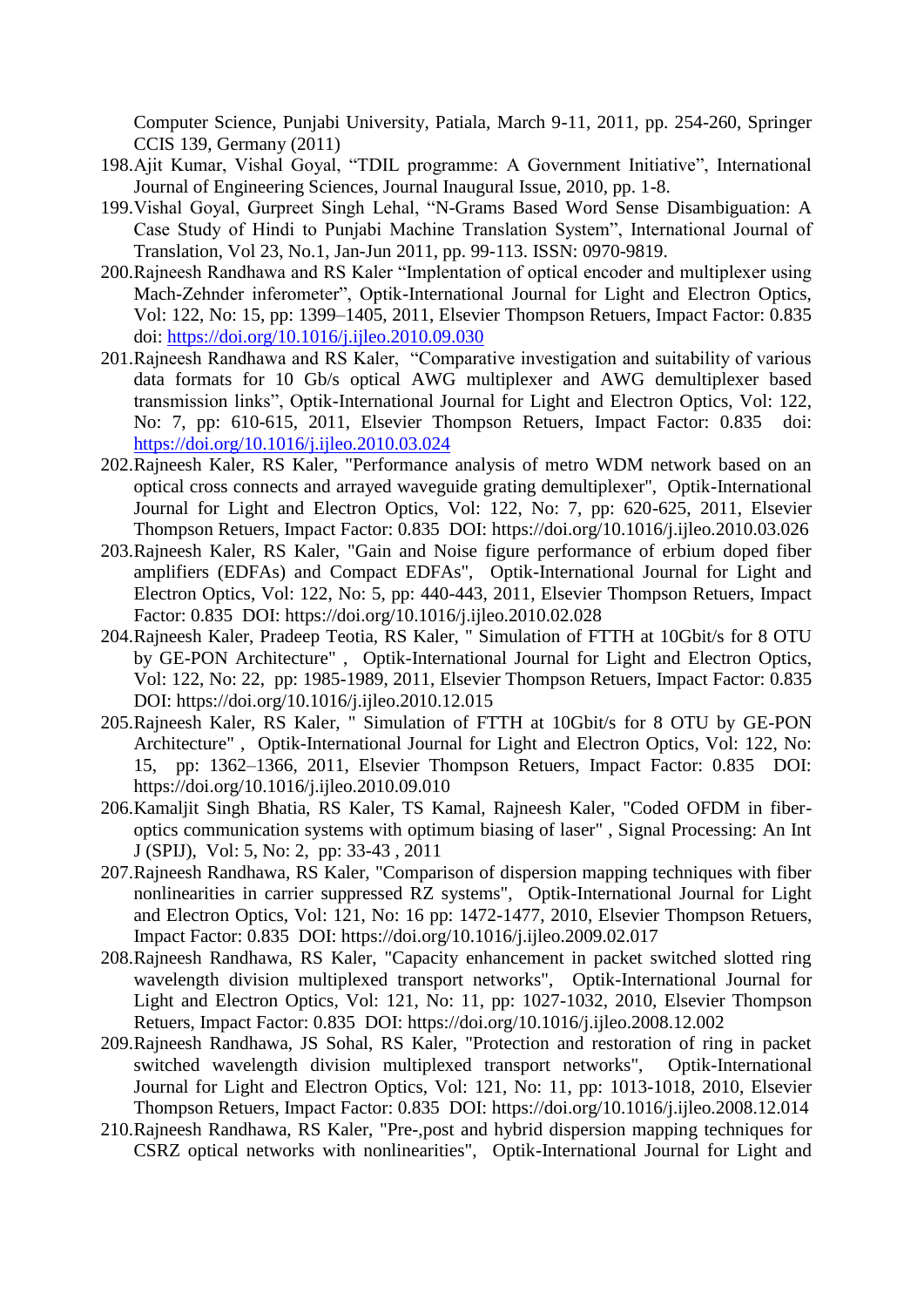Electron Optics, Vol: 121, No: 14 pp: 1274-1279, 2010, Elsevier Thompson Retuers, Impact Factor: 0.835 DOI:<https://doi.org/10.1016/j.ijleo.2009.01.032>

- 211.Rajneesh Randhawa, JS Sohal,"Comparison of optical network topologies for wavelength division multiplexed transport networks ", Optik-International Journal for Light and Electron Optics, Vol: 121, No: 12 pp: 1096-1110, 2010, Elsevier Thompson Retuers, Impact Factor: 0.835 DOI:<https://doi.org/10.1016/j.ijleo.2008.12.035>
- 212.Rajneesh Randhawa, JS Sohal, " Comparison and performance of routing protocols in SONET based networks " , Optik-International Journal for Light and Electron Optics, Vol: 121, No: 11, pp: 997-1002, 2010, Elsevier Thompson Retuers, Impact Factor: 0.835 DOI: <https://doi.org/10.1016/j.ijleo.2008.12.015>
- 213.Rajneesh Randhawa, JS Sohal, Amit Kumar Garg, RS Kaler, "An Efficient Network Utilization Scheme for Optical Burst Switched Networks " , Journal of Information Technology Research , Vol: 3, No: 2 pp: 34-49, 2010, DOI: 10.4018/jitr.2010040103
- 214.Rajneesh Randhawa, JS Sohal, " Comparison and performance of routing protocols in SONET based networks " , Optik-International Journal for Light and Electron Optics, Vol: 121, No: 5, pp: 462-466, 2010, Elsevier Thompson Retuers, Impact Factor: 0.835 DOI: <https://doi.org/10.1016/j.ijleo.2008.08.007>
- 215.Chandan Singh, Ekta Walia, Fast and Numerically Stable Methods for the Computation of Zernike Moments, Pattern Recognition, 43(7)(2010) 2497-2506 **(SCI Indexed)**, <https://doi.org/10.1016/j.patcog.2010.02.005> **Thomson Reuters Impact Factor: 3.096. Publisher: ELSEVIER. ISSN No. 0031-3203.**
- 216.Amandeep Kaur, Chandan Singh, A Hybrid Edge Detector Using Fuzzy Logic and Mathematical Morphology, International Journal of Image and Graphics, 10(2)(2010) 251- 272. <https://doi.org/10.1142/S0219467810003767> **Publisher: World Scientific. ISSN No. 1793-6756.**
- 217.Amandeep Kaur, Chandan Singh, Modified Zernike Moment Masks for Edge Detection, International Journal of Computer Sciences and Engineering Systems (IJCSSES), 4(4)(2010) 301-305. **Publisher: Serials Publications.**
- 218.P Singh and G. S. Lehal, "Syllables Selection for the Development of Speech Database for Punjabi TTS System", *IJCSI International Journal of Computer Science Issues*, Vol. 7, Issue 6, pp. 164-168 (November 2010).
- 219.K K Batra and G S Lehal, "Rule Based Machine Translation of Noun Phrases from Punjabi to English*", IJCSI International Journal of Computer Science Issues*, Vol. 7, Issue 5, pp. 409-413 (September 2010).
- 220.G S Josan and G. S. Lehal, "A Punjabi to Hindi machine Transliteration System", *International Journal of Computational Linguistics and Chinese Language Processing*, Vol. 15, Issue 2, pp. 164-168 (June 2010).
- 221.V Gupta and G.S.Lehal, "A Survey of Text Summarization Extractive Techniques", *Journal of Emerging Technologies in Web Intelligence* , Volume 2, No. 3, pp. 258-268 (2010).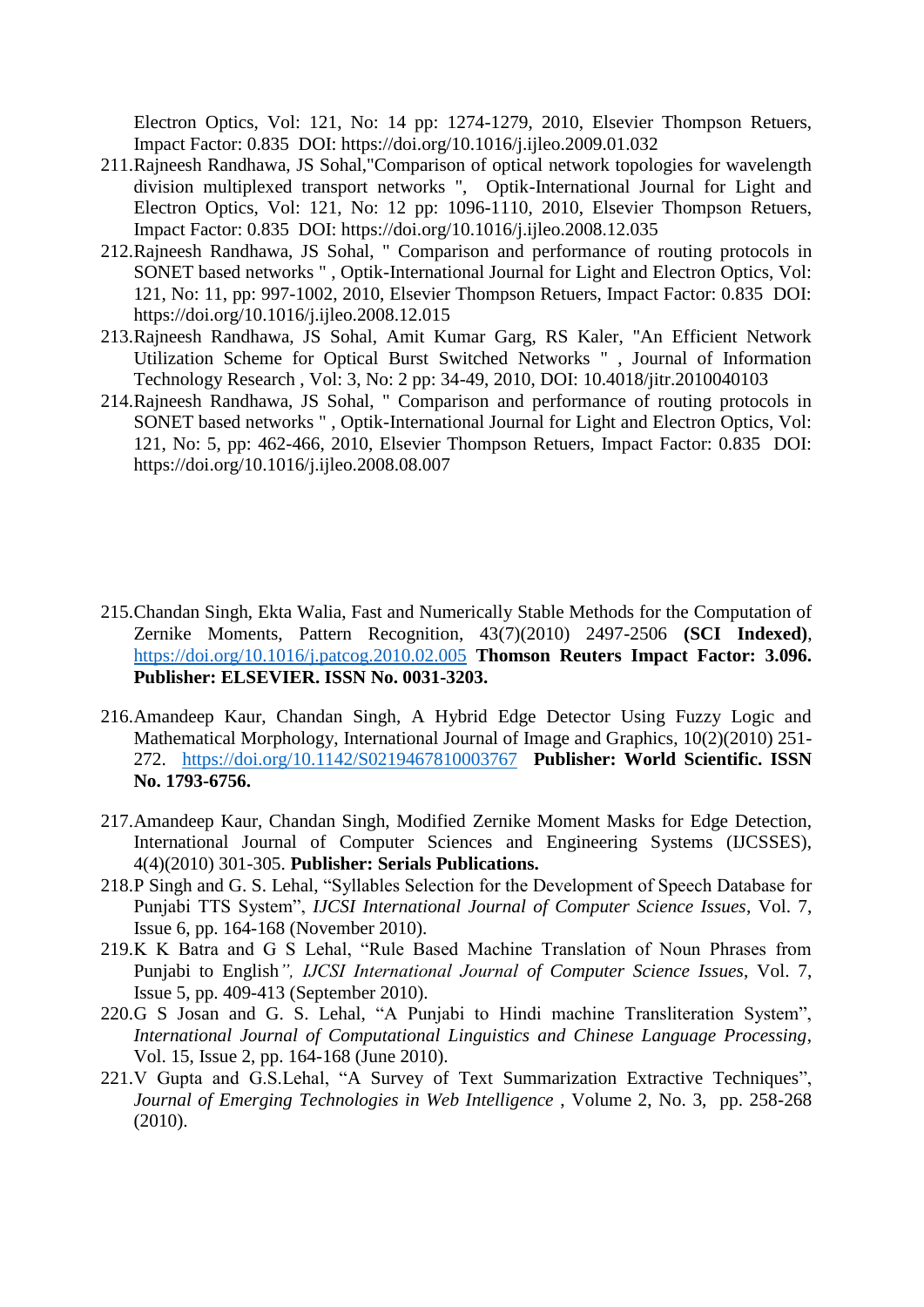- 222.V Goyal and G.S.Lehal, "Web Based Hindi to Punjabi Machine Translation System", *Journal of Emerging Technologies in Web Intelligence* , Volume 2, No. 2, pp. 148-151  $(2010)$ .
- 223.Brahmleen Kaur Sidhu, Arjan Singh, Vishal Goyal, "Identification of proverbs in Hindi Text Corpus and their translation in Punjabi", JCSE, July 2010, Vol 2(1), pp. 32-37, ISSN:2043-9091 (Online).
- 224.Vishal Goyal, Gurpreet Singh Lehal, "Automatic Spelling Standardization for Hindi Text", In the Proceedings International Conference on Computer & Communication Technology, Allahabad, Moti Lal Nehru National Institute of technology, Allahabad, September 17-19, 2010, pp. 764-767, IEEE Computer Society Press, California, USA (2010)
- 225.V. Goyal and G. S. Lehal, " Hindi Morphological Analyzer and Generator, ICETET Proceedings of the 2008 IEEE International Conference on Emerging Trends in Engineering and Technology. IEEE Computer Society Press, Washington, DC, USA (2008), pp1156-1159.
- 226.Karuna Jindal, Vishal Goyal, "Improved Algorithm for Automatic Word Alignment for Hindi-Punjabi parallel corpus", Proceedings of International Conference on Data Engineering and Management (ICDEM 2010), July 29-31, India. Published in Lecture Notes in Computer Science (LNCS Volume 6411), Springer Verlag, Heidelberg-Germany.
- 227.Vishal Goyal, G.S.Lehal, "Web Based Hindi to Punjabi Machine Translation System", May 2010 Issue, JETWI.
- 228.Rajesh Sharma, Vishal Goyal, "Survey of Name recognition Systems for different languages", PCTE Journal of Computer Sciences, Vol. 6(2),July-December 2009, pp.32- 45.
- 229.Karuna Jindal, Vishal Goyal, "Development of Improved Algorithm for automatic word alignment for Hindi-Punjabi Parallel Corpus", PCTE Journal of Computer Sciences, Vol. 6(2),July-December 2009, pp.150-156.
- 230.Vishal Goyal, G S Lehal, "Advances in Machine Translation Systems", Language In India, Volume 9, November 2009 Issue, pp. 138-150(2009)
- 231.Vishal Goyal, G.S.Lehal, "Evaluation of Hindi to Punjabi Machine Translation System", IJCSI International Journal of Computer Science Issues, Vol. 4, No. 1, 2009, p.p 36-39.
- 232.Priyanka Gupta, Vishal Goyal, "Implementation of Rule Based Algorithm for Sandhi-Vicheda Of Compound Hindi Words" IJCSI, Volume 3, August 2009,p.p 45-49.
- 233.Vishal Goyal, Lakhbir Singh, "A Hybrid Word Alignment Approach for Hindi-Punjabi Parallel Text", PCTE Journal of Computer Sciences, January-June 2009,Vol 6 Issue 1
- 234.V Goyal and G S Lehal, "A Machine Transliteration System for Machine Translation System : An Application on Hindi-Punjabi Language Pair", Atti Della Fondazione Giorgio Ronchi (Italy) (2009), Volume LXIV, No. 1, pp. 27-35 (2009)
- 235.Chandan Singh, Ekta Walia, Computation of Zernike Moments in Improved Polar Configuration, IET Image Processing, 3(4)(2009) 217–227 **(SCI Indexed)**, [10.1049/iet](https://doi.org/10.1049/iet-ipr.2008.0142)[ipr.2008.0142](https://doi.org/10.1049/iet-ipr.2008.0142) **Thomson Reuters Impact Factor: 0.753**. **Publisher: IET. ISSN No. 1751-9659.**
- 236. Chandan Singh, Jaswinder Singh, Accurate Contour Plotting Using 6-Node Triangular Elements in 2-D, Finite Elements in Analysis and Design, 45(2)(2009) 81-93 **(SCI Indexed)**, <https://doi.org/10.1016/j.finel.2008.07.011> **Thomson Reuters Impact Factor: 2.017**. **Publisher: ELSEVIER. ISSN No. 0168-874X.**
- 237.G S Lehal, "A Survey of the State of the Art in Punjabi Language Processing", *Language In India,* Volume 9, No. 10, pp. 9-23 (2009).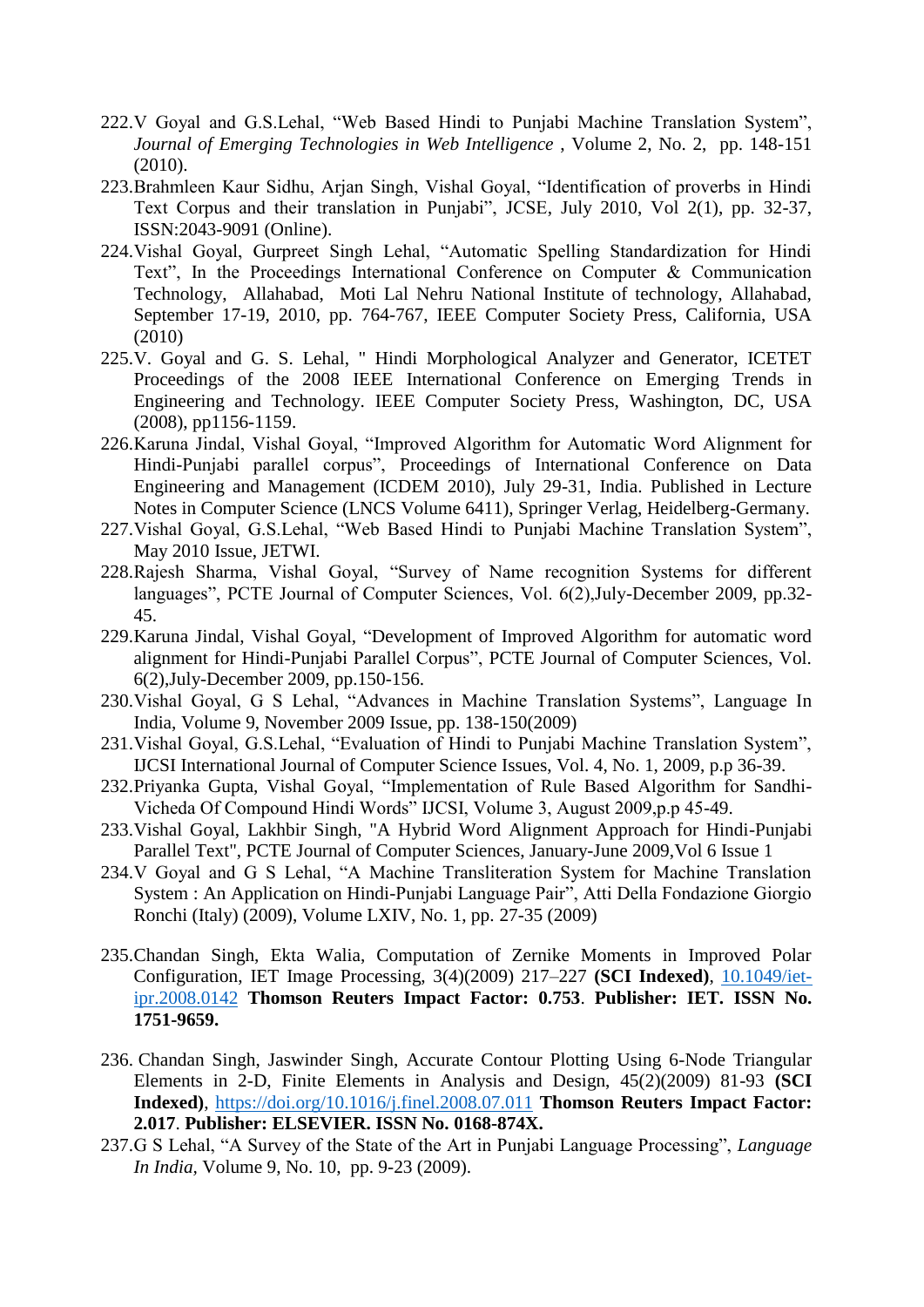- 238.V Goyal and G S Lehal, "Advances in Machine Translation Systems", *Language In India,* Volume 9, No. 11, pp. 138-150(2009).
- 239.V Goyal and G S Lehal, "Evaluation of Hindi to Punjabi Machine Translation System", *International Journal of Computer Science Issues*, Volume 4, No. 1, pp. 36-39 (2009).
- 240.M K Jindal, G S Lehal and R K Sharma, "On Segmentation of Touching Characters and Overlapping Lines in Degraded Printed Gurmukhi Script", *International Journal of Image and Graphics,* Volume 9, No. 3, pp. 321-353 (July 2009).
- 241.V Gupta and G S Lehal, "A Survey of Text Mining Techniques and Applications", *Journal of Emerging Technologies in Web Intelligence*, Volume 1, No. 1, pp. 60-76 (August 2009).
- 242.K K Batra and G S Lehal, "On Translation of Verb Phrases from Punjabi to English", *Atti Della Fondazione Giorgio Ronchi (Italy)*, Volume LXIV, No. 2, pp. 245-251 (2009)
- 243.M S Gill, G S Lehal and S S Joshi, "Parts of Speech Tagging for Grammar Checking of Punjabi", *The Linguistics Journal*, Volume 4, No. 1, pp. 6-22 (May 2009).
- 244.V Goyal and G S Lehal, "A Machine Transliteration System for Machine Translation System : An Application on Hindi-Punjabi Language Pair", *Atti Della Fondazione Giorgio Ronchi (Italy)*, Volume LXIV, No. 1, pp. 27-35 (2009)
- 245.Maninder Singh Kamboj, Jyotsna Sengupta, "Performance Analysis of Sequential Algorithms for radio Link Frequency Allocation Problems", published in International Journal on Computer Engineering and Information Technology (IJCEIT), Vol. 01, pp. 01- 05, 2009
- 246.Maninder Singh Kamboj, Jyotsna Sengupta, "Comparative Analysis of Simulated Annealing and Tabu Search Channel Allocation Algorithms", accepted for publication in International Journal of Computer Theory and Engineering (IJCTE), 2009.
- 247.Maninder Singh Kamboj, Jyotsna Sengupta, "Performance Analysis of Fixed Channel Allocation Algorithms for Radio Link Frequency Allocation Problems", accepted for publication in ATTI DELLA "FONDAZIONE GIORGIO RONCHI", Italy, 2009.
- 248.Maninder Singh Kamboj, Jyotsna Sengupta, "An Analysis of Fixed Channel Allocation Scheme in Wireless Cellular Networks", accepted for publication in the Journal of Punjab Academy of Sciences, 2009.
- 249.Chandan Singh, Nitin Bhatia Amandeep Kaur, Hough Transform Based Fast Skew Detection and Accurate Skew Correction Methods, Pattern Recognition, 41(12)(2008) 3528-3546 **(SCI Indexed)**, <https://doi.org/10.1016/j.patcog.2008.06.002> **Thomson Reuters Impact Factor: 3.096. Publisher: ELSEVIER. ISSN No. 0031-3203.**
- 250.G S Josan and G S Lehal, "Size of N for Word Sense Disambiguation using N Gram Model for Punjabi Language", *International Journal of Translation*, Vol. 20, No. 1-2, pp. 47-56 (2008).
- 251.T S Saini and G S Lehal "Shahmukhi to Gurmukhi Transliteration System: A Corpus based Approach", *Research in Computing Science (Mexico),* Volume 33, pp. 151-162 (2008).
- 252.V Gupta and G S Lehal, " Proposed Architecture for Punjabi Language Question Answering using Text Mining", *Karpagam Journal of Computer Science*, Volume 2, No. 2, pp. 554-562 (Feb. 2008).
- 253.V Goyal and G S Lehal "Comparative Study of Hindi and Punjabi Language Scripts", *Nepalese Linguistics,* Volume 23, pp. 67-82 (2008).
- 254.Vishal Goyal, Gurpreet Singh Lehal, "Comparative Study of Hindi and Punjabi Language Scripts", p.p 67-82, Napalese Linguistics, Journal of the Linguistics Society of Nepal, Volume 23, November, 2008, ISSN 0259-1006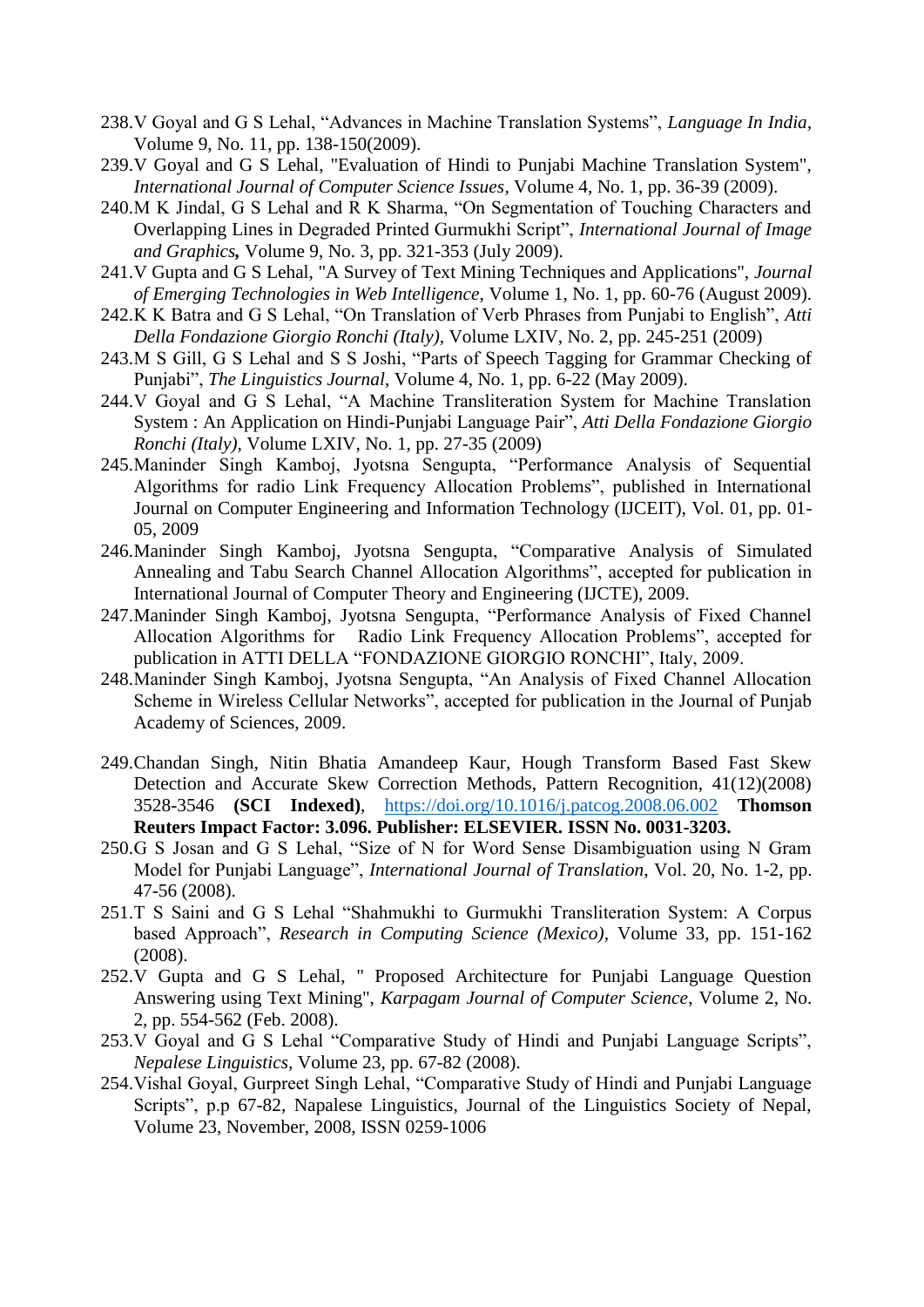- 255.M S Gill, G S Lehal, and S S Joshi, "A full-form lexicon based morphological analysis and generation tool for Punjabi", *International Journal of Systemics, Cybernetics and Informatics*, pp. 38-47 (October 2007).
- 256.M K Jindal, R K Sharma and G S Lehal, "Segmentation of Horizontally Overlapping Lines in Printed Indian Scripts", *International Journal of Computational Intelligence Research (IJCIR),* Volume 3, No. 4, pp. 277-286 (Dec 2007).
- 257.G S Lehal, "A Gurmukhi Collation Algorithm", *International Journal of Systemics, Cybernetics and Informatics,* pp. 60-64 (Jan 2007).
- 258.V Gupta and G S Lehal, "Text Mining approach for Punjabi language Synonyms detection", *International Journal of Systemics, Cybernetics and Informatics,* pp. 65-69 (Jan 2007).
- 259.G S Lehal, "Design and Implementation of Punjabi Spell Checker", *International Journal of Systemics, Cybernetics and Informatics,* pp. 70-75 (Jan 2007).
- 260.G S Joshan and G S Lehal, "Evaluation of Direct Machine Translation System from Punjabi to Hindi", *International Journal of Systemics, Cybernetics and Informatics,* pp. 76-83 (Jan 2007).
- 261.G. S. Lehal and Chandan Singh, "A Complete Machine Printed Gurmukhi OCR System", *Vivek,* pp. 10-17, Vol. 16, No. 3. (2006).
- 262.Chandan Singh, Improved Quality of Reconstructed Images Using Floating Point Arithmetic for Moment, Pattern Recognition, 39(11)(2006) 2047-2064 **(SCI Indexed)**, <https://doi.org/10.1016/j.patcog.2006.05.025> **Thomson Reuters Impact Factor: 3.096. Publisher: ELSEVIER. ISSN No. 0031-3203.**
- 263.Indu Chhabra, Chandan Singh, Describing Character Object With Invariant Features, Journal of CSI, 36(4)(2006) 33-38.
- 264.G. S. Lehal, Chandan Singh, A Complete Machine Printed Gurmukhi OCR System, Vivek, https://doi.org/10.1007/978-1-84800-330-9\_3 16(3)(2006) 10-17.
- 265.Indu Chabra, Chandan Singh, Script Recognition: A Convoluted Neural Approach, The International Journal of Technology, Knowledge and Society, 2(8)(2006) 89-94.
- 266.Chandan Singh, Ekta Walia, Shading by Fast Bi-Quadratic Normal Vector Interpolation, ICGST International Journal on Graphics, Vision and Image Processing (GVIP), 5(9)(2005) 49-54. **ISSSN No. 1687-3998.**
- 267.Chandan Singh, Ekta Walia, Fast Hybrid Shading: An Application of Finite Element Methods in 3D Rendering, International Journal of Image and Graphics, 5(4)(2005) 789- 810.<https://doi.org/10.1142/S0219467805002002> **Publisher: World Scientific. ISSN No. 1793-6756.**
- 268.M K Jindal, G S Lehal and R K Sharma, "Segmentation problems and solutions in printed degraded Gurmukhi text", *International Journal of Signal Processing,* Volume 2, Number 4, pp. 258-267, (2005)
- 269.M K Jindal, G S Lehal and R K Sharma, "A Study of touching characters in degraded Gurmukhi text", *Transactions On Engineering, Computing And Technology,* Volume 4, pp. 121-124, (2005)
- 270.Vishal Goyal, Gurdarshan Singh, "Algorithm for Automatic alignment of sentences in Hindi Punjabi parallel Corpus", Journal of Computer Science, Coimbatore, 2005.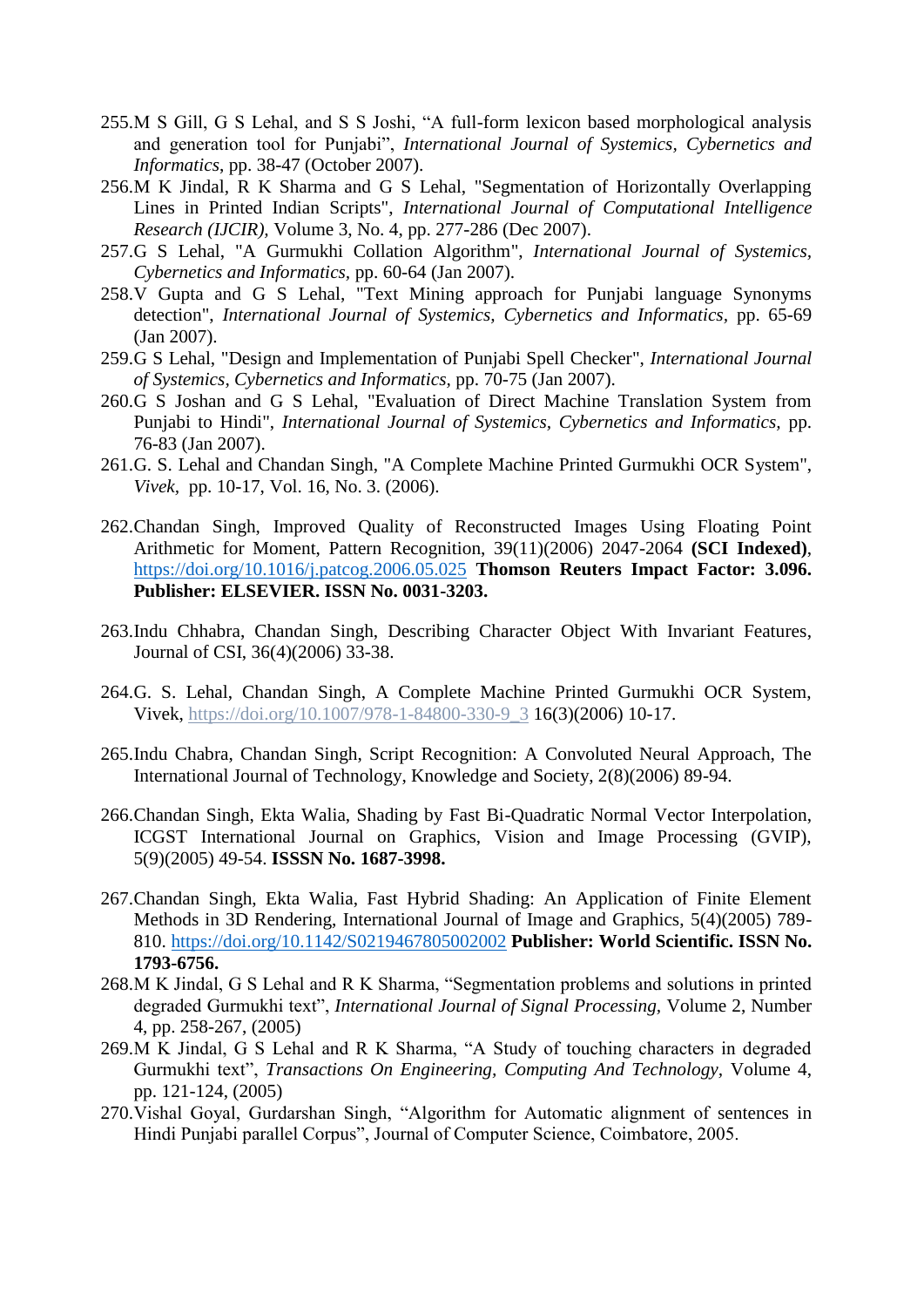- 271.G S Lehal and Chandan Singh, "A Post Processor for Gurmukhi OCR", *SADHANA Academy Proceedings in Engineering Sciences,* Vol. 27, Part 1, pp. 99-112, (2002)
- 272.G S Lehal and Chandan Singh, "Feature extraction and classification for OCR of Gurmukhi script", *Vivek*, Vol. 12, No. 2, pp. 2-12 (1999).
- 273.Chandan Singh, Comments on a Simple Algorithm for the Plotting of Contours, Communications in Applied Numerical Methods, 6(3)(1990) 191-195 **(SCI Indexed)**, 10.1002/cnm.1630060305 **10.1002/cnm.1630060305 Thomson Reuters Impact Factor: 2.052. Publisher: Wiley Online Library. ISSN No. 2040-7947.**
- 274.Chandan Singh, Debabrata Sarkar, A Simple and Fast Algorithm for the Plotting of Contours using Quadrilateral Meshes, Finite Elements in Analysis and Design, (3)(1990) 217-228 **(SCI Indexed)**, [https://doi.org/10.1016/0168-874X\(90\)90033-B](https://doi.org/10.1016/0168-874X(90)90033-B) **Thomson Reuters Impact Factor: 2.017**. **Publisher: ELSEVIER. ISSN No. 0168-874X.**
- 275.Prawal Sinha, Chandan Singh and K.R.K. Prasad, A Microcontinuum Analysis of the Self Propulsion of the Spermatozoa in the Cervical Canal, International Journal of Engineering Science, 20(9)(1982) 1037-1048 **(SCI Indexed)**, [https://doi.org/10.1016/0020-](https://doi.org/10.1016/0020-7225(82)90037-4) [7225\(82\)90037-4](https://doi.org/10.1016/0020-7225(82)90037-4) **Thomson Reuters Impact Factor: 2.668. Publisher: ELSEVIER. ISSN No. 0020-7225.**
- 276.Prawal Sinha, Chandan Singh and K.R. Prasad, Lubrication of Human Joints A Microcontinuum Approach, Wear, 80(2)(1982) 159-181 **(SCI Indexed)**, [https://doi.org/10.1016/0043-1648\(82\)90215-0](https://doi.org/10.1016/0043-1648(82)90215-0) **Thomson Reuters Impact Factor: 1.913. Publisher: ELSEVIER. ISSN No. 0043-1648.**

## **International Conference Proceedings**:

- 1. Lalit Goyal, Vishal Goyal, "Grammar Rules for automatic conversion of English to Indian Sign Language", in  $104<sup>th</sup>$  Indian Science Congress held on January 3-7, 2017 at Sri Venkateswara University, Tirupati, India.
- 2. Jaspreet Singh, Chandan Singh, Multi-Channel Generalized Pseudo-Jacobi-Fourier Moments for Color Image Reconstruction and Object Recognition, Accepted for Presentation in the Ninth International Conference on Advances in Pattern Recognition (ICAPR-2017), Indian Statistical Institute, Bangalore (INDIA), December 27-30, 2017.
- 3. Anu Mangla, Chandan Singh, A Local Information Based Fuzzy C-Means for Brain MRI Segmentation, Accepted for presentation in International Conference on Computational Intelligence, To be held at IIT Kanpur, India, from December 6 to 8, 2017.
- 4. Karamjeet Singh, Sukhjeet K. Ranade, Chandan Singh, Method Noise Based Two Stage Nonlocal Means Filtering Approach for Gaussian Noise Reduction, Proceedings of Sixth International Conference on Soft Computing for Problem Solving,(2017), https://doi.org/10.1007/978-981-10-3325-4\_18, Advances in Intelligent Systems and Computing 547.
- 5. Karamjeet Singh, Sukhjeet K. Ranade, Chandan Singh, Method Noise Based Two Stage Nonlocal Means Filtering Approach for Gaussian Noise Reduction, Proceedings of Sixth International Conference on Soft Computing for Problem Solving,(2017), https://doi.org/10.1007/978-981-10-3325-4\_18, Advances in Intelligent Systems and Computing 547.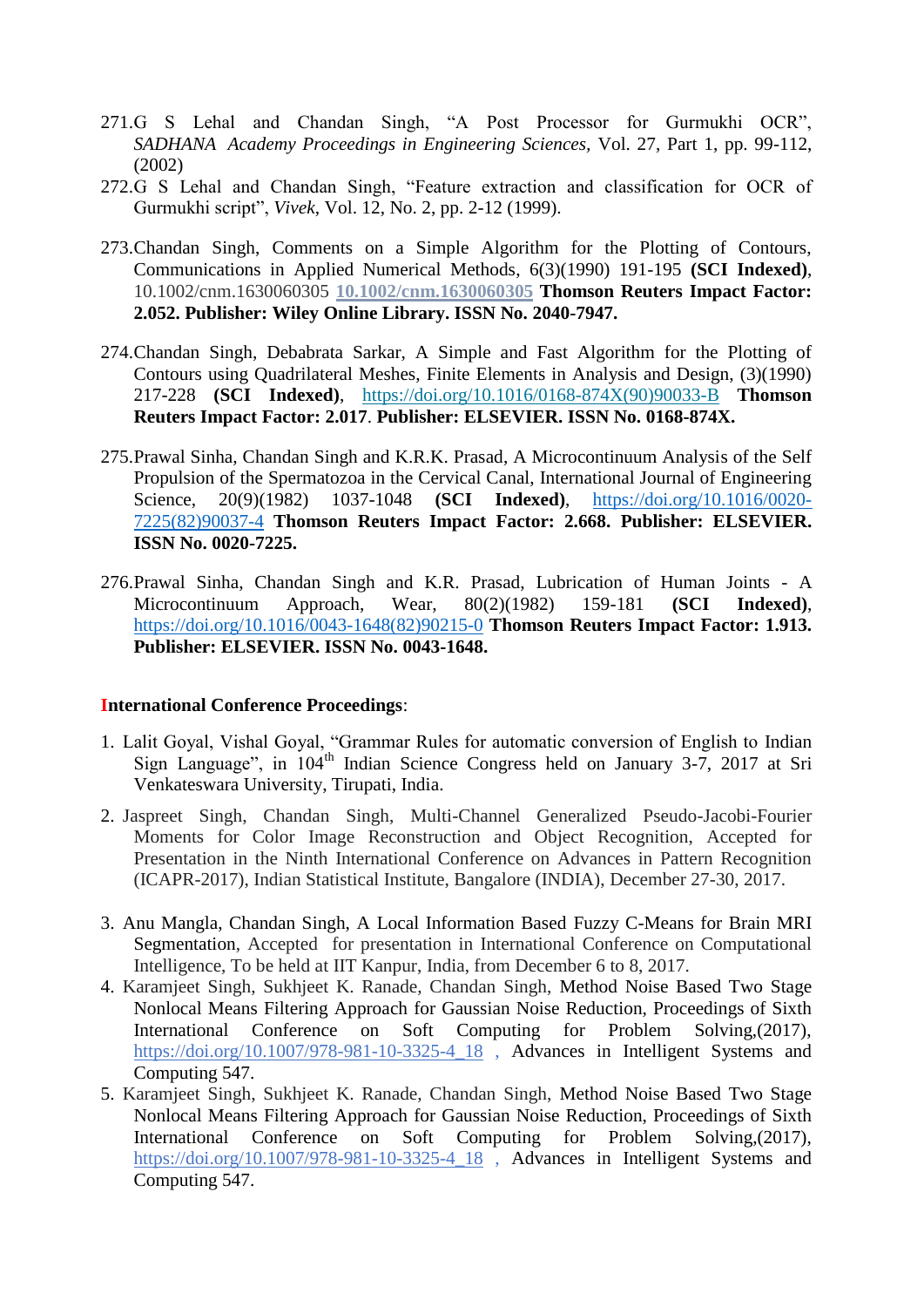- 6. Lalit Goyal, Vishal Goyal, "Automatic Translation of English Text to Indian Sign Language Synthetic Animations", in 13th International Conference on Natural Language Processing (ICON 2016) held on December 17-20, 2016 organized by Indian Institute of Technology (Banaras Hindu University), India.
- 7. Vishal Goyal, "HMM Chunker for Punjabi", Third Regional Conference on Natural Language Processing, regICON 2015, September 18-19,2015.
- 8. Ashutosh Aggarwal, Chandan Singh, Hybrid DCT-Zernike Moments-Based Approach for Image Up-Sampling,  $10.1109/INDICON.2015.7443143$  Accepted for the  $12<sup>th</sup>$  IEEE India International Conference (INDICON 2015) to be held at Jamia Milia Islamia University, New Delhi, India, from Dec 17-20, 2015.
- 9. Rahul Upneja, Chandan Singh, Ajay Prashar, Fast Computation of Chebyshev- Harmonic Fourier Moments, Accepted in the Conference: 2015 4th International Conference on Advancements in Information Technology (ICAIT 2015), Toronto, Canada, August 17-18, 2015, doi: 10.18178/lnit.3.2.60-64
- 10. Kanwal Preet Kaur, Chandan Singh, Ekta Walia, Color Image Retrieval Using Color Histogram and Orthogonal Combination of Linear Binary Pattern, to be presented at the ninth Indian Conference on Computer Vision, Graphics and Image Processing (ICVGIP2014) (an International Conference), Dec 14-18, 2014, Bangalore, India, [10.1145/2683483.2683531](https://doi.org/10.1145/2683483.2683531)
- 11. Gurpreet Singh Lehal and Tejinder Singh Saini, "Sangam: A Perso-Arabic to Indic Script Machine Transliteration Model", *Proceedings of 10<sup>th</sup> International Conference on Natural Language Processing,* Goa. (2014)
- 12. Gurpreet Singh Lehal, "Ligature Segmentation for Urdu OCR", *Proceedings of 12th International Conference of Document Analysis and Recognition,* Washington DC, USA. pp. 1162-1166. (2013)
- 13. Rajneesh Rani, Renu Dhir and Gurpreet Singh Lehal, "Script Identification of Pre-Segmented Multi-Font Characters and Digits", *Proceedings of 12th International Conference of Document Analysis and Recognition,* Washington DC, USA. pp. 1182- 1186. (2013)
- 14. Gurpreet Singh Lehal, "A Bilingual Gurmukhi-English OCR based on multiple script identifiers and language models", *Proceedings of 4th International Workshop of Multilingual OCR,* Article No. 3, Washington DC, USA. (2013).
- 15. Gurpreet Singh Lehal and Ankur Rana, "Recognition of Nastalique Urdu Ligatures**"**, *Proceedings of 4th International Workshop of Multilingual OCR,* Article No. 7, Washington DC, USA. (2013).
- 16. Sanjeev Kumar Sharma and Gurpreet Singh Lehal, "Maximum Entropy method for POS guessing of Punjabi Unknown words", *In the proceeding of International conference on information and mathematical sciences (IMS-13),* pp. 1-4. (2013).
- 17. Shikha Garg, Vishal Goyal, Automatic Question Answer Generation System, LTC 2013, Poland (In process of publication in Springer Journal).
- 18. Anu Sharma, Vishal Goyal, Opining Mining for Punjabi, LTC 2013, Poland.
- 19. Ajit Kumar, Vishal Goyal, "Practical Approach for developing Hindi-Punjabi Parallel Corpus", In Proceedings of LREC 2012 Istanbul, pp. 65-69. (Indexed in Conference Proceedings in Thomson Reuters)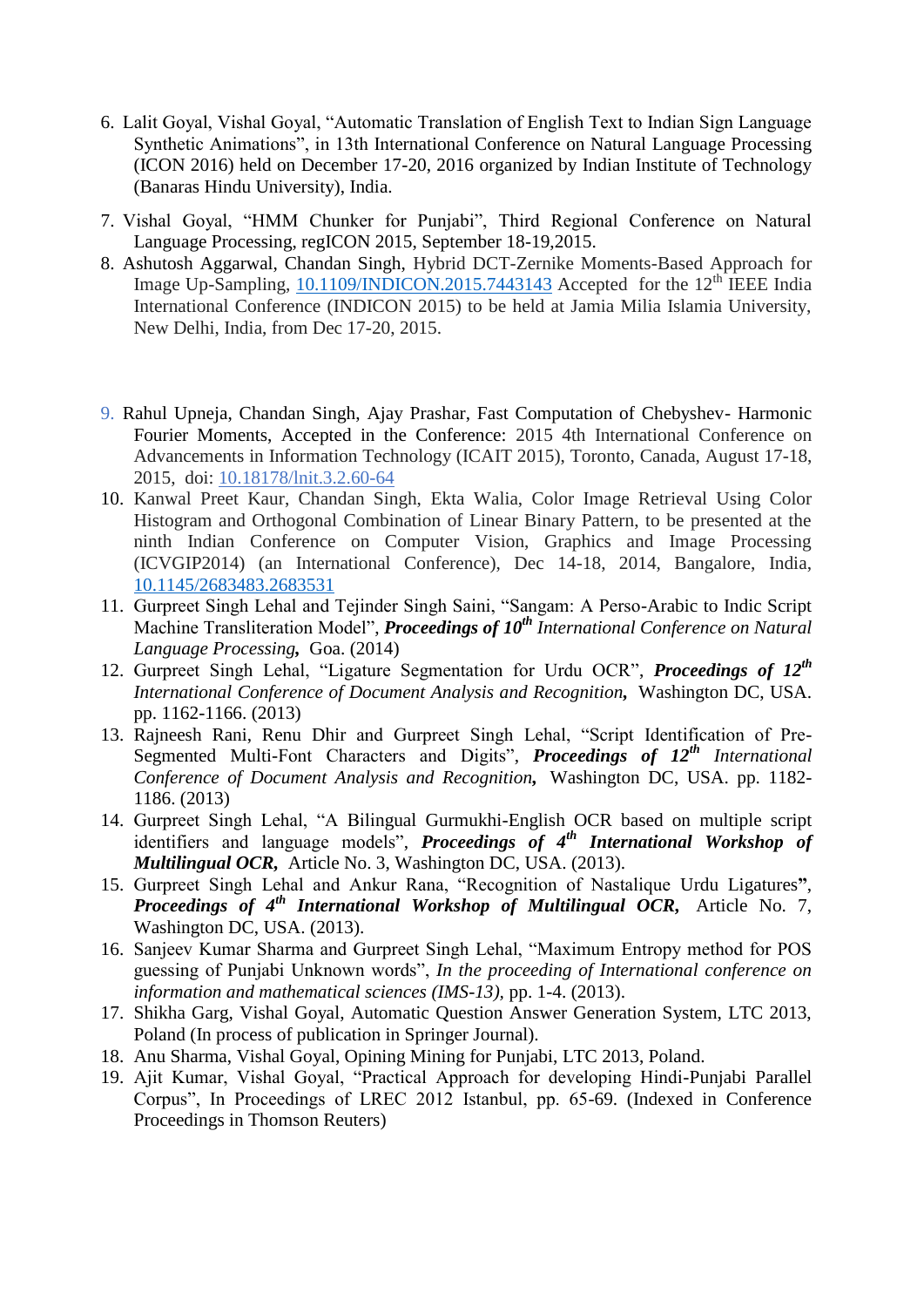- 20. Chandan Singh, Rahul Upneja, A Computational Model for Enhanced Accuracy of Radial Harmonic Fourier Moments, Proceedings of the World Congress on Engineering 2012 Vol II, WCE 2012, July 4 - 6, 2012, London, U.K., pp.1189-1194.
- 21. C. Singh, Rahul Upneja, "Computational Model for Enhanced Accuracy of Radial Harmonic Fourier Moments", Presented in the World Congress on Engineering 2012(WCE 2012), July 4 - 6, 2012, London, U.K, Vol II, pp. 1189-1194
- 22. Chandan Singh, Rahul Upneja, Improving Accuracy of Pseudo Zernike Moments using Image Interpolation, International Conference on Recent Advances and Future Trend in IT, Patiala, Punjab, India, March 21-23, 2012. Proceedings published in International Journal of Computer Applications, iRAFIT(6) pp.35-40.
- 23. Chandan Singh, Ekta Walia and Neerja Mittal, Fusion of Zernike Moments and SIFT Features for Improved Face Recognition, International Conference on Recent Advances and Future Trend in IT, Patiala, Punjab, India, March 21-23, 2012. Proceedings published in International Journal of Computer Applications, iRAFIT(6) pp.26-31.
- 24. Chandan Singh, Pooja, An Effective Image Retrieval System using Region and Contour based Features, International Journal of Computer Applications, International Conference on Recent Advances and Future Trend in IT, Patiala, Punjab, India, March 21-23, 2012. Proceedings published in International Journal of Computer Applications, iRAFIT(2) pp.7-12.
- 25. Chandan Singh, Sukhjeet K. Ranade, An Effective Image Watermarking System for High Embedding Capacity, International Journal of Computer Applications, International Conference on Recent Advances and Future Trend in IT, Patiala, Punjab, India, March 21- 23, 2012. Proceedings published in International Journal of Computer Applications, iRAFIT(4) pp.22-28.
- 26. Amandeep Kaur, Chandan Singh, Cephalometric X-Ray Registration using Angular Radial Transform, International Journal of Computer Applications, International Conference on Recent Advances and Future Trend in IT, Patiala, Punjab, India, March 21- 23, 2012. Proceedings published in International Journal of Computer Applications, iRAFIT(9) pp.18-22.
- 27. Chandan Singh, Sukhjeet K. Ranade, An Effective Image Watermarking System for High Embedding Capacity, International Journal of Computer Applications, International Conference on Recent Advances and Future Trend in IT, Patiala, Punjab, India, March 21- 23, 2012. Proceedings published in International Journal of Computer Applications, iRAFIT(4) pp.22-28.
- 28. Rajneesh Rani, Renu Dhir and Gurpreet Singh Lehal, "Performance analysis of feature extractors and classifiers for script recognition of English and Gurumukhi words", *Proceedings of the Workshop on Document Analysis and Recognition (DAR 2012)* , Mumbai, Publisher ACM, USA. pp. 30-36. (2012)
- 29. Simpel Jindal and Gurpreet Singh Lehal, "Line segmentation of handwritten Gurmukhi manuscripts", *Proceedings of the Workshop on Document Analysis and Recognition (DAR 2012)* , Mumbai, Publisher ACM, USA. 74-78. (2012)
- 30. Gurpreet Singh Lehal, "Choice of recognizable units for Urdu OCR" *Proceedings of the Workshop on Document Analysis and Recognition (DAR 2012)* , Mumbai, Publisher ACM, USA. 79-85. (2012)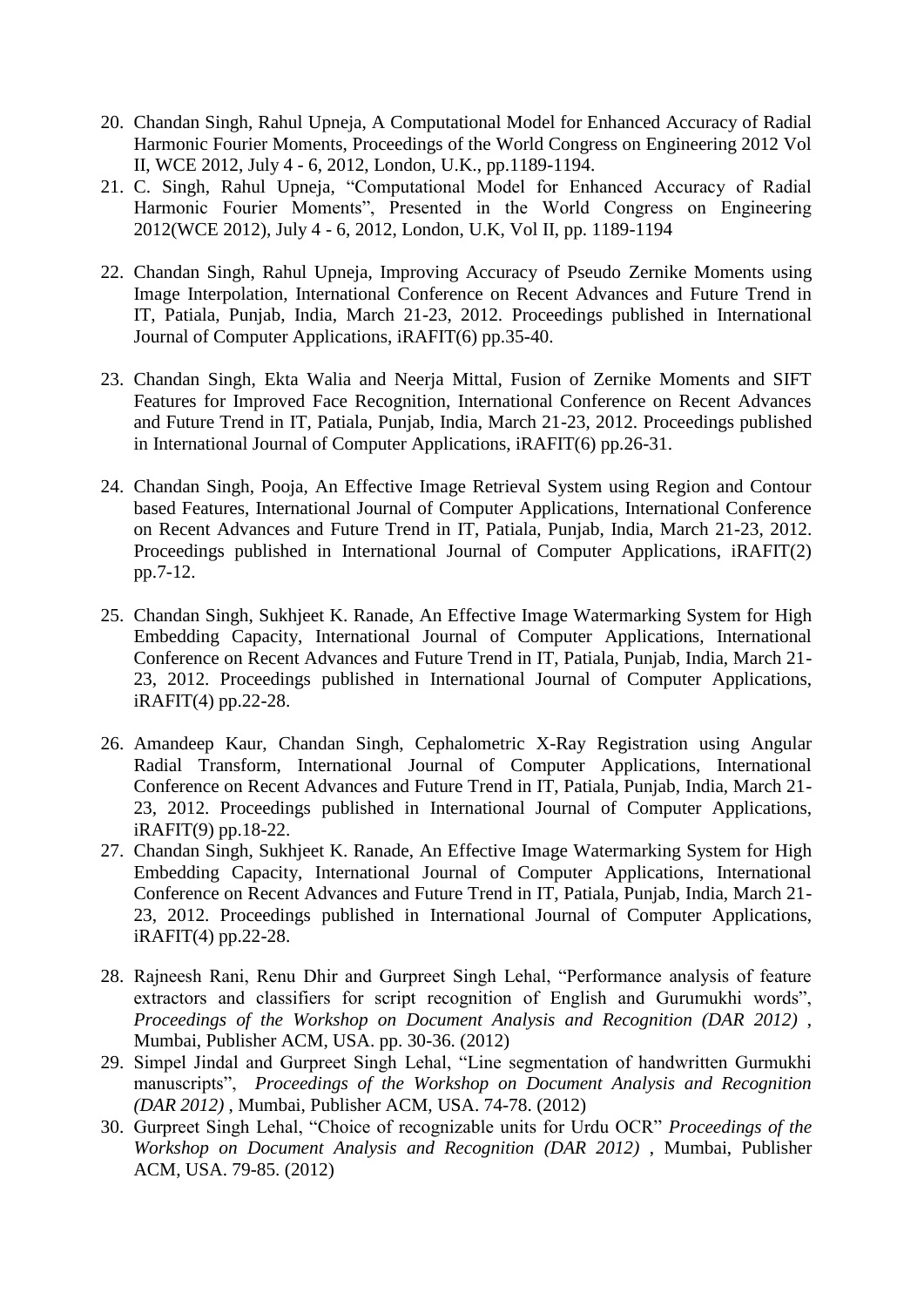- 31. UmrinderPal Singh, Vishal Goyal and Gurpreet Singh Lehal, "Named Entity Recognition System for Urdu", *Proceedings of the COLING 2012*, Mumbai, pp. 2507-2518. (2012)
- 32. Gurpreet Singh Lehal and Tejinder Singh Saini, "Conversion between Scripts of Punjabi: Beyond Simple Transliteration", *Proceedings of the COLING 2012: Posters*, Mumbai, pp. 633-642. (2012)
- 33. Gurpreet Singh Lehal and Tejinder Singh Saini, "Development of a Complete Urdu-Hindi Transliteration System", *Proceedings of the COLING 2012: Posters*, Mumbai, pp. 643- 652. (2012)
- 34. Vishal Gupta and Gurpreet Singh Lehal, "Automatic Punjabi Text Extractive Summarization System", *Proceedings of the COLING 2012: Demonstration papers*, Mumbai, pp. 191-198. (2012)
- 35. Vishal Gupta and Gurpreet Singh Lehal, "Complete Pre Processing Phase of Punjabi Text Extractive Summarization System", *Proceedings of the COLING 2012: Demonstration papers*, Mumbai, pp. 199-206. (2012)
- 36. Rohit Kansal, Vishal Goyal and Gurpreet Singh Lehal, "Rule Based Urdu Stemmer", *Proceedings of the COLING 2012: Demonstartion papers*, Mumbai, pp. 267-276. (2012)
- 37. Gurpreet Singh Lehal, Tejinder Singh Saini and Savleen Kaur Chowdhary, "An Omni-Font Gurmukhi to Shahmukhi Transliteration System", *Proceedings of the COLING 2012: Demonstartion papers*, Mumbai, pp. 313-320. (2012)
- 38. Parminder Singh and Gurpreet Singh Lehal, "Punjabi Text-To-Speech Synthesis System", *Proceedings of the COLING 2012: Demonstartion papers*, Mumbai, pp. 409-416. (2012)
- 39. Tejinder Singh Saini and Gurpreet Singh Lehal, "Word Disambiguation in Shahmukhi to Gurmukhi Transliteration", *Proceedings of the 9th Workshop on Asian Language Resources, IJCNLP 2011*, Chiang Mai, Thailand, pp. 79–87. (2011)
- 40. C. P. Kamboj and Gurpreet Singh Lehal, " ਸਾਈਬਰ ਮੀਡੀਆ ਵਿਚ ਪੰਜਾਬੀ ਕਹਾਣੀ ਦੀ ਸਿਥਤੀ", Proceedings of 2<sup>nd</sup> World Punjabi Literature Conference, Punjabi University, Patiala, pp. 50-60 (5-7 Dec., 2012).
- 41. [Deepak Arya,](http://dl.acm.org/author_page.cfm?id=81488669134&CFID=104819046&CFTOKEN=19625105) [C. V. Jawahar,](http://dl.acm.org/author_page.cfm?id=81100164646&CFID=104819046&CFTOKEN=19625105) [Chakravorty Bhagvati,](http://dl.acm.org/author_page.cfm?id=81331488617&CFID=104819046&CFTOKEN=19625105) [Tushar Patnaik,](http://dl.acm.org/author_page.cfm?id=81488642358&CFID=104819046&CFTOKEN=19625105) [B. B. Chaudhuri,](http://dl.acm.org/author_page.cfm?id=81458644964&CFID=104819046&CFTOKEN=19625105) [G.](http://dl.acm.org/author_page.cfm?id=81488641399&CFID=104819046&CFTOKEN=19625105)  [S. Lehal,](http://dl.acm.org/author_page.cfm?id=81488641399&CFID=104819046&CFTOKEN=19625105) [Santanu Chaudhury](http://dl.acm.org/author_page.cfm?id=81100519681&CFID=104819046&CFTOKEN=19625105) and [A. G. Ramakrishna,](http://dl.acm.org/author_page.cfm?id=81100289138&CFID=104819046&CFTOKEN=19625105) ["Experiences of integration and](http://dl.acm.org/citation.cfm?id=2034628&CFID=104819046&CFTOKEN=19625105)  [performance testing of multilingual OCR for printed Indian scripts"](http://dl.acm.org/citation.cfm?id=2034628&CFID=104819046&CFTOKEN=19625105), *Proceedings of the 2011 Joint Workshop on Multilingual OCR and Analytics for Noisy Unstructured Text Data,* Beijing, China. Article No.: 9. (2011)
- 42. Vishal Gupta and Gurpreet Singh Lehal, "Punjabi Language Stemmer for nouns and proper names", *Proceedings of the 2nd Workshop on South and Southeast Asian Natural Language Processing (WSSANLP), IJCNLP 2011,* Chiang Mai, Thailand, pp. 35–39. (2011).
- 43. Vishal Goyal and Gurpreet Singh Lehal, "Hindi to Punjabi Machine Translation System", *Proceedings of the ACL-HLT 2011 System Demonstrations*, Portland, Oregon, USA, pp. 1–6. (2011).
- 44. Manoj K. Sachan, Gurpreet Singh Lehal, and Vijender Kumar Jain, "A Novel Method to Segment Online Gurmukhi Script", *Information Systems for Indian Languages,*  [Communications in Computer and Information Science,](http://www.springer.com/series/7899) Vol. 139, Springer-Verlag, pp. 1- 8. (2011).
- 45. Parminder Singh and Gurpreet Singh Lehal, "A Rule Based Schwa Deletion Algorithm for Punjabi TTS System", *Information Systems for Indian Languages,* [Communications in](http://www.springer.com/series/7899)  [Computer and Information Science,](http://www.springer.com/series/7899) Vol. 139, Springer-Verlag, pp. 98-103. (2011).
- 46. Gurpreet Singh Lehal, and Tejinder Saini, "A Transliteration Based Word Segmentation System for Shahmukhi Script", *Information Systems for Indian Languages,*  [Communications in Computer and Information Science,](http://www.springer.com/series/7899) Vol. 139, Springer-Verlag, pp. 136-143. (2011).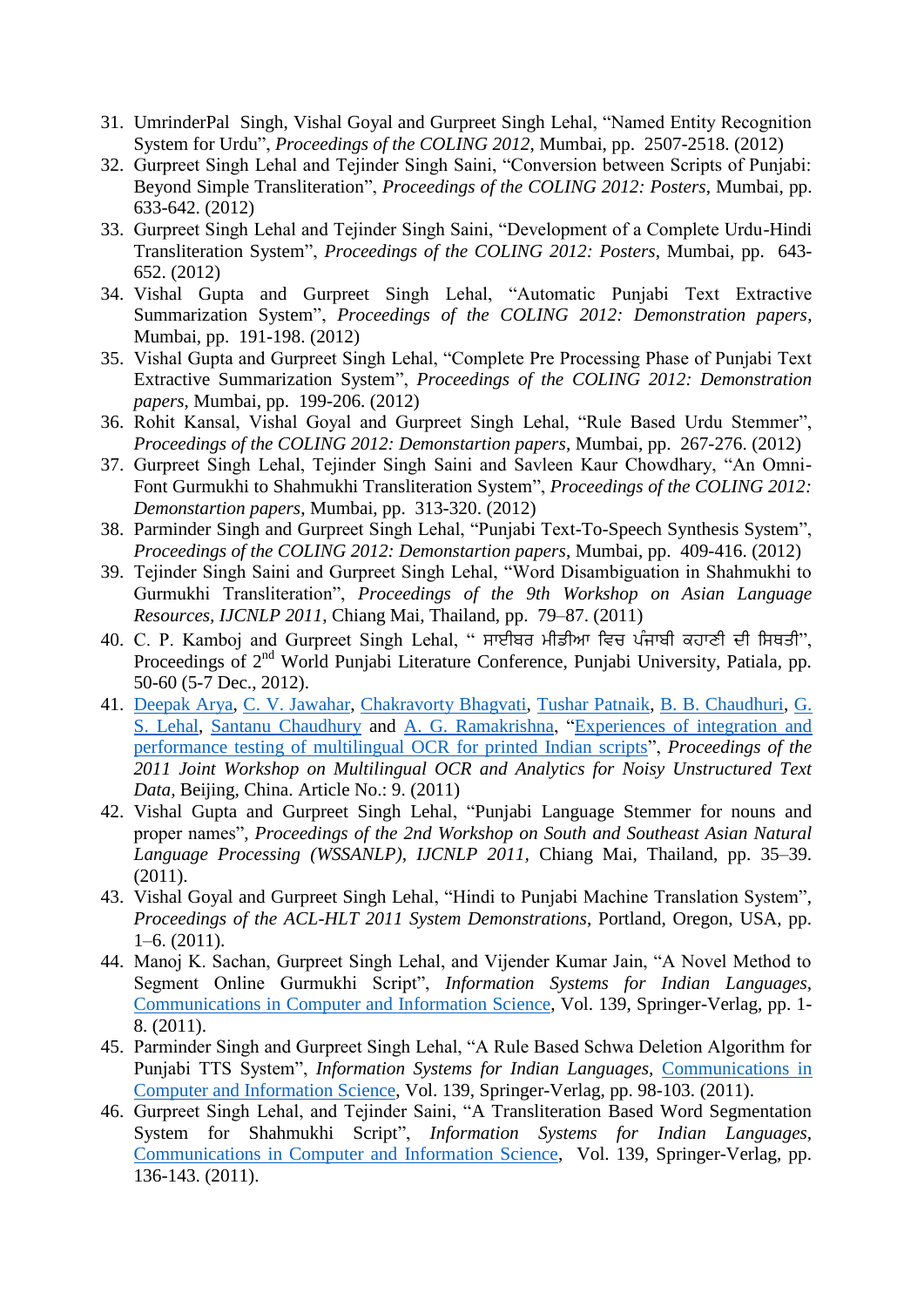- 47. Jasbir Singh and Gurpreet Singh Lehal, "Optimizing Character Class Count for Devnagari Optical Character Recognition", *Information Systems for Indian Languages,*  [Communications in Computer and Information Science,](http://www.springer.com/series/7899) Springer-Verlag, pp. 144-149. (2011).
- 48. Rajneesh Rani, Renu Dhir, and Gurpreet Singh Lehal, "Comparative Analysis of Gabor and Discriminating Feature Extraction Techniques for Script Identification", *Information Systems for Indian Languages,* [Communications in Computer and Information Science,](http://www.springer.com/series/7899) Vol. 139, Springer-Verlag, pp. 174-179. (2011).
- 49. Vishal Goyal and Gurpreet Singh Lehal, "Hindi to Punjabi Machine Translation System", *Information Systems for Indian Languages,* [Communications in Computer and](http://www.springer.com/series/7899)  [Information Science,](http://www.springer.com/series/7899) Springer-Verlag, pp. 236-241. (2011).
- 50. Vishal Gupta and Gurpreet Singh Lehal, "Preprocessing Phase of Punjabi Language Text Summarization", *Information Systems for Indian Languages*, *Communications in* [Computer and Information Science,](http://www.springer.com/series/7899) Vol. 139, Springer-Verlag, pp. 250-253. (2011).
- 51. Sanjeev Kumar Sharma, G S Lehal, "Using HMM to improve the accuracy of Punjabi POS Tagger", *In Proceeding of the 2011 International Conference on Computer science and Automation Engineering, Shanghai(China),* pp. 697-701. (2011).
- 52. Chandan Singh, Ekta Walia and Neerja Mittal, Magnitude and Phase Coefficients of Zernike and Pseudo-Zernike Moments for Robust Face Recognition, Proceedings of the IASTED International Conference on Computer Vision (ICCV), Vancouver, BC, Canada, June 1-3, 2011 [10.2316/P.2011.740-016](http://dx.doi.org/10.2316/P.2011.740-016)
- 53. Amandeep Kaur, Chandan Singh, Fuzzy Zernike Moment Approach to Sub-Pixel Edge Detection, In Proceedings of International Conference on Informatics, Cybernetics, and Computer Applications (ICICCA), Held at Jain University, Bangalore, India, in Cooperation with the Digital Information Research Foundation(DIRF), July 9-12, 2010.
- 54. Amandeep Kaur, Chandan Singh, Adaptive Edge Directed Resampling for Image Zooming, In Proceedings of International Conference on Information Systems, Technology and Management (ICISTM), Organised by IMT Gaziabad at New Dellhi, India, 2010.
- 55. Sunaina Verma and Sukhjeet Kaur Ranade, Steganalysis using difference image histogram, In Proceedings of UGC Sponsored National Conference on Emerging Trends in Information Technology, Doaba College Jalandhar, Punjab, India.  $28<sup>th</sup>$  August 2010 NCETIT-2010 pp. *155-159*
- 56. G. S. Lehal and T. S. Saini, "A Hindi to Urdu Transliteration System", *Proceedings of 8th International Conference on Natural Language Processing*, pp. 235-240, Kharagpur, India. (2010)
- 57. V. Goyal, G. S. Lehal, "Automatic standardization of spelling variations of Hindi text**"**, *Proceedings of International Conference on Computer and Communication Technology (ICCCT),* Allahabad, IEEE Computer Society Press, California, USA, pp 764-767. (2010).
- 58. G. S. Lehal, "A Word Segmentation System for Handling Space Omission Problem in Urdu Script", *Proceedings of the 1st Workshop on South and Southeast Asian Natural Language Processing (WSSANLP)*, pp. 43–50, the 23rd International Conference on Computational Linguistics (COLING), Beijing. (2010).
- 59. G. S. Lehal, "A Two Stage Word Segmentation System For Handling Space Insertion Problem In Urdu Script", *Proceedings of World Academy of Science, Engineering and Technology,* Bangkok, Thailand, Vol. 60, pp 321-324. (2009)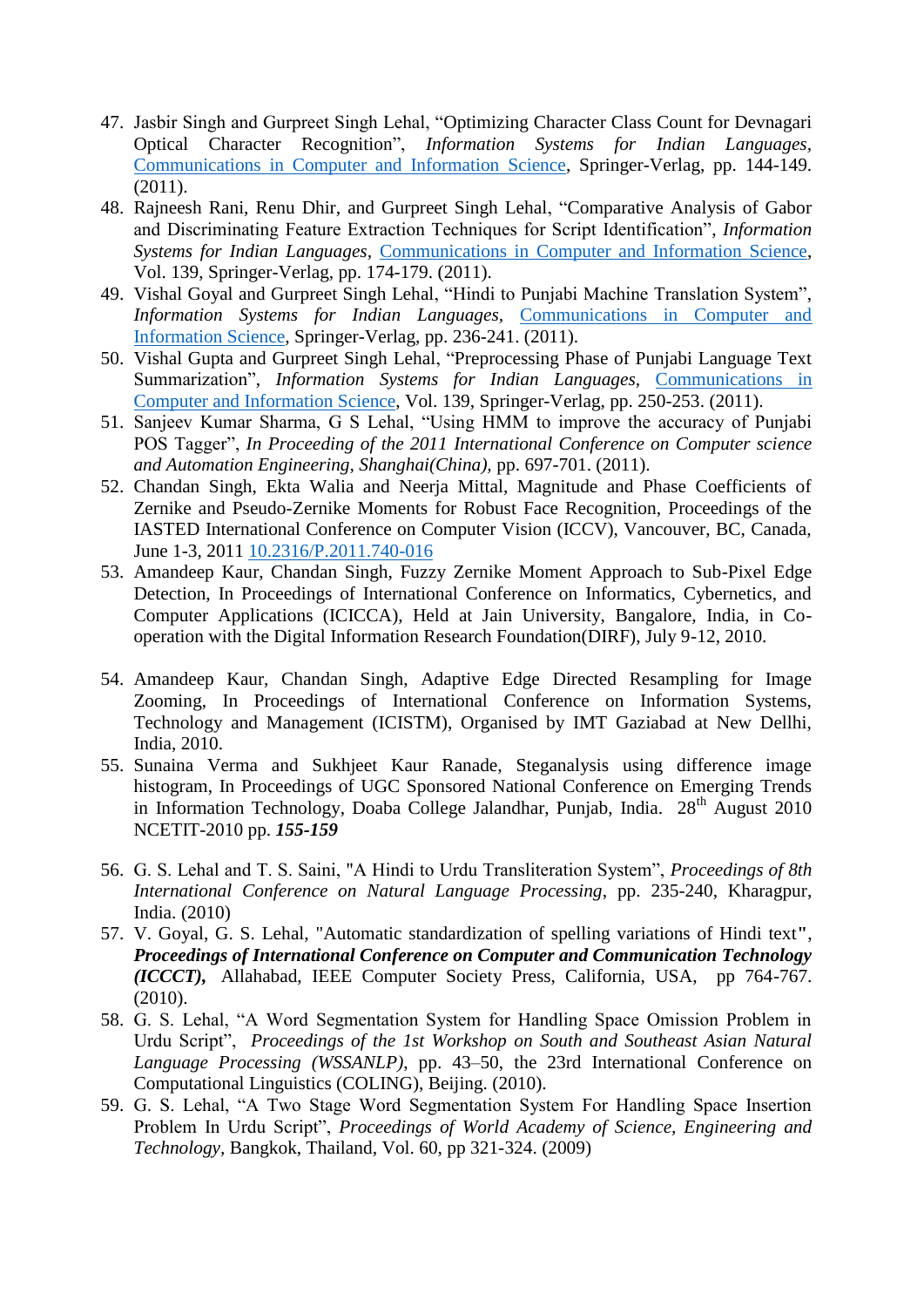- 60. G. S. Lehal, "A Gurmukhi to Shahmukhi Transliteration System", *Proceedings of 7th International Conference on Natural Language Processing*, pp. 167-173, Hyderabad, India. (2009)
- 61. D. Sharma, G. S. Lehal, "Shape Encoded Post Processing of Gurmukhi OCR**"**, *Proceedings of 9th International Conference of Document Analysis and Recognition,* Barcelona, IEEE Computer Society Press, California, USA, pp 788-792. (2009).
- 62. D. Sharma, G. S. Lehal, "Form Field Frame Boundary Removal for Form Processing System in Gurmukhi Script**"**, *Proceedings of 9th International Conference of Document Analysis and Recognition,* Barcelona, Spain. (2009).
- 63. G.S. Lehal, "Optical Character Recognition of Gurmukhi Script using Multiple Classifiers**"**, *Proceedings of International Workshop of Multilingual OCR,* Article No. 7, Barcelona, Spain. (2009).
- 64. D. Sharma, G. S. Lehal, P. Kathuria "Digit Extraction and Recognition from Machine Printed Gurmukhi Documents**"**, *Proceedings of International Workshop of Multilingual OCR,* Article No. 12, Barcelona, Spain. (2009).
- 65. D. Sharma, G. S. Lehal, "A Fast Skew Detection and Correction Algorithm for Machine Printed Words in Gurmukhi Script**"**, *Proceedings of International Workshop of Multilingual OCR,* Article No. 15, Barcelona, Spain. (2009).
- 66. M.K. Jindal, R.K. Sharma, G.S. Lehal, "**Segmentation of touching characters in upper zone in printed Gurmukhi script"**, *Proceedings of the 2nd Bangalore Annual Compute Conference,* Bangalore, Publisher ACM, USA, Paper No. 9. (2009).
- 67. Lakhbir Singh Garcha, Vishal Goyal, "Automatic Aligning of Hindi Punjabi Parallel Corpus at Word Level", IACC-09, Thapar University, Patiala, 6-7 March 2009.
- 68. Lakhbir Singh Garcha, Vishal Goyal, "A Hybrid Word Alignment Approach for Hindi-Punjabi Parallel Text", DCIT-09, PCTE, Ludhiana,22nd May 2009.
- 69. Shilpy Ghai and Sukhjeet Kaur Ranade, Fragile Watermarking for Image Authentication in DCT domain, In Proceedings of International Conference on Wireless Networks and Embedded Systems, Department of Electronics and Communication Engineering, Chitkara Institute of Engineering and Technology, Rajpura, Punjab, India, Oct 23-24, 2009, WECON-2009 pp. 26-28
- 70. Priyanka Jarial and Sukhjeet Kaur Ranade, Implementation of Robust Watermarking in DCT Domain, In Proceedings of International Conference on Wireless Networks and Embedded Systems, Department of Electronics and Communication Engineering, Chitkara Institute of Engineering and Technology, Rajpura, Punjab, India, Oct 23-24, 2009, WECON-2009, pp. 29-31
- 71. Priyanka Jarial and Sukhjeet Kaur Ranade,The Robust Watermarking in DCT Domain, In Proceedings of National Conference cum workshop on Information Security and Networks; ISAN-2009, June 19-20, 2009, pp. 97-99
- 72. Shilpy Ghai and Sukhjeet Kaur Ranade, Fragile Watermarking for Image Authentication, National Conference cum workshop on Information Security and Networks; ISAN-2009, June 19-20, 2009, pp. 100-102
- 73. M. S. Gill and G. S. Lehal, "A Grammar Checking System for Punjabi", *Coling 2008: Companion volume: Posters and Demonstrations*, Manchester, UK, pp. 149-152 (August 2008).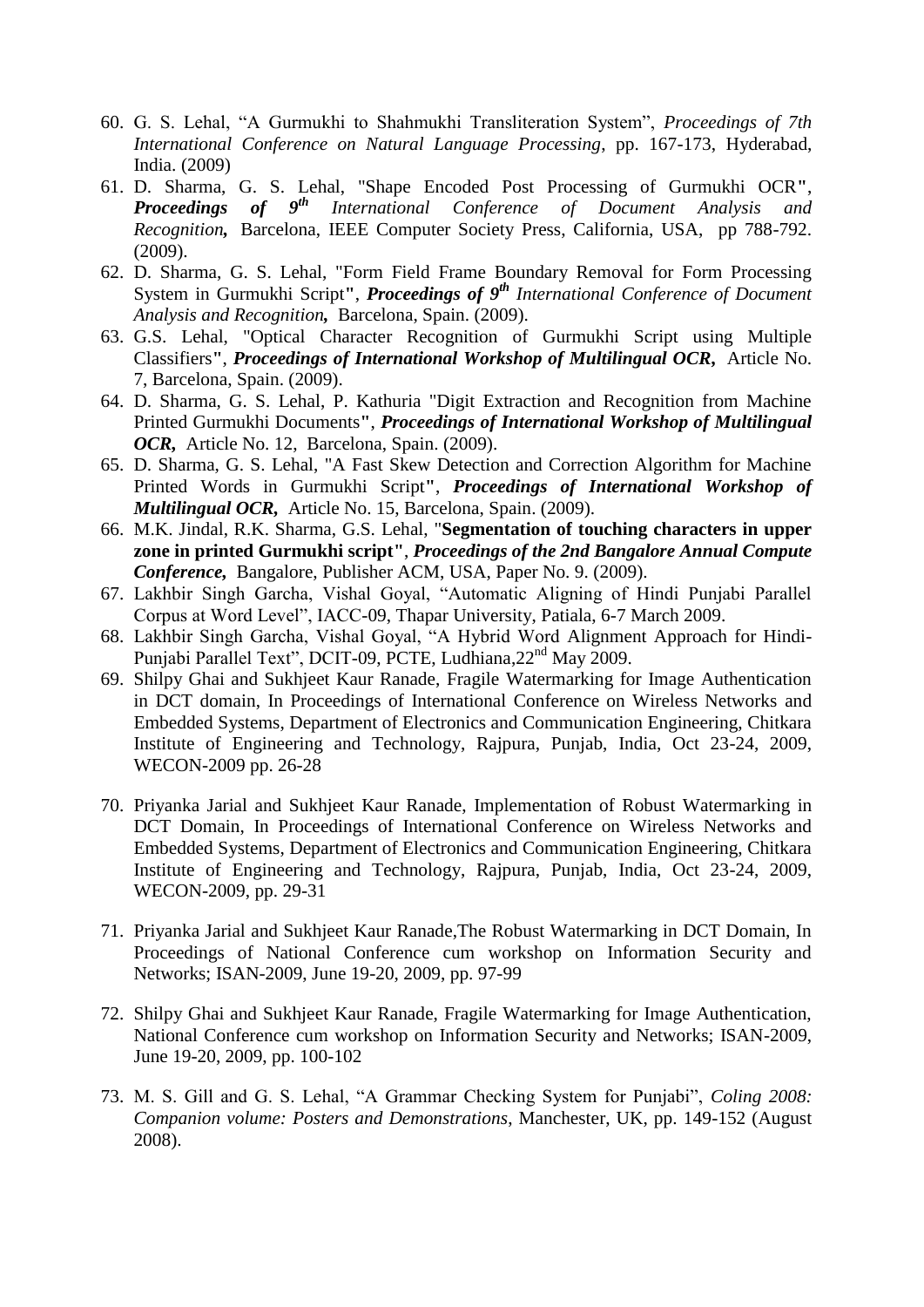- 74. G. S. Josan and G. S. Lehal, "A Punjabi to Hindi machine Translation System", *Coling 2008: Companion volume: Posters and Demonstrations*, Manchester, UK, pp. 157-160 (August 2008).
- 75. T. S. Saini, G. S. Lehal and V. S. Kalra, "Shahmukhi to Gurmukhi Transliteration System", *Coling 2008: Companion volume: Posters and Demonstrations*, Manchester, UK, pp. 177-180 (August 2008).
- 76. V. Goyal and G. S. Lehal, "Hindi Morphological Analyzer and Generator", *Proceedings First International Conference on Emerging Trends in Engineering and Technology*, Nagpur, IEEE Computer Society Press, California, USA, pp. 1156-1159 (2008).
- 77. M.K. Jindal, R.K. Sharma, G.S. Lehal, "Structural Features for Recognizing Degraded Printed Gurmukhi Script", *Proceedings International Conference on Information Technology : New Generations (ITNG 2008)*, Las Vegas, IEEE Computer Society Press, California, USA, pp. 668-673. (2008).
- 78. Vishal Goyal, Gurpreet Singh Lehal, " Hindi Morphological Analyzer and generator", ICETET-08, G.H.Raisoni College of Engineering, Nagpur, INDIA, 16-19<sup>th</sup> July, 2008.
- 79. M.K. Jindal, R.K. Sharma, G.S. Lehal, "A Study of Different Kinds of Degradation in Printed Gurmukhi Script,", *Proceedings International Conference on Computing: Theory and Applications (ICCTA'07)*, Kolkata, IEEE Computer Society Press, California, USA, pp. 538-544. (2007).
- 80. Priyanka Gupta, Rajni Bansal, Vishal Goyal, Fully Automatic General Purpose High Quality Machine Translation System (FGH-MT) – Is it a reality?, ICACCT 2007, APIIT, Panipat.
- 81. Charankanwal Singh Sodhi, Vishal Goyal, Shalu Jindal, "The Role of ICT in Distance Learning", ICACCT 2007, APIIT, Panipat.
- 82. Chandan Singh, Nitin Bhatia, A Fast Decision Technique for Hierarchical Hough Transform for Line Detection, IEEE International Conference on Signal and Image Processing, Hubli, Karnataka, INDIA from December 7 - 9, 2006, [arXiv:1007.0547v1.](https://arxiv.org/abs/1007.0547v1)
- 83. Ekta Walia, Chandan Singh, An Analysis of Linear and Non-Linear Interpolation Techniques for Three-Dimensional Rendering, Proceedings of International Conference on Geometric Modeling and Imaging(GMAI06) (published by IEEE Computer Society), Held at University of London, UK, pp.69-74, July 5-7, 2006. DOI: [10.1109/GMAI.2006.5.](https://doi.org/10.1109/GMAI.2006.5)
- 84. M.K. Jindal, R.K. Sharma, G.S. Lehal, "Segmentation of Horizontally Overlapping Lines in Printed Gurmukhi Script,", *Proceedings 14th International Conference on Advanced Computing and Communications*, Surathkal, IEEE Computer Society Press, NJ, USA, pp. 226-229. (2006).
- 85. P. Singh and G S Lehal, "Text-to-Speech Synthesis system for Punjabi language", *Proceedings International Conference on Multidisciplinary Information Sciences and Technologies,* Merida, Spain, pp.388-391. (2006)*.*
- 86. D V Sharma and G S Lehal, "An Iterative Algorithm for Segmentation of Isolated Handwritten Words in Gurmukhi Script", *Proceedings 18th International Conference on Pattern Recognition*, Hong Kong, IEEE Computer Society Press, California, USA, Vol 2, pp 1022-1025. (2006).
- 87. Vishal Goyal, Rajesh Mahajan, The Impact of Globalization on Child Labour, International Conference on Human Rights in the age of globalization, India, Nov. 19-21, 2005,183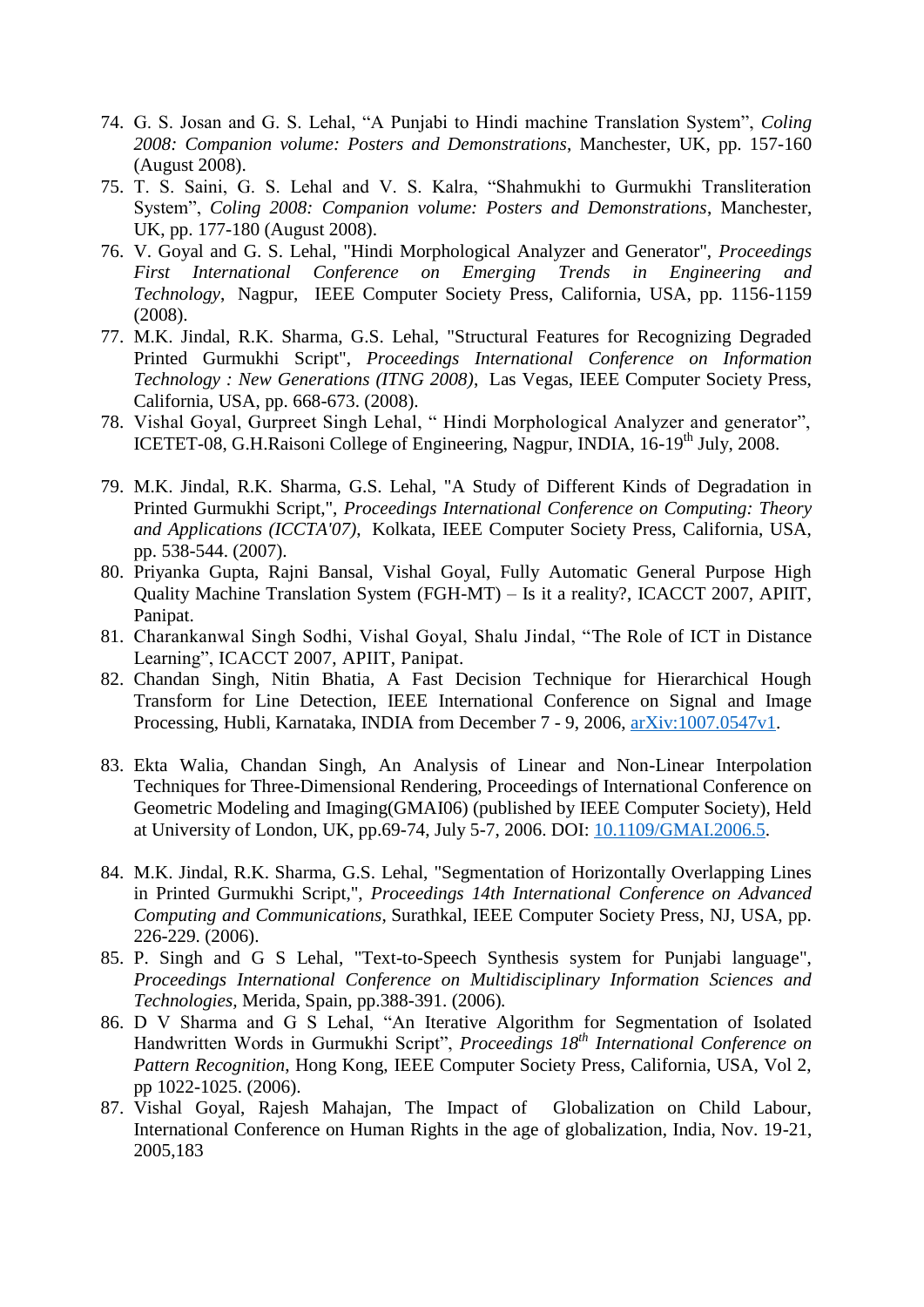- 88. Vikram Singh, Vishal Goyal, Sapna Mehta, "Aspects of Information Security A Multi Layered Approach, Challenges in Networking and Future of e-Commerce", India, April 09-10,2005,144-151
- **89.** Vikram Singh, Vishal Goyal, Sapna Mehta, "Mining E-Commerce Data, Challenges in Networking and Future of e-Commerce", India, April 09-10,2005,286-293**.**
- **90.** Vishal Goyal, Vinay Chopra, Rajesh Mahajan, "Effective Factors for retaining talent in IT and ITes Sector – A Survey", International Conference on Services Management, India, March 11-12, 2005, 544-554
- 91. Vishal Goyal, Kamaljit Kaur, Vikram Sharma, "Segmentation of Hindi Character Recognition System", ICCII -2005, India, Nov. 12,2005,94-96
- 92. Ekta Walia, Chandan Singh, Quadratic Interpolation for shading of three dimensional objects constructed from quadrilateral meshes published in proceedings of Recent Advances and Future Trends in IT held at Punjabi University, Patiala, pp. 230-233, March 3-5, 2005.
- 93. Chandan Singh, Ekta Walia, An Algorithm for Improved Shading of Coarsely Tessellated Polygonal Objects, Proceedings of International Conference on Computer Vision and Graphics (ICCVG2004), held at Warsaw, Poland, Book Series on Computational Imaging and Vision Vol 32, pp.72-79, September 22-24, 2004, published by Springer, https://doi.org/10.1007/1-4020-4179-9\_12
- 94. Chandan Singh, Satish Kumar, Multilayer Feedforward Back-Propagation Neural Network Based Classifier for Handwritten Pattern Classification-An analysis for Handwritten Devanagari Numerals Proceedings of 91<sup>st</sup> session of Indian Science Congress Association, Panjab University, Chandigarh, India, Jan 3-8, 2004.
- 95. Chandan Singh, Satish Kumar, Recognition of Isolated Handwritten Devanagari Characters, Proceedings of National Conference on Trends in Instrumentation & Control Engineering (TICE-2004), Organized by Department of Electrical and Instrumentation Engineering, TIET, Patiala, India, 2004.
- 96. G S Lehal and M Bhagat, "Error Pattern in Punjabi Typed Text", *Proceedings of International Symposium on Machine Translation, NLP and TSS*, New Delhi, pp. 128-141, (2004)
- 97. G S Lehal , Chandan Singh and Renu Dhir, "Structural feature-based approach for script identification of Gurmukhi and Roman characters and words", *Document Recognition and Retrieval X, Proceedings SPIE, USA, Vol. 5010 (2003). (Accepted for publication)*
- 98. Ekta Walia, Chandan Singh, Bi-Quadratic Interpolation of Intensity for Fast Shading of Three Dimensional Objects, Proceedings of the Conference in Image and Vision Computing (IVC), Palmerston North, New Zealand, pp. 96-101, Nov. 26-28, 2003.
- 99. Chandan Singh, Mukhtaj Singh, Recognition of Segmented Gurmukhi Characters Using Neural Network, Presented at 5-th Punjab Science Congress, at Thapar Institute of Engineering and Technology, Patiala, India, Feb 7-9, 2002.
- 100.Chandan Singh, Gurpreet Singh, Gradient Based Features for Recognition of Gurmukhi Characters , Presented at 5-th Punjab Science Congress, Thapar Institute of Engineering and Technology, Patiala, India, Feb 7-9, 2002.
- 101.G S Lehal and Chandan Singh, "A complete OCR system for Gurmukhi script", *Structural, Syntactic and Statistical Pattern Recognition*, T. Caelli, A. Amin, R.P.W. Duin, M. Kamel and D. de Ridder (Eds.), Lecture Notes in Computer Science, Vol. 2396, Springer-Verlag, Germany, pp. 344-352, (2002)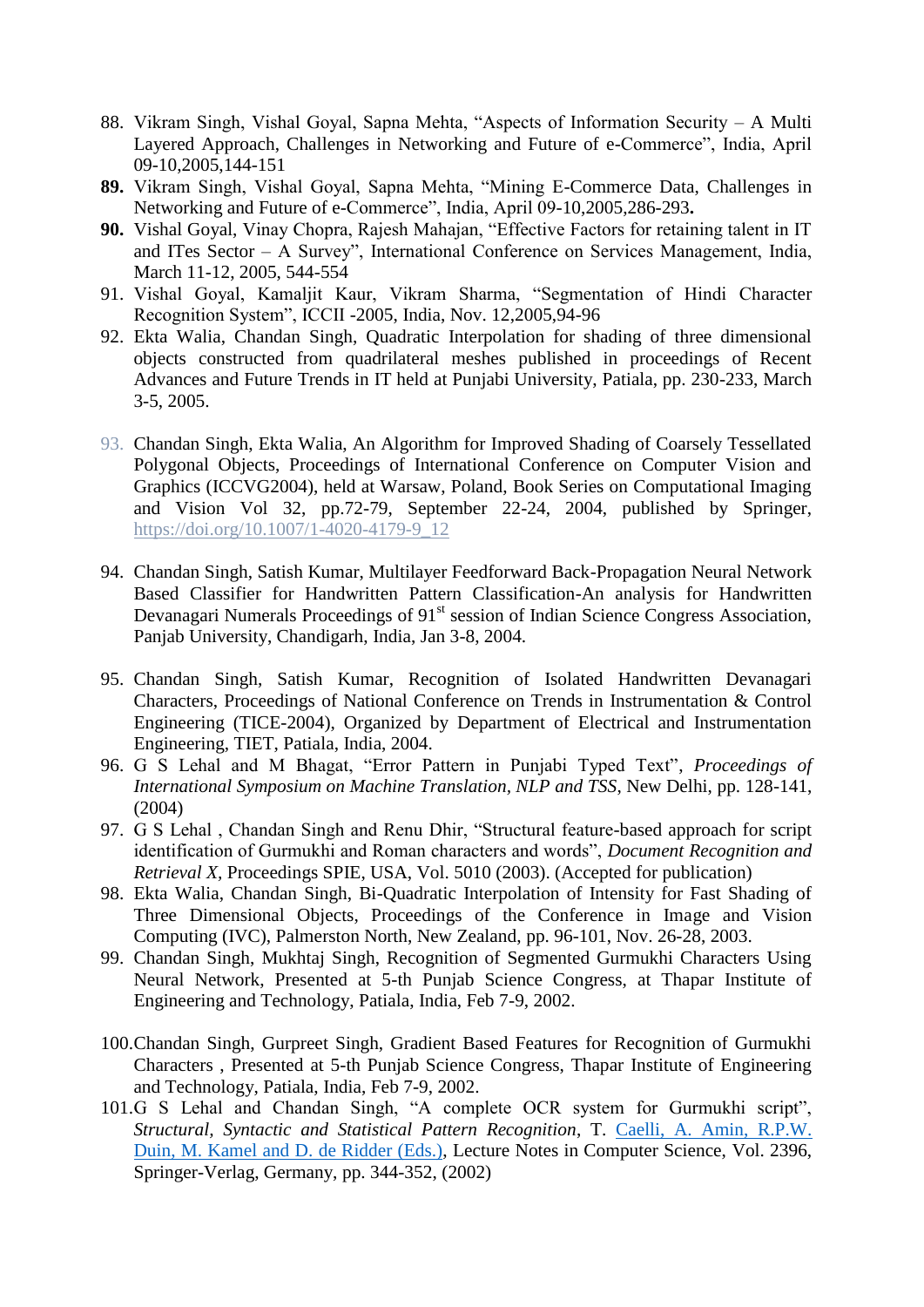- 102.G S Lehal , Chandan Singh and Renu Dhir, "Automatic separation of Gurmukhi and Roman script words", *Proceedings Indo-European Conference on Multilingual Communication Technologies*, Pune, R. K. Arora, M. Kulkarni and H. Darbari (Editors), Tata McGraw-Hill, pp. 32-38, (2002)
- 103.G S Lehal and Chandan Singh, "Text segmentation of machine printed Gurmukhi script", *Document Recognition and Retrieval VIII,* Paul B. Kantor, Daniel P. Lopresti, Jiangying Zhou, Editors, Proceedings SPIE, USA, Vol. 4307, pp. 223-231, (2001).
- 104.G S Lehal and Chandan Singh, "A technique for segmentation of Gurmukhi text", *Computer Analysis of Images and Patterns,* W. Skarbek (Ed.), Lecture Notes in Computer Science, Vol. 2124, Springer-Verlag, Germany, pp. 191-200 (2001)
- 105.G S Lehal, Chandan Singh and Ritu Lehal , "A shape based post processor for Gurmukhi OCR", *Proceedings of 6th International Conference on Document Analysis and Recognition,* Seattle, USA, IEEE Computer Society Press, USA, pp. 1105-1109, (2001)
- 106.G. S. Lehal and Nivedan Bhatt, "A recognition system for Devnagri and English handwritten numerals", *Advances in Multimodal Interfaces – ICMI 2001*, T. Tan, Y. Shi and W. Gao (Editors), Lecture Notes in Computer Science, Vol. 1948, Springer-Verlag, Germany, pp. 442-449. (2000).
- 107.G S Lehal and Chandan Singh, "A Gurmukhi script recognition system", *Proceedings 15th International Conference on Pattern Recognition*, Barcelona, Spain, IEEE Computer Society Press, California, USA, Vol 2, pp 557-560. (2000).
- 108.Ajay Goyal, G S Lehal and S S Deol, "Segmentation of Machine Printed Gurmukhi Script", *Proceedings 9th International Graphonomics Society Conference*, Singapore, pp. 293-297, (1999)
- 109.G S Lehal and Renu Dhir, "A Range Free Skew Detection Technique for Digitized Gurmukhi Script Documents", *Proceedings 5th International Conference of Document Analysis and Recognition,* Bangalore, IEEE Computer Society Press, California, USA, pp. 147-152, (1999)
- 110.G S Lehal and Sunil Madan, "A New Approach to Skew detection and Correction of Machine Printed Gurmukhi Script", *Proceedings* 2<sup>nd</sup> International Conf. on Knowledge *Based Computer Systems,* Mumbai, India, pp. 215-224 (1998)
- 111.Chandan Singh, Kawalinderjit Kaur, Generating Natural Images Through Fractal Geometry, First Annual Conference of Punjab Academy of Sciences, held at Punjabi University, Patiala, April 28-30, 1997.
- 112.Pankaj Chopra, Chandan Singh and Rashmi Vasisht, The Science of Fractals, Presented at EDUCOMP, International Conference on Computer Education, TTTI, Chandigarh, 1996.
- 113.Pankaj Chopra, Chandan Singh and Rashmi Vashist, Recent Trends in Computer Applications in Engineering (Te TCA), Organised by College of Engineering and Technology, Bathinda, March 8-9, 1996.
- 114.Pankaj Chopra, Chandan Singh and Rashmi Vashisht, The Science of Fractals Internation Conference on Computer Education (EDU COMP), held at TTTI Chandigarh, 1996.
- 115.Chandan Singh, Plotting of Contours on 3-D Surfaces, 83rd session of Indian Science Congress, Punjabi University, Patiala, Jan 3-8, 1996.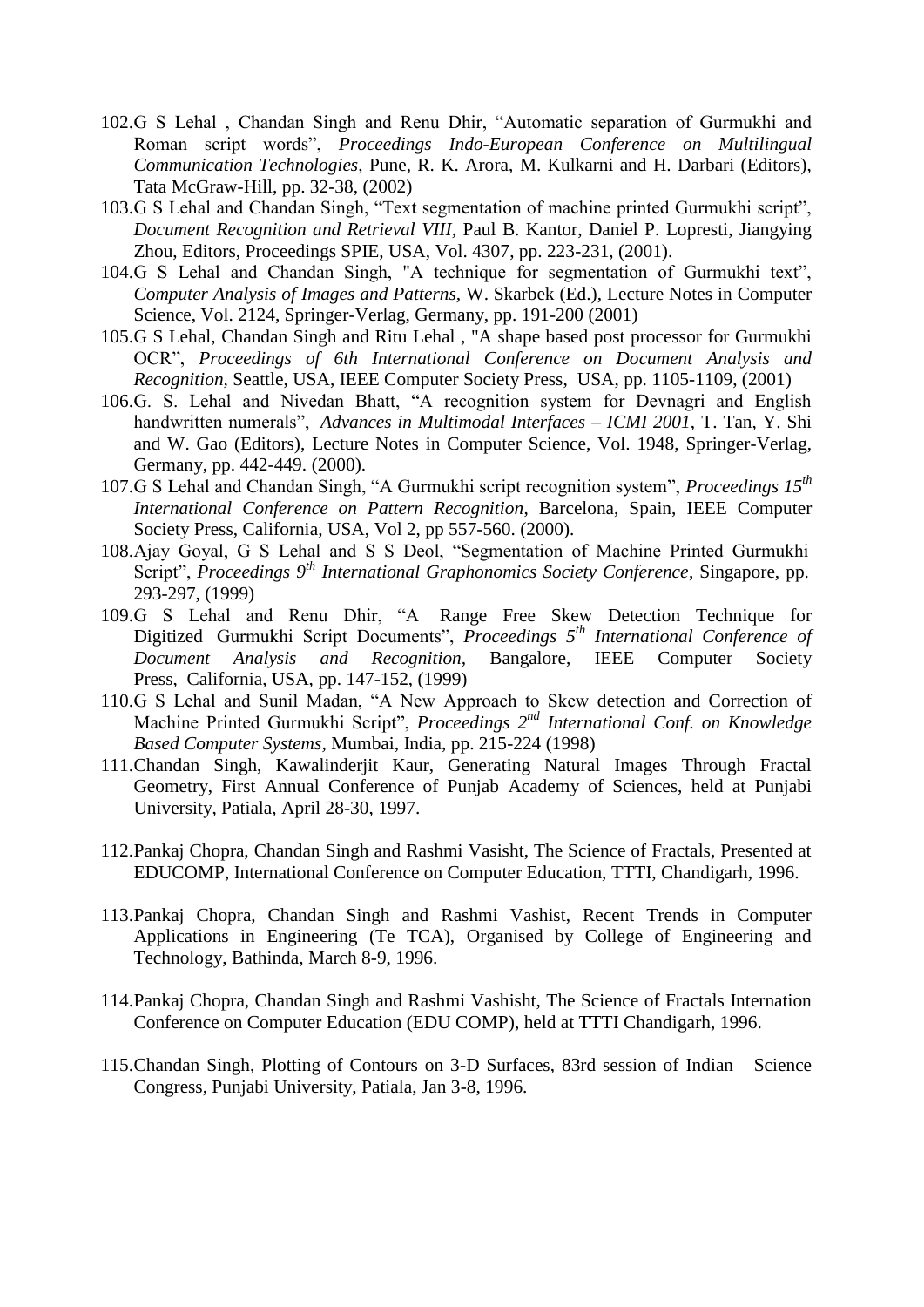- 116.G.S. Lehal, R.P. Garg and Chandan Singh, DAASDO : On Line Data Acquisition and Analysis for the Rospirometric BOD System, National Conf. on Computer Applications in Civil Engineering, TIET, Patiala, April 1994.
- 117.G.K. Arora, Chandan Singh, Waterfall Model for Boundary Tracing, ibid.
- 118.Prawal Sinha and Chandan Singh, Microcontinuum Analysis of Squeeze Films Between Rough Surfaces, Wear, 89(1)(1983) 69-82 **(SCI Indexed)**, [https://doi.org/10.1016/0043-](https://doi.org/10.1016/0043-1648(83)90215-6) [1648\(83\)90215-6](https://doi.org/10.1016/0043-1648(83)90215-6) **Thomson Reuters Impact Factor: 1.913. Publisher: ELSEVIER. ISSN No. 0043-1648.**
- 119.Prawal Sinha and Chandan Singh, Effect of Lubricant Additives on Finite Step Bearings, Wear, 85(1)(1983) 1-9 **(SCI Indexed)**, [https://doi.org/10.1016/0043-1648\(83\)90331-9](https://doi.org/10.1016/0043-1648(83)90331-9) **Thomson Reuters Impact Factor: 1.913. Publisher: ELSEVIER. ISSN No. 0043-1648.**
- 120.Prawal Sinha, A. Raj and Chandan Singh, Dynamically Loaded Rough Journal Bearings, Wear, 88(3)(1983) 269-283 **(SCI Indexed)**, [https://doi.org/10.1016/0043-1648\(83\)90298-](https://doi.org/10.1016/0043-1648(83)90298-3) [3](https://doi.org/10.1016/0043-1648(83)90298-3) **Thomson Reuters Impact Factor: 1.913. Publisher: ELSEVIER. ISSN No. 0043- 1648.**
- 121.Prawal Sinha, Chandan Singh and K.R. Prasad, Viscosity Variation Considering Cavitation in a Journal Bearing Lubricant Containing Additives, Wear, 86(1)(1983) 43-56 **(SCI Indexed)**, [https://doi.org/10.1016/0043-1648\(83\)90087-X](https://doi.org/10.1016/0043-1648(83)90087-X) **Thomson Reuters Impact Factor: 1.913. Publisher: ELSEVIER. ISSN No. 0043-1648.**
- 122.Prawal Sinha and Chandan Singh, Lubrication of Cylinder on a Plane with a Non-Newtonian Fluid Considering Cavitation, Journal of Lubrication Technology (Now Journal of Tribology), 104(2)(1982) 168-172 **(SCI Indexed)**, doi:10.1115/1.3253176 **Thomson Reuters Impact Factor: 1.265. Publisher: ASME (The American Society of Mechanical Engineers). ISSN No. 1528-8897 (EARLIER ISSN No. 0022-2305).**
- 123.Chandan Singh, T.S. Nailwal and Prawal Sinha, Elastohydrostatic Lubrication of Circular Plate Thrust Bearing with Power Law Lubricants, Journal of Lubrication Technology (Now Journal of Tribology), 104(2)(1982) 243-247 **(SCI Indexed)**, :10.1115/1.3253187, **Thomson Reuters Impact Factor: 1.265. Publisher: ASME (The American Society of Mechanical Engineers). ISSN No. 1528-8897 (EARLIER ISSN No. 0022-2305).**
- 124.Prawal Sinha and Chandan Singh, Lubrication of a Roller on a Plane in Combined Rolling, Sliding and Normal Motion with Additives, International Journal of Mechanical Sciences, 24(8)(1982) 495-508 (**SCI Indexed)**, [https://doi.org/10.1016/0020-](https://doi.org/10.1016/0020-7403(82)90059-5) [7403\(82\)90059-5](https://doi.org/10.1016/0020-7403(82)90059-5) **Thomson Reuters Impact Factor: 2.034. Publisher: ELSEVIER. ISSN No. 0020-7403.**
- 125.Prawal Sinha and Chandan Singh, Lubrication of Rough Surfaces A Micrcontinuum Analysis, International Journal of Mechanical Sciences, 24(10)(1982) 619-633 (**SCI Indexed)**, [https://doi.org/10.1016/0020-7403\(82\)90005-4](https://doi.org/10.1016/0020-7403(82)90005-4) **Thomson Reuters Impact Factor: 2.034. Publisher: ELSEVIER. ISSN No. 0020-7403.**
- 126.Prawal Sinha, J.B. Shukla, Chandan Singh and K.R.K. Prasad, Non-Newtonian Lubrication Theory for Rough Surfaces: Applications to Rigid and Elastic Rollers, Journal of Mechanical Engineering Science, 24(3)(1982) 147-154 (**SCI Indexed)**,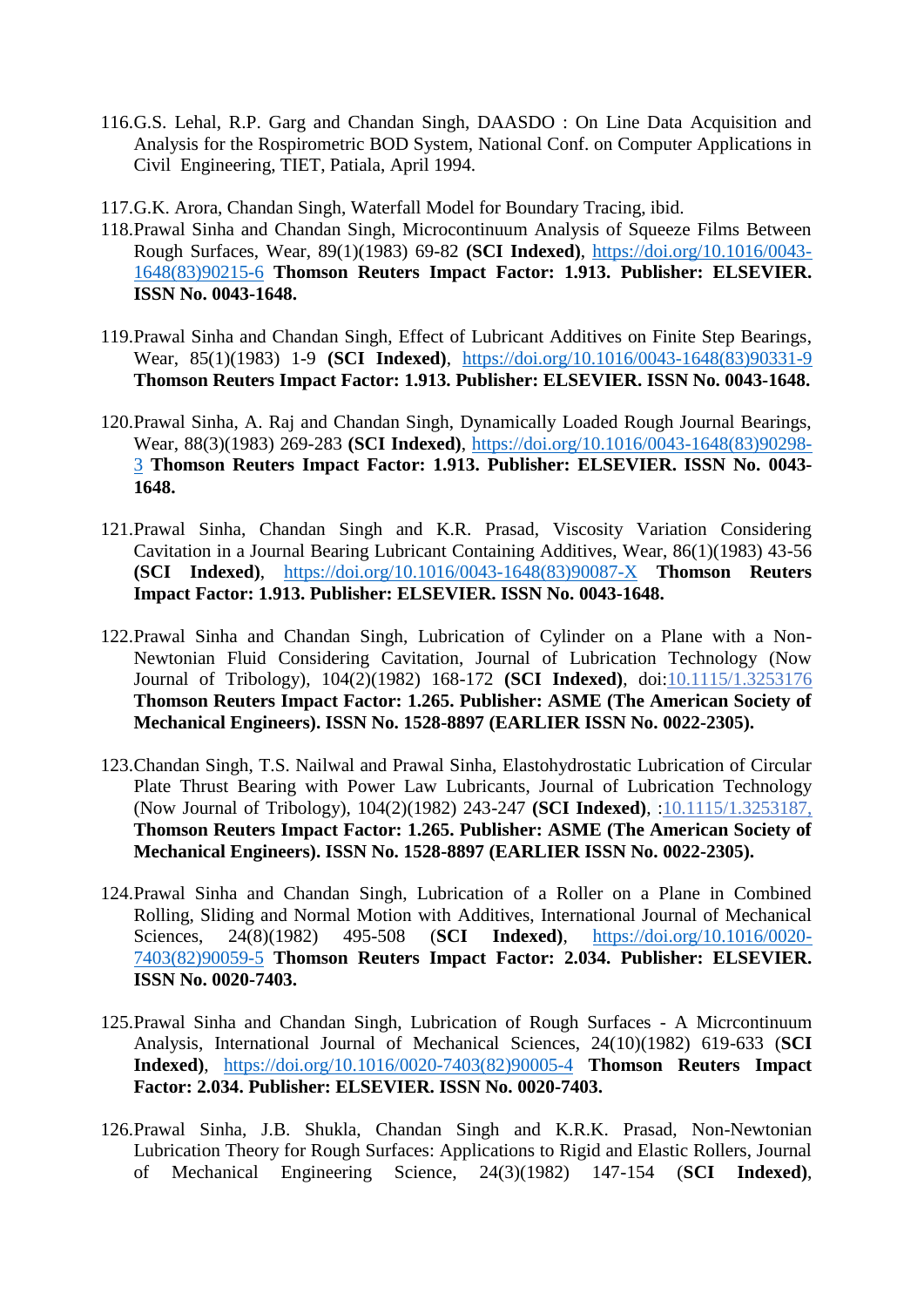[https://doi.org/10.1243/JMES\\_JOUR\\_1982\\_024\\_028\\_02](https://doi.org/10.1243/JMES_JOUR_1982_024_028_02) **Thomson Reuters Impact Factor: 0.560. Publisher: SAGE Journals. ISSN No. 2041-2983.**

- 127.Prawal Sinha and Chandan Singh, Micropolar Squeeze Films in Porous Hemispherical Bearings, International Journal of Mechanical Sciences, 24(8)(1982) 509-518 (**SCI Indexed)**, [https://doi.org/10.1016/0020-7403\(82\)90060-1](https://doi.org/10.1016/0020-7403(82)90060-1) **Thomson Reuters Impact Factor: 2.034. Publisher: ELSEVIER. ISSN No. 0020-7403.**
- 128.Prawal Sinha and Chandan Singh, Micropolar Squeeze Films Between Rough Rectangular Plates, Applied Scientific Research (Now Flow, Turbulence and Combustion), 39(3)(1982) 167-179 (**SCI Indexed)**, https://doi.org/10.1007/BF00388662 **Thomson Reuters Impact Factor: 1.519. Publisher: SPRINGER. ISSN No. 1573-1987 (EARLIER ISSN No. 0365-7140).**
- 129.T.S. Nailwal, P. Sinha and Chandan Singh, Radial and Frictional Forces in Misaligned Radial Face Seals with a Non-Newtonian Fluid, Fluid Mechanics of Mechanical Seals, Conf. Sponsored by ASME, held at Arizona, Nov. 14-19, 1982, pp.31-40.
- 130.Chandan Singh and Prawal Sinha, The Three Dimensional Reynolds Equations for Micropolar Fluid Lubricated Bearings, Wear, 76(2)(1982) 199-209 **(SCI Indexed)**, [https://doi.org/10.1016/0043-1648\(82\)90006-0](https://doi.org/10.1016/0043-1648(82)90006-0) **Thomson Reuters Impact Factor: 1.913. Publisher: ELSEVIER. ISSN No. 0043-1648.**
- 131.Chandan Singh, Lubrication Theory for Couple Stress Fluids and its Application to Short Bearings, Wear, 80(3)(1982) 281-290 **(SCI Indexed)**, [https://doi.org/10.1016/0043-](https://doi.org/10.1016/0043-1648(82)90256-3) [1648\(82\)90256-3](https://doi.org/10.1016/0043-1648(82)90256-3) **Thomson Reuters Impact Factor: 1.913. Publisher: ELSEVIER. ISSN No. 0043-1648.**
- 132.Prawal Sinha and Chandan Singh, Theoretical Effects of Rigid Particle Additives in Noncyclic Squeeze Films, Journal of Lubrication Technology (Now Journal of Tribology), 105(1)(1983) 105-112 **(SCI Indexed)**, **Thomson Reuters Impact Factor: 1.265.** doi:10.1115/1.3254519 **Publisher: ASME (The American Society of Mechanical Engineers). ISSN No. 1528-8897 (EARLIER ISSN No. 0022-2305).**
- 133.Chandan Singh and Prawal Sinha, Dynamic Loading of Micropolar Fluid Lubricated Short Journal Bearings, Journal of Mechanical Engineering Science, 23(1)(1981) 37-44 (**SCI Indexed)**, [https://doi.org/10.1243/JMES\\_JOUR\\_1981\\_023\\_007\\_02](https://doi.org/10.1243/JMES_JOUR_1981_023_007_02) **Thomson Reuters Impact Factor: 0.560. Publisher: SAGE Journals. ISSN No. 2041-2983.**
- 134.Prawal Sinha and Chandan Singh, The Effect of Additives in the Lubricant of a Composite Bearing with an Inclined Stepped Surface, Wear, 66(1)(1981) 17-26 **(SCI Indexed)**, [https://doi.org/10.1016/0043-1648\(81\)90029-6](https://doi.org/10.1016/0043-1648(81)90029-6) **Thomson Reuters Impact Factor: 1.913. Publisher: ELSEVIER. ISSN No. 0043-1648.**
- 135.Prawal Sinha, Chandan Singh and K.R. Prasad, Effect of Viscosity Variation due to Lubricant Additives in Journal Bearings, Wear, 66(1)(1981) 175-188 **(SCI Indexed)**, [https://doi.org/10.1016/0043-1648\(81\)90112-5](https://doi.org/10.1016/0043-1648(81)90112-5) **Thomson Reuters Impact Factor: 1.913. Publisher: ELSEVIER. ISSN No. 0043-1648.**